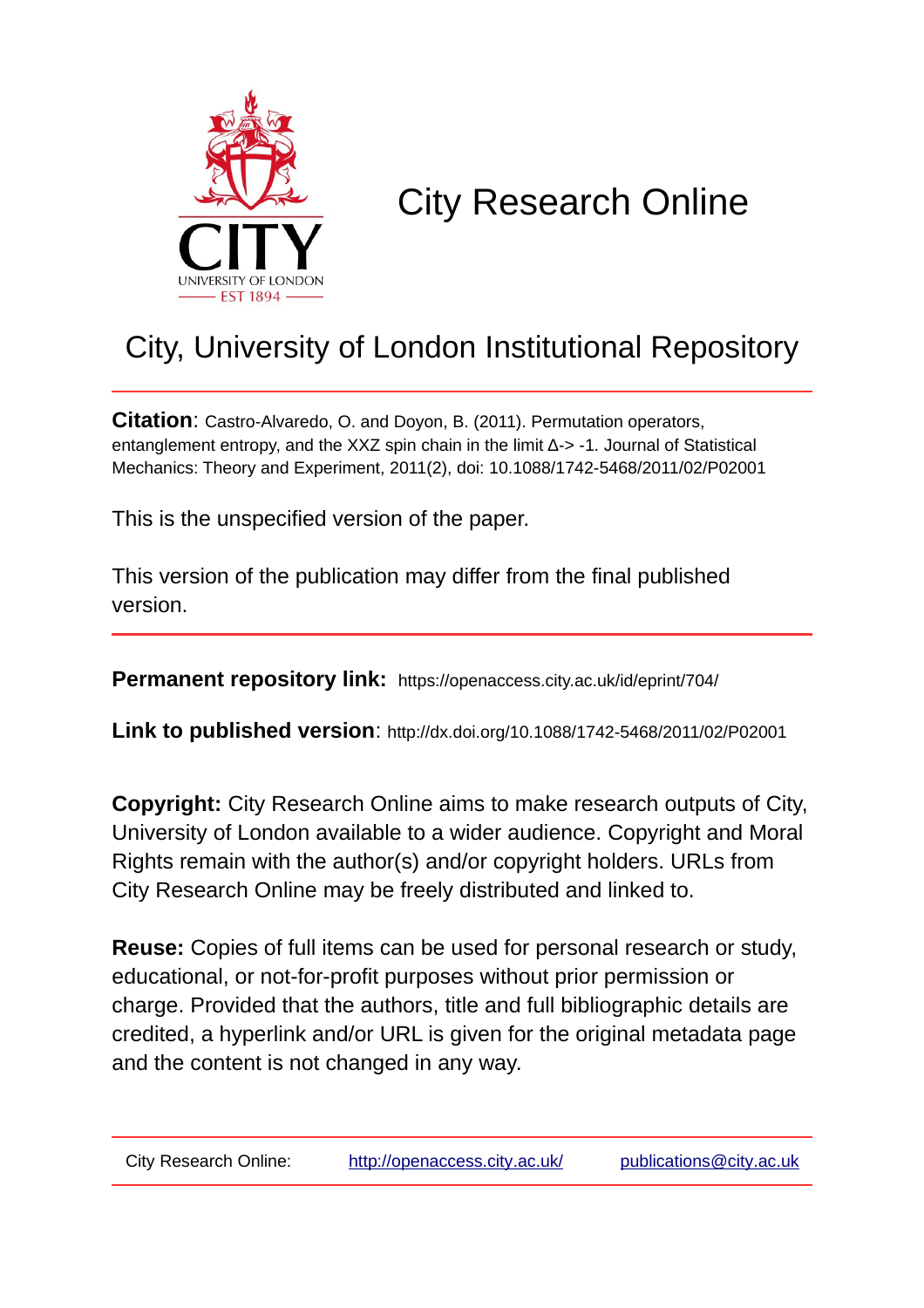## Permutation operators, entanglement entropy, and the XXZ spin chain in the limit  $\Delta \rightarrow -1^+$

Olalla A. Castro-Alvaredo• and Benjamin Doyon◦

• Centre for Mathematical Science, City University London, Northampton Square, London EC1V 0HB, UK

◦ Department of Mathematics, King's College London, Strand, London WC2R 2LS, UK

In this paper we develop a new approach to the investigation of the bi-partite entanglement entropy in integrable quantum spin chains. Our method employs the well-known replica trick, thus taking a replica version of the spin chain model as starting point. At each site  $i$  of this new model we construct an operator  $\mathcal{T}_i$  which acts as a cyclic permutation among the n replicas of the model. Infinite products of  $\mathcal{T}_i$  give rise to local operators, precursors of branch-point twist fields of quantum field theory. The entanglement entropy is then expressed in terms of correlation functions of such operators. Employing this approach we investigate the von Neumann and R´enyi entropies of a particularly interesting quantum state occurring as a limit (in a compact convergence topology) of the antiferromagnetic XXZ quantum spin chain. We find that, for large sizes, the entropy scales logarithmically, but not conformally.

<sup>◦</sup>benjamin.doyon@kcl.ac.uk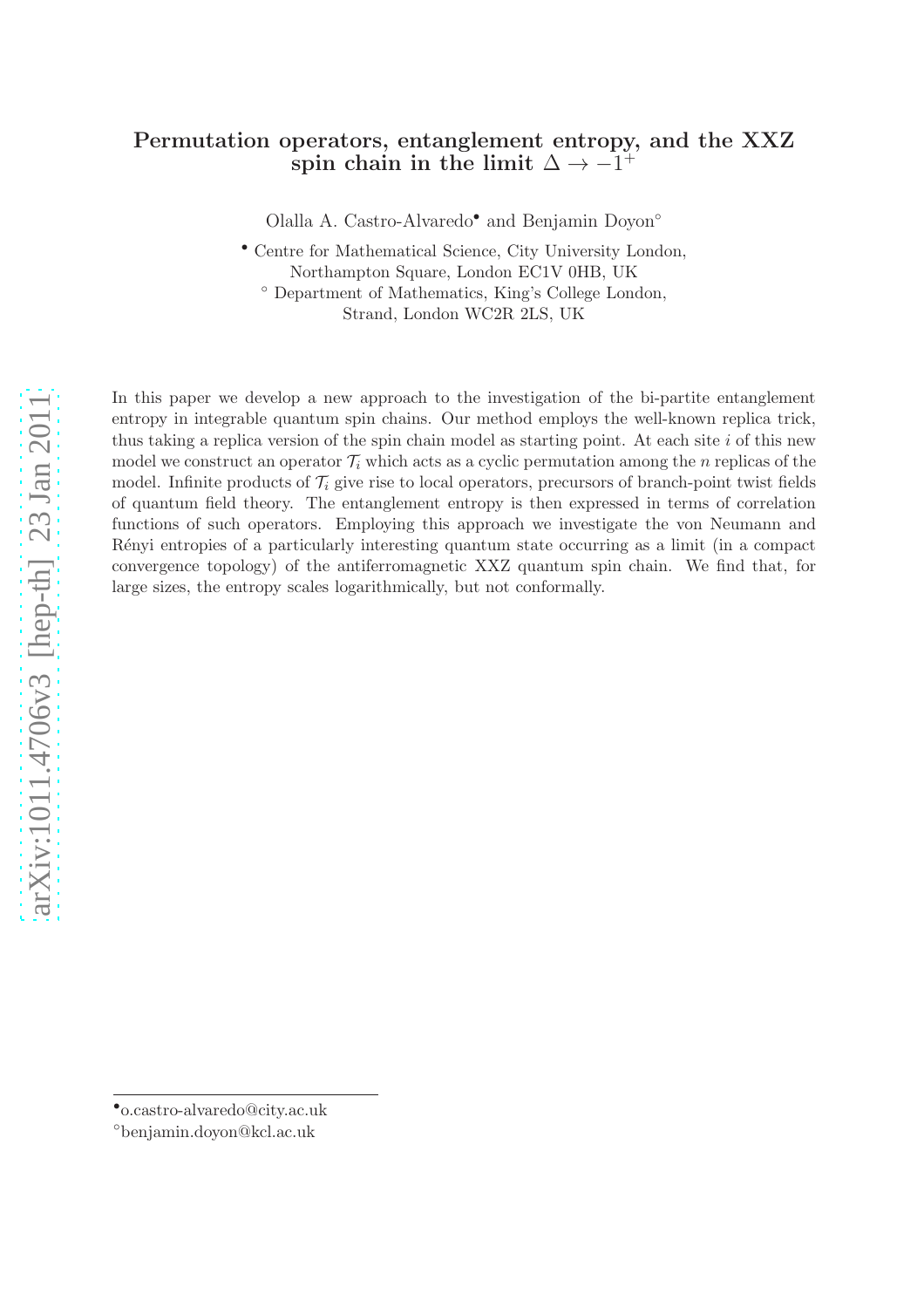### 1 Introduction

Entanglement is a fundamental property of quantum systems. Historically, there has been great interest in developing efficient theoretical measures of entanglement, one of which is known as the bi-partite entanglement entropy [\[1\]](#page-28-0). This entropy measures the amount of quantum entanglement, in some pure quantum state, between the degrees of freedom associated to two sets of independent observables whose union is complete on the Hilbert space.

To make this definition more precise, let us consider a one-dimensional quantum spin chain such as the one depicted in Fig. [1](#page-2-0) and let  $|gs\rangle$  be the ground state of that chain. We will



<span id="page-2-0"></span>Figure 1: A region  $A$  of length  $L$  of a quantum spin chain

subdivide the chain in two regions, A and its complement  $\overline{A}$ . In the figure, region A is the block of  $L$  spins in red whereas  $A$  is the rest of the chain, in blue. Associated to this quantum spin chain there is a Hilbert space which can be expressed as a tensor product of local Hilbert spaces associated to its sites. This can be written as a tensor product of the two Hilbert spaces associated to the regions  $A$  and  $A$ :

$$
\mathcal{H} = \mathcal{A} \otimes \bar{\mathcal{A}}.\tag{1.1}
$$

The bi-partite entanglement entropy is the von Neumann entropy of the reduced density matrix  $\rho_A$  associated to A, that is:

<span id="page-2-1"></span>
$$
S_A = -\text{Tr}_{\mathcal{A}}\left(\rho_A \log \rho_A\right) , \quad \rho_A = \text{Tr}_{\bar{\mathcal{A}}} \left(|\text{gs}\rangle\langle\text{gs}|\right). \tag{1.2}
$$

It is the entropy of the region A with respect to the rest of the chain, regarded as its environment. Another measure of entanglement that is widely studied in the literature is the Rényi entropy [\[2\]](#page-28-1), given by

<span id="page-2-2"></span>
$$
S_A^{\text{Rényi}}(n) = \frac{\log\left(\text{Tr}_{\mathcal{A}}\left(\rho_A^n\right)\right)}{1 - n},\tag{1.3}
$$

whose  $n \to 1$  limit gives the von Neumann entropy.

The bi-partite entanglement entropy of one-dimensional (integrable) quantum spin chains has been extensively studied in the literature from different points of view. One may for instance consider a quantum spin chain divided in two parts, both of which are infinitely long. If the spin chain has a finite gap, the entropy saturates to a constant value which depends on the parameters of the model under consideration and can in some cases be computed analytically [\[3,](#page-28-2) [4,](#page-28-3) [5\]](#page-29-0). The methods used are based on the algebraic Bethe ansatz or on the corner transfer matrix. Another interesting set-up are quantum spin chains which are infinitely long but where the block A is kept of finite length. In the critical regime, it has been found through a combination of numerical and analytical approaches (many of which can only be applied for integrable models) [\[7,](#page-29-1) [8,](#page-29-2) [9,](#page-29-3) [10,](#page-29-4) [11,](#page-29-5) [12\]](#page-29-6) that the entropy of a block diverges logarithmically with the size of the block, as expected from conformal field theory (CFT) considerations [\[13,](#page-29-7) [14,](#page-29-8) [15,](#page-29-9) [16\]](#page-29-10).

The regions A and  $\overline{A}$  can take many different shapes and need not necessarily consist of connected blocks of spins. That is, we may also consider a situation in which both A and A are made out of the union of several disjoint blocks of spins. The entropy of disconnected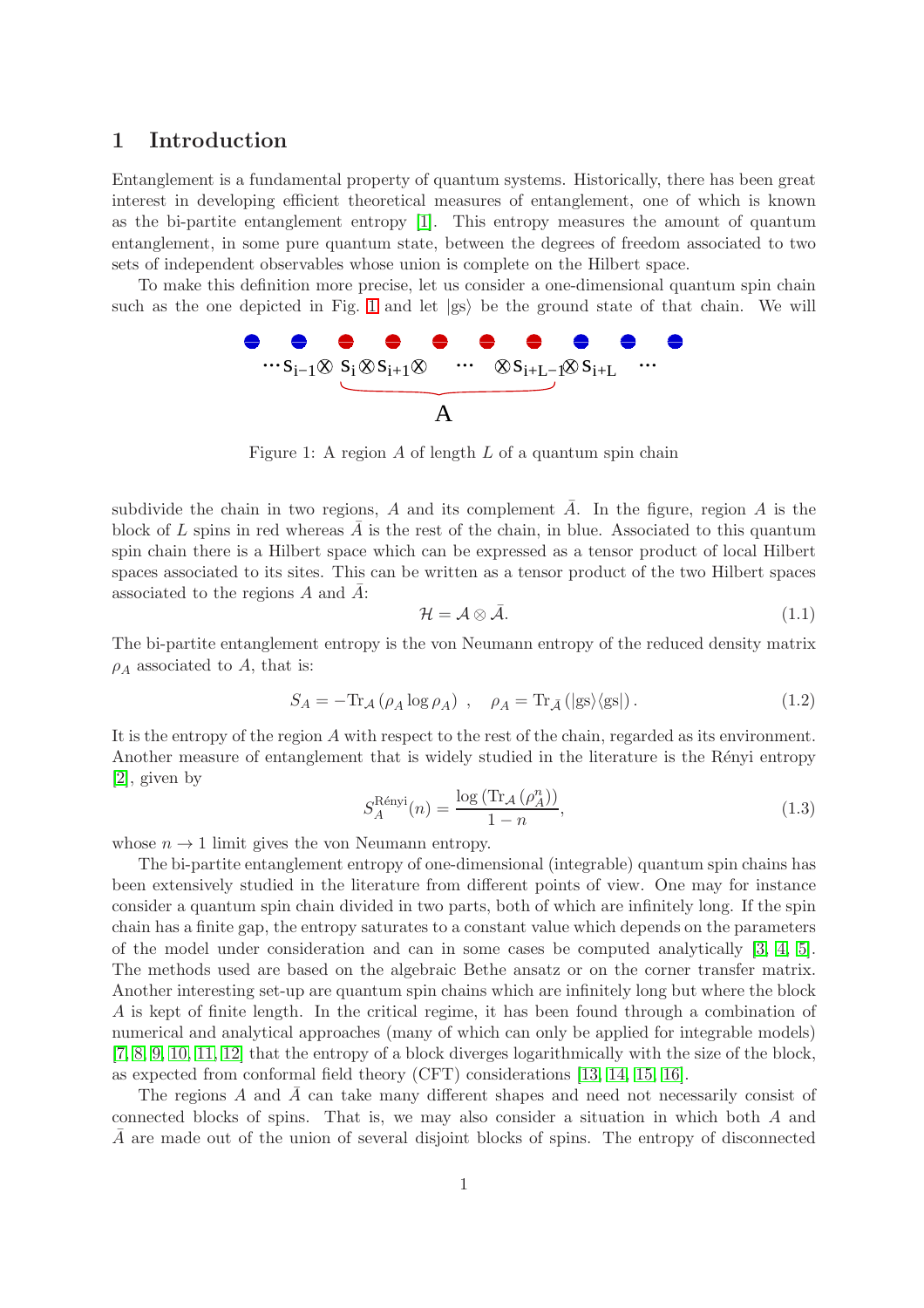regions has been the object of numerical and analytical study recently in the context of CFT [\[17,](#page-29-11) [18,](#page-29-12) [19,](#page-29-13) [20,](#page-29-14) [21\]](#page-29-15) and quantum spin chains and lattice models [\[22,](#page-29-16) [23\]](#page-29-17).

The goal of this paper is two-fold. First, we introduce the quantum chain precursors of branch-point twist fields of quantum field theory (QFT), and explain their use for the computation of the bi-partite entanglement entropy. Branch-point twist fields were introduced in a series of recent works in order to compute the bi-partite entanglement entropy of  $1+1$ -dimensional  $QFT$  [\[24,](#page-30-0) [25,](#page-30-1) [26,](#page-30-2) [27,](#page-30-3) [28\]](#page-30-4). Using the "replica trick," one writes the entropy  $(1.2)$  as

$$
S_A = -\lim_{n \to 1} \frac{d}{dn} \text{Tr}_{\mathcal{A}} \left( \rho_A^n \right). \tag{1.4}
$$

The quantity  $\text{Tr}_{\mathcal{A}}(\rho_A^n)$ , for integer n, can be interpreted as the partition function associated to n copies or replicas of the model, branched in a particular way. In the context of  $1+1$ -dimensional QFT, we found [\[24\]](#page-30-0) that the partition function is proportional to the two-point function of a pair of branch-point twist fields  $\mathcal{T}, \tilde{\mathcal{T}}$ :

$$
\operatorname{Tr}_{\mathcal{A}}\left(\rho_A^n\right) \sim \langle \mathcal{T}(r)\tilde{\mathcal{T}}(0)\rangle. \tag{1.5}
$$

These twist fields are characterized by their exchange relations with any local field  $\varphi_i$  of the *i*-th copy of the model[∗](#page-3-0)

<span id="page-3-1"></span>
$$
\varphi_i(y)\mathcal{T}(x) = \Theta(x^1 > y^1) \mathcal{T}(x)\varphi_{i+1}(y) + \Theta(x^1 < y^1) \mathcal{T}(x)\varphi_i(y) \tag{1.6}
$$

$$
\varphi_i(y)\tilde{\mathcal{T}}(x) = \Theta(x^1 > y^1)\,\tilde{\mathcal{T}}(x)\varphi_{i-1}(y) + \Theta(x^1 < y^1)\,\tilde{\mathcal{T}}(x)\varphi_i(y) \tag{1.7}
$$

for  $i = 1, \ldots, n$  and where we identify the indices  $n + i \equiv i$ . Hence, branch-point twist fields are local twist fields in the replica model associated with generating elements of its  $\mathbb{Z}_n$  symmetry. Locality plays a crucial role in evaluating their two-point function. Of course, in order to obtain the entanglement entropy, one performs a continuation to real n and the limit  $n \to 1$  in the resulting expression.

In the context of quantum spin chains, it is possible to define cyclic permutation operators in terms of which the equivalent of the branch-point twist fields of QFT can be constructed. Correlation functions of such permutation operators yield the entanglement entropy of subsets of the chain. In this context, there is also a concept of locality associated to such permutation operators, although we will not make explicit use of it. We will rather show, through examples, that the use of cyclic permutation operators provides a clear combinatoric method for evaluating the entanglement entropy.

Second, we use this tool in order to compute the von Neumann and Rényi entanglement entropies of the state obtained in the limit  $\Delta \rightarrow -1^+$  of the infinite-length anisotropic XXZ quantum spin chain ( $\Delta$  being the anisotropy parameter). The limit  $\Delta \to -1^+$  and some special entanglement features of the associated ground state have been previously considered in [\[6\]](#page-29-18), where the concurrence was computed, albeit for the case of finite chains. In the case of infinite chains, there are subtleties involved in this limit. In order to properly address them, we provide a treatment of quantum states in infinite-length chains based on linear functionals on the space of finitely-supported operators. Using a completely natural compact convergence topology on linear functionals, we describe the limit  $\Delta \to -1^+$  as a proper quantum state in this framework.

We interpret our results by writing the state as a "hybrid" between a factorisable ground state of the XXZ chain at  $\Delta = -1$ , and a state preserving the antiferromagnetic property of

<span id="page-3-0"></span><sup>\*</sup>Here we employ the standard notation in Minkowski space-time:  $x^{\nu}$  with  $\nu = 0, 1$ , with  $x^0$  being the time coordinate and  $x^1$  being the position coordinate.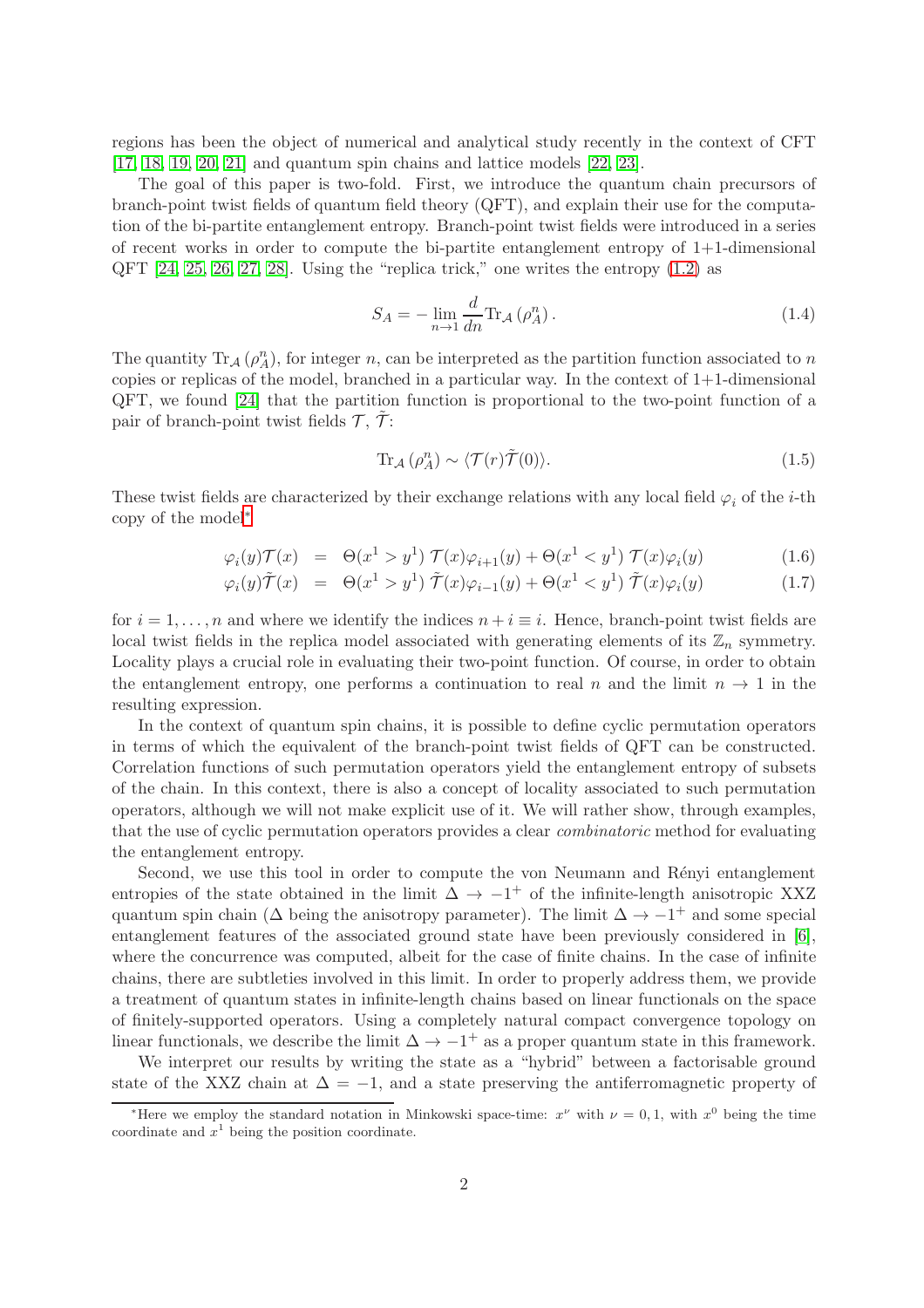XXZ ground states in the range  $-1 < \Delta \leq 1$  (the z component of the total spin being zero). We propose the existence of a new length scale, below which the spins behave as if they were in a ground state of the XXZ chain at  $\Delta = -1$ , and above which this antiferromagnetic property holds. As  $\Delta \to -1^+$ , this scale tends to infinity, and the entanglement entropy of finite blocks only measures the entanglement due to the antiferromagnetic condition.

Recent results [\[5\]](#page-29-0) show that the entanglement entropy between the semi-infinite halves of the infinite-length XYZ spin chain behaves, near to certain critical lines, in ways that are not explained by the usual CFT arguments. Although the cases that we study do not overlap with the cases studied there, we obtain similar conclusions. The von Neumann and Rényi entanglement entropies associated to finite blocks of sites in the  $\Delta \rightarrow -1^+$  limit-state behave, as the blocks become large, in a way that agrees with scale invariance, but not with conformal invariance. We suggest that some results of [\[5\]](#page-29-0) may be due to an interplay between the new length scale that we propose and the usual length scale associated to the mass gap. We hope that the relationship between our results and those of [\[5\]](#page-29-0) will be made more precise in a future publication [\[29\]](#page-30-5).

The paper is organized as follows: in Section 2 we introduce a new type of local operators which can be defined for a replica version of any quantum spin chain model. These are local cyclic replica permutation operators, and we provide an explicit expression for them in terms of elementary matrices. For completeness, we provide proofs of their main properties, including their action on quantum states and their exchange relations with respect to other local operators in the chain. We explain how the bi-partite entanglement entropy can be expressed in terms of correlation functions of such operators. In Section 3 we apply the results of Section 2 to the particular case of the spin- $\frac{1}{2}$  XXZ quantum spin chain and compute the von Neumann entropy associated to one or two spins in the infinite chain. In Section 4 we define the notion of quantum state in infinite-length spin chains. In Section 5 we find exact formulae for the von Neumann and Rényi entropies associated to the quantum state occurring in the limit  $\Delta \to -1^+$ . We study the asymptotic behavior of the entropy for large subsystem size and find that it scales logarithmically but not conformally. We finish this section with a discussion and some speculation about the nature of this quantum state. We conclude the paper in Section 6.

## <span id="page-4-1"></span>2 Replica permutation operators and entanglement entropy in quantum chains

A quantum chain is a quantum system physically composed of a number N of locally-interacting sites along a one-dimensional chain. Mathematically, two conditions are imposed. First, the Hilbert space is  $\mathcal{H}_N := \otimes_{i=1}^N V_i$  where  $V_i \cong \mathbb{C}^d$  represents the states of the individual site *i*, with the usual inner product (we may think of this as a spin chain of spin  $(d-1)/2$ )<sup>[†](#page-4-0)</sup>. Second, the Hamiltonian  $H = \sum_{i=1}^{N} h_i$ , representing the interaction between the sites, is a sum over local energy operators  $h_i$ , usually without explicit N dependence. Each  $h_i$  factorises to the identity on all but a certain number (independent of  $N$ ) of sites. This gives rise to a notion of "neighbourhood": a site j is in a neighbourhood of a site i if  $h_i$  does not factorise to the identity on site  $j$ . It is this notion of neighbourhood that tells us that the chain is actually one-dimensional, that provides a concept of distance (e.g. the minimal length of a sequence of sequentially intersecting neighbourhoods required to cover two given sites), that tells us about its most natural topology (e.g. a chain with boundaries, or a periodic chain), and that usually gives rise, in the large-N limit, to factorisation of correlation functions at large distances. This

<span id="page-4-0"></span><sup>&</sup>lt;sup>†</sup>It is not important for many of the considerations that all sites have the same dimension; yet, for simplicity, in most of this paper we will specialise to  $d = 2$ .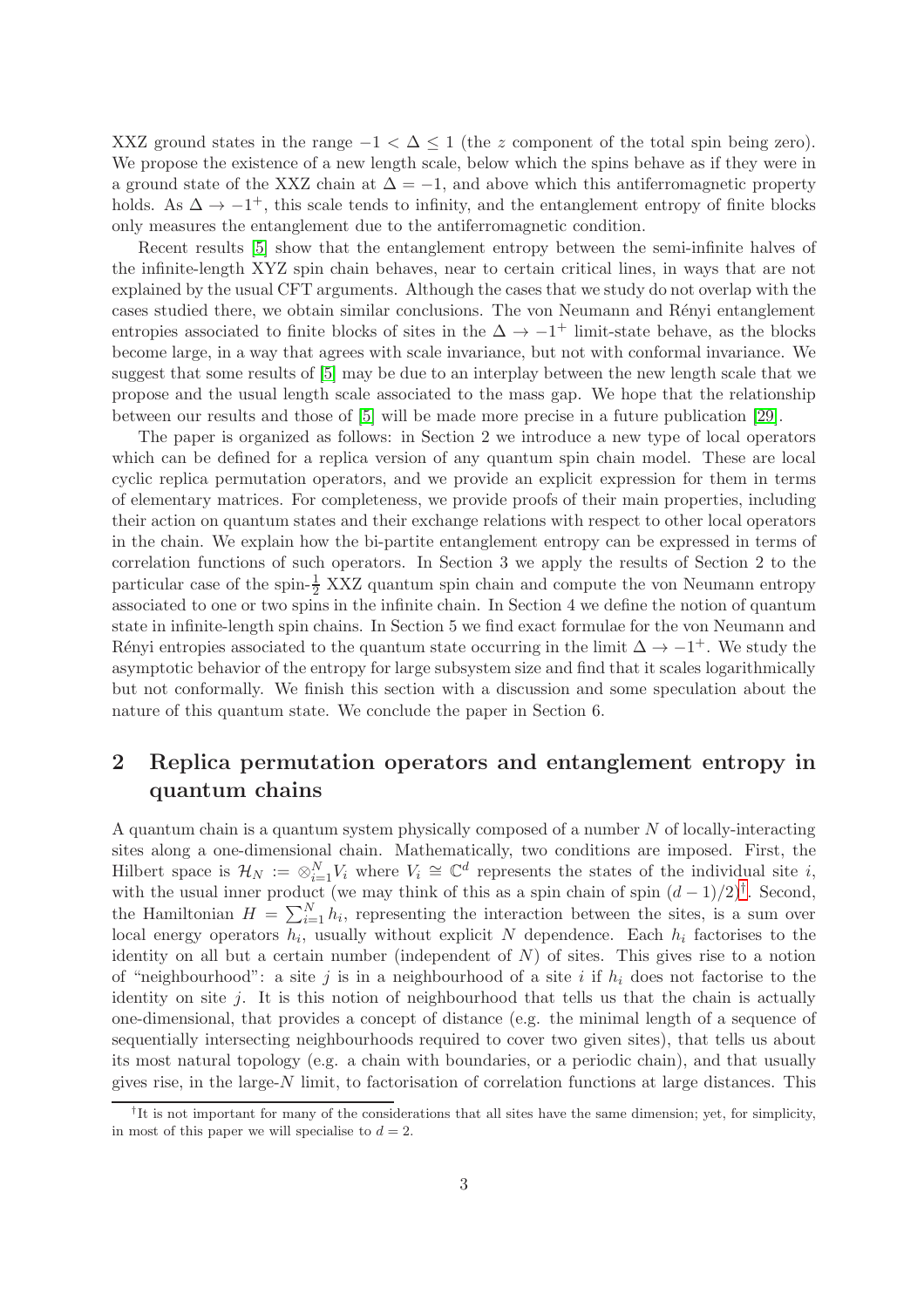notion of neighbourhood is also at the source of the emergence of a local QFT in the scaling limit, when a quantum critical point exists. The notion of neighourhood extracted from the energy density can often be made to agree with the usual notion of neighbourhoods on a chain (and we will assume this throughout).

In this perspective, it is natural to look for a quantum-chain precursors for our branch-point twist field defined in  $1+1$  dimensional QFT [\[24\]](#page-30-0). Recalling the exchange relations [\(1.6\)](#page-3-1)-[\(1.7\)](#page-3-1), it is clear that these will be certain permutation operators (elements of a linear representation of the permutation group), and like in the context of QFT, the entanglement entropy in quantum spin chains can be expressed in terms of correlation functions of these operators.

We consider  $n$  independent copies, or *replicas*, of a quantum chain. The Hilbert space can be described by  $\mathcal{H}_{N}^{\otimes n} \cong \mathcal{H}_{N}^{(n)}$  $N^{(n)}_{N} := \otimes_{i=1}^{N} \otimes_{\alpha=1}^{n} V_{\alpha,i} = \otimes_{i=1}^{N} V_i^{(n)}$  where  $V_{\alpha,i} \cong \mathbb{C}^d$  and the vector space at site *i* is  $V_i^{(n)}$  $V_i^{(n)} := \otimes_{\alpha=1}^n V_{\alpha,i}$ . It will be convenient to denote vectors belonging to  $V_i^{(n)}$ space at site  $i$  is  $v_i$   $\ldots \omega_{\alpha=1} v_{\alpha,i}$ . It will be convenient to denote vectors belonging to  $v_i$ <br>by  $|s_1 s_2 \ldots s_n\rangle_i$ ,  $s_\alpha \in \{1, 2, \ldots, d\}$ , where the "spin"  $s_\alpha$ ,  $\alpha = 1, \ldots, n$  belong to copy  $\alpha$  of the model at that particular site i.

The precise permutation operators that we need, denoted  $\mathcal{T}_i$ , are *local cyclic replica permu*tation operators, acting non-trivially only on site i in the n-copy spin chain, with  $i = 1, \ldots, N$ . They act as follows:

<span id="page-5-0"></span>
$$
\mathcal{T}_i|s_1s_2\ldots s_n\rangle_i = |s_2s_3\ldots s_ns_1\rangle_i.
$$
\n(2.8)

For  $A \subset \{1, 2, ..., N\}$  a set of sites on the chain, we will also use the notation

$$
\mathcal{T}_A := \prod_{i \in A} \mathcal{T}_i. \tag{2.9}
$$

Following similar ideas as in QFT, the trace of the n-th power of the reduced density matrix  $\rho_A$ associated to a state  $|\psi\rangle \in \mathcal{H}_N$  is

$$
\text{Tr}_{\mathcal{A}}\left(\rho_{A}^{n}\right) = \text{Tr}_{\mathcal{B}}\left(\rho_{B}^{n}\right)
$$
\n
$$
= \frac{1}{\left(\langle\psi|\psi\rangle\right)^{n}} \sum_{\substack{\{\downarrow\phi_{\alpha}^{A}\}\in A\}} \langle\phi_{n}^{A}\phi_{n}^{B}|\psi\rangle\langle\psi|\phi_{n}^{A}\phi_{n-1}^{B}\rangle \cdots \langle\phi_{2}^{A}\phi_{2}^{B}|\psi\rangle\langle\psi|\phi_{2}^{A}\phi_{1}^{B}|\psi\rangle\langle\psi|\phi_{1}^{A}\phi_{n}^{B}\rangle
$$
\n
$$
= \frac{1}{\langle\Psi|\Psi\rangle}\langle\Psi|\prod_{i\in A}\mathcal{T}_{i}\sum_{\substack{\{\downarrow\phi_{\alpha}^{A}\}\in A\}} \prod_{\substack{\{\downarrow\phi_{\alpha}^{A}\}\in A\}} \langle\phi_{n}^{A}\phi_{\alpha}^{B}|\phi_{\alpha}^{A}|\phi_{\alpha}^{B}|\rangle\langle\phi_{\alpha}^{A}\phi_{\alpha}^{B}|\Psi\rangle
$$
\n
$$
= \frac{\langle\Psi|\mathcal{T}_{A}|\Psi\rangle}{\langle\Psi|\Psi\rangle}, \tag{2.10}
$$

where  $|\Psi\rangle = |\psi\rangle^{\otimes n}$ , and the sums are over orthonormal bases. Hence, the bi-partite Rényi and von Neumann entanglement entropies of the block A can be evaluated as follows:

$$
S_A^{\text{Rényi}}(n) = \frac{1}{1-n} \log \left( \frac{\langle \Psi | \mathcal{T}_A | \Psi \rangle}{\langle \Psi | \Psi \rangle} \right). \tag{2.11}
$$

and

$$
S_A = -\lim_{n \to 1} \frac{d}{dn} \left( \frac{\langle \Psi | \mathcal{T}_A | \Psi \rangle}{\langle \Psi | \Psi \rangle} \right). \tag{2.12}
$$

(Naturally, any other cyclic element of the permutation group could have been used, by permutation invariance). As usual, an analytic continuation in  $n$  is understood in the latter expression. We will come back below to the full relationship between these permutation operators and QFT branch-point twist fields.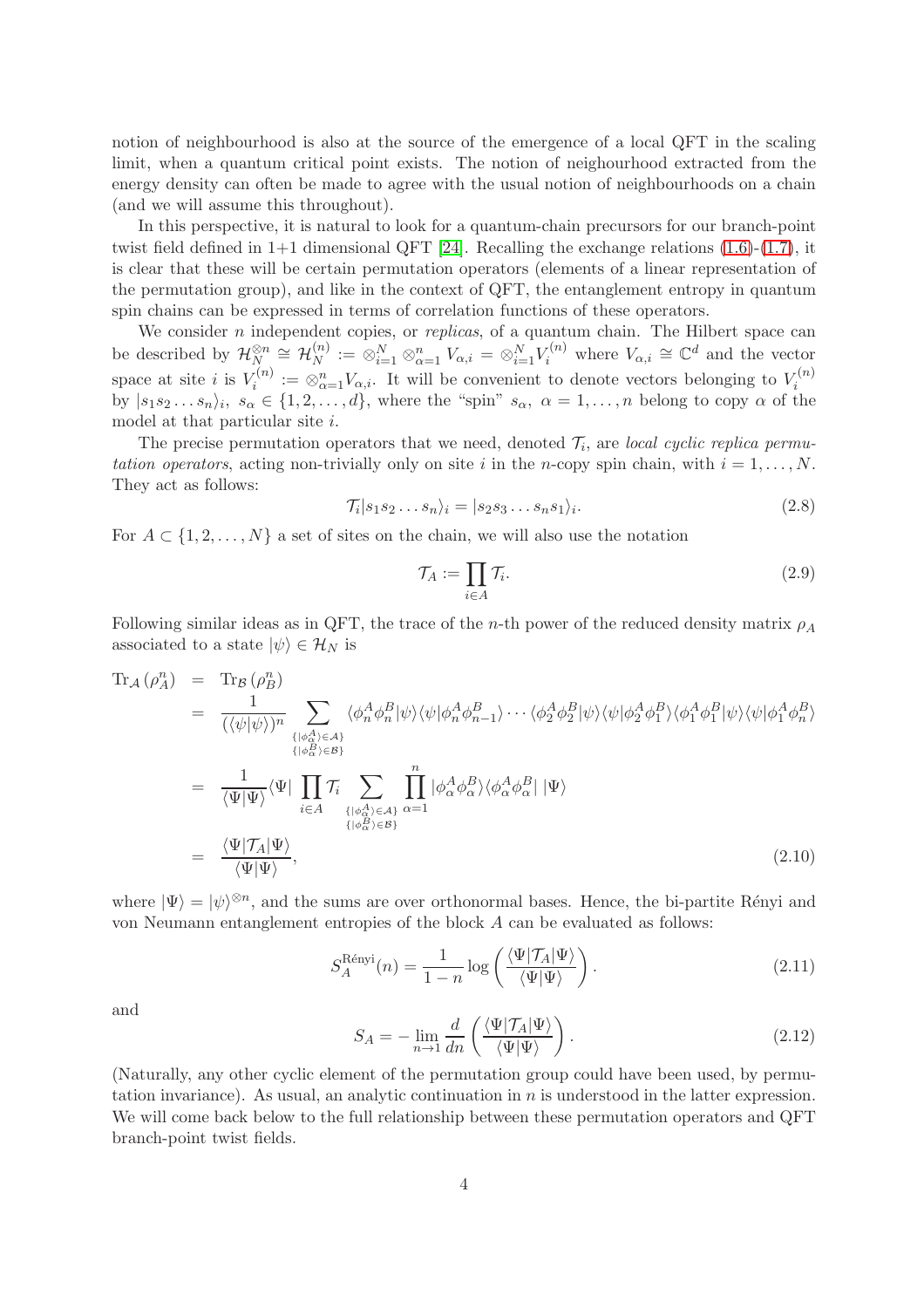#### 2.1 Expressions in terms of elementary matrices

We now study the relation between these permutation operators and elementary matrices. This will be useful because correlation functions of the latter have tractable expressions in the context of integrable quantum chains. For simplicity, let us consider the case of a spin- $\frac{1}{2}$  chains, where the spin variables  $s_1, \ldots, s_n$  above can only take two values (that is,  $d = 2$ ). The generalisation to higher spins is straightforward and explained below. The  $2 \times 2$  elementary matrices  $E^{\epsilon \epsilon'}$ , for  $\epsilon, \epsilon' \in \{1, 2\}$ , have matrix elements given by

<span id="page-6-4"></span>
$$
(E^{\epsilon\epsilon'})_{kk'} = \delta_{\epsilon,k}\delta_{\epsilon',k'}.
$$
\n(2.13)

From these matrices, we form the operators

$$
E_{\alpha,i}^{\epsilon\epsilon'}, \qquad \alpha = 1, \dots, n \qquad \text{and} \qquad i = 1, \dots, N,
$$
\n(2.14)

which act on site i and copy  $\alpha$  of the quantum chain as the matrices  $E^{\epsilon\epsilon'}$ , and everywhere else as the identity operator.

In the simplest non-trivial situation, the two-copy model  $(n = 2)$ , the permutation operator  $\mathcal{T}_i$  simply exchanges copies 1 and 2 at site i. It has a well-known expression in terms of elementary matrices given by

<span id="page-6-0"></span>
$$
\mathcal{T}_i = E_{1,i}^{11} E_{2,i}^{11} + E_{1,i}^{12} E_{2,i}^{21} + E_{1,i}^{21} E_{2,i}^{12} + E_{1,i}^{22} E_{2,i}^{22}.
$$
\n(2.15)

It is a rather easy (although tedious) exercise to generalize "by hand" this result to higher values of *n*, keeping spin- $\frac{1}{2}$ . We show here just the results for  $n = 3$  and  $n = 4$ ,

<span id="page-6-1"></span>
$$
\mathcal{T}_i = E_{1,i}^{11} E_{2,i}^{11} E_{3,i}^{11} + E_{1,i}^{12} E_{2,i}^{21} E_{3,i}^{22} + E_{1,i}^{21} E_{2,i}^{12} E_{3,i}^{11} + E_{1,i}^{22} E_{2,i}^{22} E_{3,i}^{22} + E_{1,i}^{11} E_{2,i}^{21} E_{3,i}^{12} + E_{1,i}^{12} E_{2,i}^{11} E_{3,i}^{21} + E_{1,i}^{22} E_{2,i}^{12} E_{3,i}^{21} + E_{1,i}^{21} E_{2,i}^{22} E_{3,i}^{12}, \tag{2.16}
$$

<span id="page-6-2"></span>
$$
\begin{array}{lll} \mathcal{T}_i&=&E_{1,i}^{11}E_{2,i}^{11}E_{3,i}^{11}E_{4,i}^{11}+E_{1,i}^{21}E_{2,i}^{11}E_{3,i}^{11}E_{4,i}^{11}+E_{1,i}^{11}E_{2,i}^{21}E_{3,i}^{12}E_{4,i}^{11}+E_{1,i}^{21}E_{2,i}^{22}E_{3,i}^{12}E_{4,i}^{11}+\\&&\\&&E_{1,i}^{11}E_{2,i}^{11}E_{3,i}^{21}E_{4,i}^{12}+E_{1,i}^{21}E_{2,i}^{22}E_{3,i}^{22}E_{4,i}^{12}+E_{1,i}^{21}E_{2,i}^{12}E_{3,i}^{21}E_{4,i}^{12}+E_{1,i}^{11}E_{2,i}^{21}E_{3,i}^{22}E_{4,i}^{12}+\\&&E_{1,i}^{12}E_{2,i}^{11}E_{3,i}^{11}E_{4,i}^{21}+E_{1,i}^{22}E_{2,i}^{12}E_{3,i}^{11}E_{4,i}^{21}+E_{1,i}^{12}E_{2,i}^{21}E_{3,i}^{21}E_{4,i}^{21}+E_{1,i}^{22}E_{2,i}^{22}E_{3,i}^{22}E_{4,i}^{21}+\\&&E_{1,i}^{12}E_{2,i}^{21}E_{3,i}^{22}E_{4,i}^{22}+E_{1,i}^{22}E_{2,i}^{21}E_{3,i}^{21}E_{4,i}^{22}+E_{1,i}^{12}E_{2,i}^{11}E_{2,i}^{21}E_{3,i}^{22}E_{4,i}^{22}+\\&&\\&&E_{1,i}^{12}E_{2,i}^{21}E_{3,i}^{22}E_{4,i}^{22}+E_{1,i}^{22}E_{2,i}^{21}E_{3,i}^{22}E_{4,i}^{22}+E_{1,i}^{12}E_{2,i}^{11}E_{2,i}^{21}E_{2,i}^{22}E_{3,i}^{22}E_{4,i}^{22}.\end{array} \eqno{(2.17)}
$$

Once a few explicit cases have been worked out the general structure of the permutation operator for generic n quickly starts to emerge. There are several features that we could have predicted from the start. For example, all the formulae above are sums of exactly  $2^n$  terms, which is also the number of distinct basis vectors  $|s_1s_2...s_n\rangle_i$  that can be constructed for a spin- $\frac{1}{2}$  model. The permutation operator is a sum of  $2^n$  such terms since its action  $(2.8)$  is a one-to-one map between such basis vectors. In addition, all expressions are symmetric under the combined exchanges  $E^{11} \leftrightarrow E^{22}$  and  $E^{12} \leftrightarrow E^{21}$ .

One can characterize the precise  $2^n$  terms that will appear in the expression for the permutation operator through a set of four simple rules:

**Rules 2.1** The operator  $\mathcal{T}_i$  is the sum of each possible term, with coefficient 1, that is a product of matrices  $E_{\alpha,i}^{\epsilon_{\alpha},\epsilon_{\alpha}'}$ ,  $\alpha=1,\ldots,n$  respecting the following rules:

- <span id="page-6-3"></span>1. a matrix  $E^{11}_{\alpha,i}$  can only be followed in the product by  $E^{11}_{\alpha+1,i}$  or  $E^{21}_{\alpha+1,i}$ ,
- 2. a matrix  $E_{\alpha,i}^{22}$  can only be followed in the product by  $E_{\alpha+1,i}^{22}$  or  $E_{\alpha+1,i}^{12}$ ,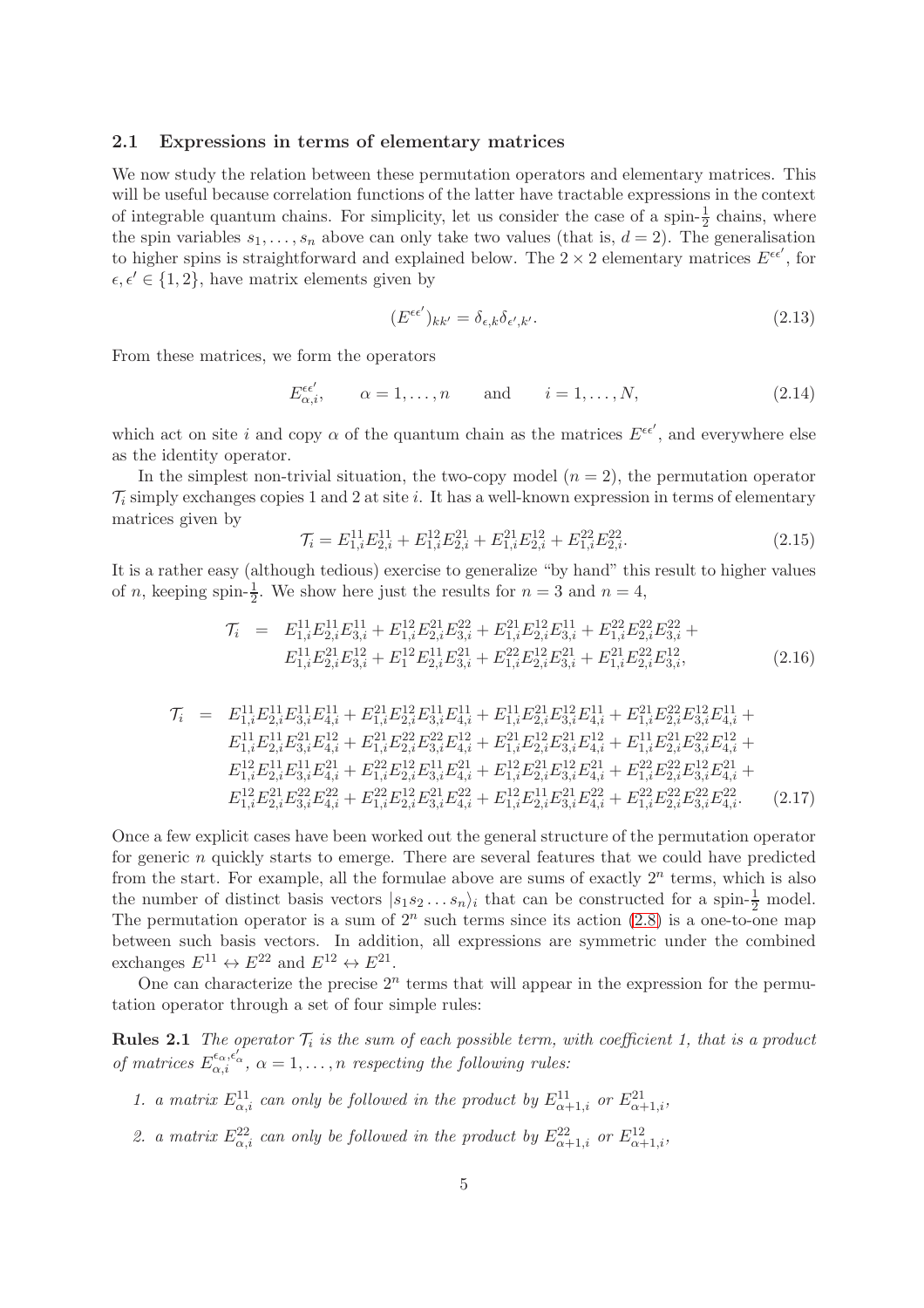- 3. a matrix  $E^{12}_{\alpha,i}$  can only be followed in the product by  $E^{21}_{\alpha+1,i}$  or  $E^{11}_{\alpha+1,i}$ ,
- 4. a matrix  $E_{\alpha,i}^{21}$  can only be followed in the product by  $E_{\alpha+1,i}^{12}$  or  $E_{\alpha+1,i}^{22}$

(with  $n + 1 \equiv 1$  and where the rules apply cyclically in the product: the first factor follows the last factor).

This restricts greatly the type of terms that will emerge. For example there will never be terms which involve both matrices  $E^{11}$  and  $E^{22}$  and no other type, although the terms  $E^{11}_{1,i}E^{11}_{2,i} \cdots E^{11}_{n,i}$ <br>and  $E^{22}_{1,i}E^{22}_{2,i} \cdots E^{22}_{n,i}$  are allowed and always appear, as we can see for  $n = 2, 3, 4$  above. Si the number of matrices  $E^{12}$  and  $E^{21}$  in a given product is always the same. In fact, the rules prescribe the following simple structure for the elementary matrices at any given site along the n copies: strings of any number (including zero) of  $E^{11}$  and  $E^{22}$  are separated by  $E^{21}$  (in the junctions from  $E^{11}$  to  $E^{22}$ ) and by  $E^{12}$  (in the junctions from  $E^{22}$  to  $E^{11}$ ), with a condition of periodicity. This point of view will be very useful in explicit calculations below.

The rules above immediately give an expression for the permutation operator of the form

<span id="page-7-1"></span>
$$
\mathcal{T}_{i} = \sum_{\epsilon_{1}, \dots \epsilon_{n} = 1}^{2} E_{1,i}^{\epsilon_{2}\epsilon_{1}} E_{2,i}^{\epsilon_{3}\epsilon_{2}} E_{3,i}^{\epsilon_{4}\epsilon_{3}} \cdots E_{n,i}^{\epsilon_{1}\epsilon_{n}}.
$$
\n(2.18)

This reveals the structure of the trace of some matrix. More precisely, if we introduce an auxiliary space  $V_{\text{aux}} \cong \mathbb{C}^2$  as well as the operators

$$
T_{\alpha,i;\text{aux}} = \sum_{\epsilon,\epsilon'=1}^{2} E_{\text{aux}}^{\epsilon\epsilon'} E_{\alpha,i}^{\epsilon'\epsilon} = \begin{pmatrix} E_{\alpha,i}^{11} & E_{\alpha,i}^{21} \\ E_{\alpha,i}^{12} & E_{\alpha,i}^{22} \end{pmatrix}_{\text{aux}},\tag{2.19}
$$

which acts non-trivially both on the auxiliary space, and at site i, copy  $\alpha$ , then the permutation operator at site  $i$  can be written as the following trace

<span id="page-7-0"></span>
$$
\mathcal{T}_i = \text{Tr}_{\text{aux}}\left(T_{1,i;\text{aux}}T_{2,i;\text{aux}}\cdots T_{n,i;\text{aux}}\right) = \text{Tr}_{\text{aux}}\left(\prod_{\alpha=1}^n T_{\alpha,i;\text{aux}}\right) \tag{2.20}
$$

where the product is, by convention, ordered from left to right in order of increasing  $\alpha$ . It is easy to obtain  $(2.15)$ ,  $(2.16)$  and  $(2.17)$  from  $(2.20)$  by setting  $n = 2, 3$  and 4, respectively. As it should be,  $\mathcal{T}_i$  reduces to the identity matrix for  $n = 1$ .

We note that the operator  $T_{\alpha,i;\text{aux}}$  is simply a permutation operator exchanging the auxiliary space with the space  $(\alpha, i)$ . The form [\(2.20\)](#page-7-0) of the cyclic permutation operator is something that is well-known in the context of integrable quantum spin chains solved by means of algebraic Bethe ansatz. In this context, the L-matrix is, at a certain value of the spectral parameter, simply a permutation operator exchanging an auxiliary space and the space associated to a given site of the quantum chain (see, e.g., [\[30\]](#page-30-6)). The monodromy matrix is the trace of the product of L-matrices, exactly of the form [\(2.20\)](#page-7-0), and is identified, at this special value of the spectral parameter, with the translation operator along the periodic chain. In our context, however, the operator that we obtain permutes the copies of a replica model at a given site, rather than the sites of the chain.

In fact, this connection between our expression [\(2.20\)](#page-7-0) and the algebraic Bethe ansatz becomes very explicit if one employs the solutions to the inverse scattering problem found in [\[31\]](#page-30-7) to express the operators  $E_{\alpha,i}^{\epsilon\epsilon'}$  in terms of the entries of the monodromy matrix. We suspect that this relationship could be useful in the future for studying the properties of the replica permutation operator within the Bethe ansatz framework.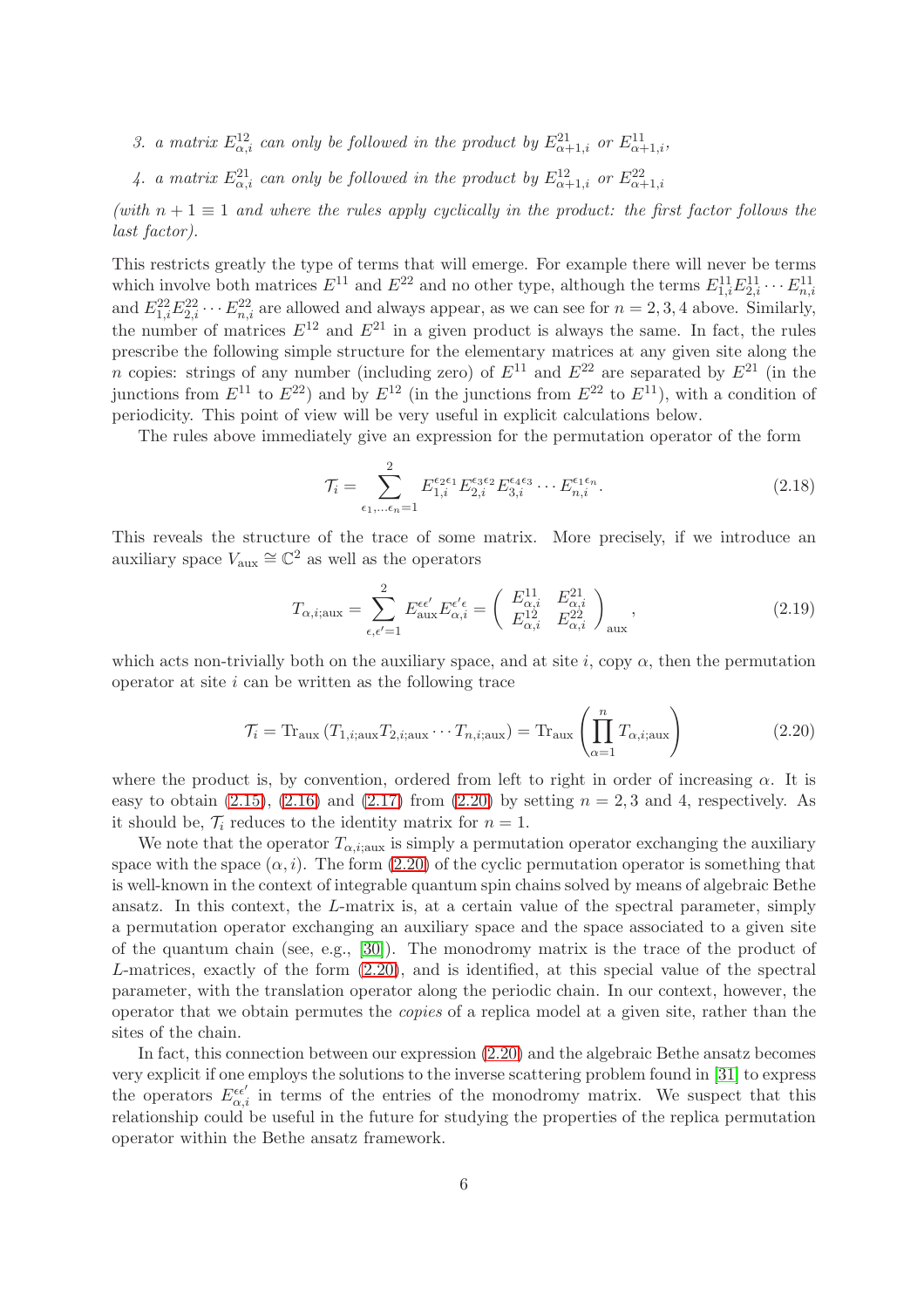#### 2.2 Exchange relations

In the derivation above, it is clear that the Rules [2.1,](#page-6-3) the expression [\(2.18\)](#page-7-1), and the trace expression [\(2.20\)](#page-7-0) are equivalent. A careful analysis of the permutation action [\(2.8\)](#page-5-0) would also give rise to the four rules stated. Here, for completeness, we will show explicitly that equation  $(2.8)$  is a consequence of  $(2.20)$ . In order to do so, we will show that the main exchange property of replica permutation operators (the property that constitutes the starting point for the definition of twist fields in QFT) is satisfied by the operator [\(2.20\)](#page-7-0).

Given a 2 by 2 matrix  $\mathcal{O}$ , let  $\mathcal{O}_{\alpha,i}$  be the operator on the quantum chain that acts as  $\mathcal O$  on site i, copy  $\alpha$ , and as the identity operator everywhere else. Then, we have the following:

**Lemma 1** The operators  $\mathcal{T}_i$  defined by [\(2.20\)](#page-7-0) satisfy the relations

<span id="page-8-1"></span>
$$
\mathcal{T}_{i}\mathcal{O}_{\alpha,i} = \mathcal{O}_{\alpha-1,i}\mathcal{T}_{i}
$$
\n(2.21)

(with  $\mathcal{O}_{0,i} \equiv \mathcal{O}_{n,i}$ ) for all  $i = 1, \ldots, N$ , all  $\alpha = 1, \ldots, n$ , and all  $\mathcal{O}$ .

Proof. This relation follows from the trace expression [\(2.20\)](#page-7-0) along with two identities. Denoting by  $\mathcal{O}_{aux}$  the operator acting non-trivially as  $\mathcal O$  on the auxiliary space and as the identity operator everywhere else, we only have to show that

<span id="page-8-0"></span>
$$
T_{\alpha,i;\text{aux}}\mathcal{O}_{\alpha,i} = \mathcal{O}_{\text{aux}}T_{\alpha,i;\text{aux}}, \quad T_{\alpha,i;\text{aux}}\mathcal{O}_{\text{aux}} = \mathcal{O}_{\alpha,i}T_{\alpha,i;\text{aux}}.\tag{2.22}
$$

The first identity can be derived as follows. With

$$
\mathcal{O} = \left( \begin{array}{cc} o_{11} & o_{12} \\ o_{21} & o_{22} \end{array} \right), \tag{2.23}
$$

П

we have

$$
T_{\alpha,i;\text{aux}}\mathcal{O}_{\alpha,i} = \begin{pmatrix} E_{\alpha,i}^{11} & E_{\alpha,i}^{21} \\ E_{\alpha,i}^{12} & E_{\alpha,i}^{22} \\ \vdots & \vdots \\ E_{\alpha,i}^{11} + o_{12}E_{\alpha,i}^{21} & o_{11}E_{\alpha,i}^{21} + o_{12}E_{\alpha,i}^{22} \\ o_{21}E_{\alpha,i}^{11} + o_{22}E_{\alpha,i}^{12} & o_{21}E_{\alpha,i}^{21} + o_{22}E_{\alpha,i}^{22} \\ \end{pmatrix}_{\text{aux}},
$$
\n
$$
= \begin{pmatrix} o_{11}E_{\alpha,i}^{11} + o_{12}E_{\alpha,i}^{21} & o_{11}E_{\alpha,i}^{21} + o_{12}E_{\alpha,i}^{22} \\ o_{21}E_{\alpha,i}^{11} + o_{22}E_{\alpha,i}^{12} & o_{21}E_{\alpha,i}^{21} + o_{22}E_{\alpha,i}^{22} \\ \end{pmatrix}_{\text{aux}},
$$
\n(2.24)

which is equal to

$$
\mathcal{O}_{\text{aux}}T_{\alpha,i;\text{aux}} = \begin{pmatrix} o_{11} & o_{12} \\ o_{21} & o_{22} \end{pmatrix}_{\text{aux}} \begin{pmatrix} E_{\alpha,i}^{11} & E_{\alpha,i}^{21} \\ E_{\alpha,i}^{12} & E_{\alpha,i}^{22} \end{pmatrix}_{\text{aux}}
$$

$$
= \begin{pmatrix} o_{11}E_{\alpha,i}^{11} + o_{12}E_{\alpha,i}^{21} & o_{11}E_{\alpha,i}^{21} + o_{12}E_{\alpha,i}^{22} \\ o_{21}E_{\alpha,i}^{11} + o_{22}E_{\alpha,i}^{12} & o_{21}E_{\alpha,i}^{21} + o_{22}E_{\alpha,i}^{22} \end{pmatrix}_{\text{aux}}.
$$
(2.25)

The second relation of [\(2.22\)](#page-8-0) follows in a similar way.

The defining property [\(2.8\)](#page-5-0) is essentially a consequence of [\(2.21\)](#page-8-1).

#### **Lemma 2** The operators  $\mathcal{T}_i$  defined [\(2.20\)](#page-7-0) satisfy the relations [\(2.8\)](#page-5-0).

**Proof.** We start by writing the quantum state of the spin- $\frac{1}{2}$ , *n*-copy quantum spin chain at site i in terms of elementary matrices  $E_{\alpha,i}^{\epsilon_1\epsilon_2}$ . Let  $|0\rangle_i$  be a reference state at site i for which all spins of all *n*-copies are up  $(s_1 = \cdots = s_n = \uparrow)$ . Any other of the  $2^n$  possible spin configurations can be generated by acting on this reference state with a combination of elementary matrices. For example, if we want to lower the spin of copy 1, we just have to compute  $E_{1,i}^{21}|0\rangle_i$ , whereas acting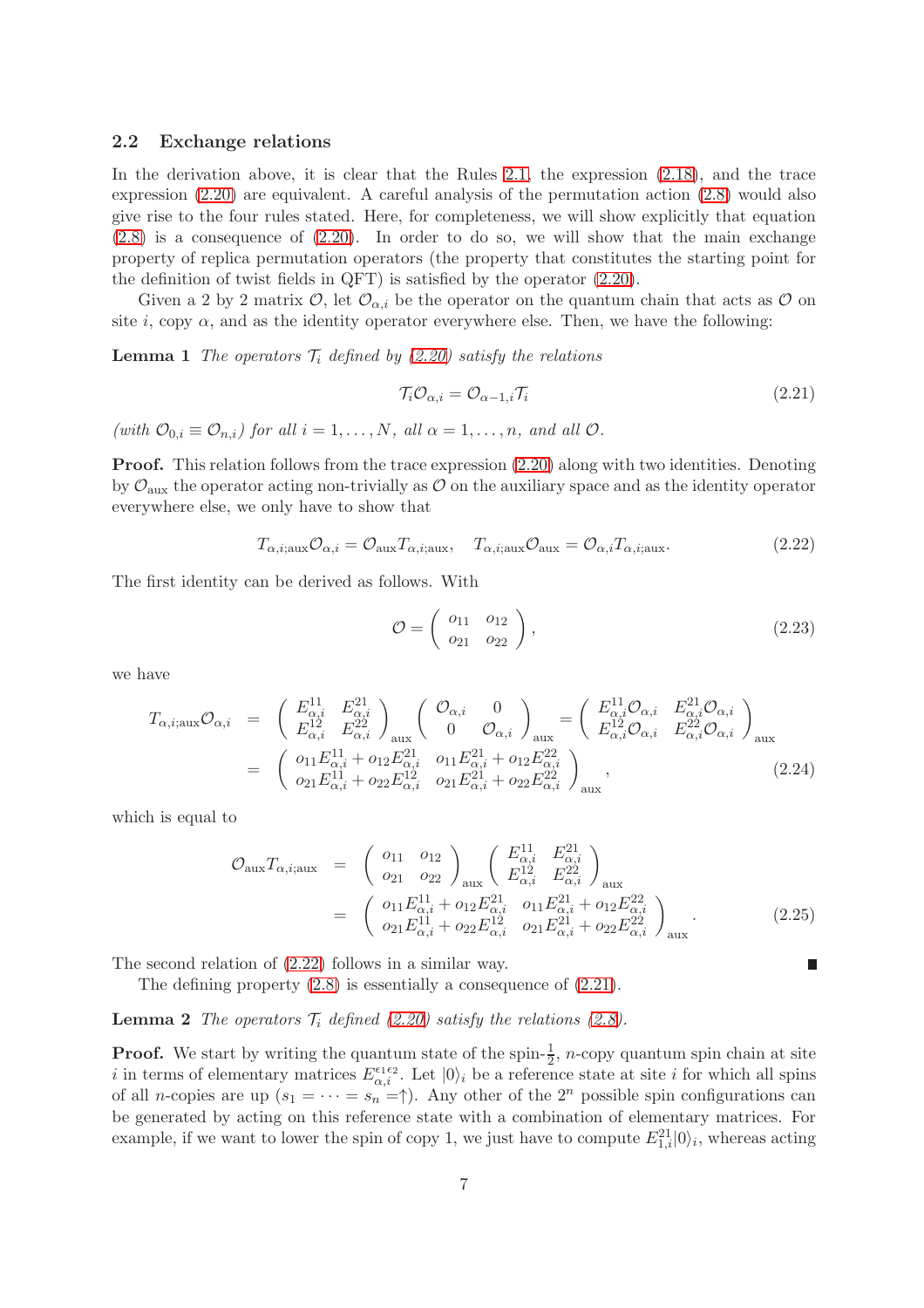with  $E_{1,i}^{11}$  will leave the state unchanged and the action of  $E_{1,i}^{22}$  and  $E_{1,i}^{12}$  gives zero. Therefore, a generic state is written as

$$
|s_1 s_2 \dots s_n\rangle_i = \left(\prod_{\alpha=1}^n E_{\alpha,i}^{j_{s_\alpha} 1}\right)|0\rangle_i, \quad j_{s_\alpha} = 1 \quad \text{for} \quad s_\alpha = \uparrow \quad \text{and} \quad j_{s_\alpha} = 2 \quad \text{for} \quad s_\alpha = \downarrow, \tag{2.26}
$$

and from the expression [\(2.18\)](#page-7-1), we have  $\mathcal{T}_i|0\rangle = |0\rangle$  since the only non-zero summand is the one where  $\epsilon_{\alpha} = 1$  for all  $\alpha$ . We now evaluate the action of the permutation operator on this state by successively employing [\(2.21\)](#page-8-1),

$$
\mathcal{T}_i|s_1, s_2, \dots, s_n\rangle_i = \mathcal{T}_i \left( \prod_{\alpha=1}^n E_{\alpha,i}^{j_{s_\alpha}1} \right) |0\rangle_i
$$
  
\n
$$
= \left( \prod_{\alpha=1}^n E_{\alpha-1,i}^{j_{s_\alpha}1} \right) \mathcal{T}_i|0\rangle_i = \left( \prod_{\alpha=1}^n E_{\alpha-1,i}^{j_{s_\alpha}1} \right) |0\rangle_i = |s_2, \dots, s_n, s_1\rangle_i. \quad (2.27)
$$
  
\nstablishes (2.8).

This establishes [\(2.8\)](#page-5-0).

# 2.3 The conjugate permutation operator  $\tilde{\mathcal{T}}$

Other permutation operators,  $\tilde{\mathcal{T}}_i$  at each site i, take us from copy  $\alpha$  to copy  $\alpha - 1$ . We can simply obtain  $\tilde{\mathcal{T}}_i$  by reversing the order of the replicas, that is

<span id="page-9-1"></span>
$$
\tilde{\mathcal{T}}_i = \text{Tr}_{\text{aux}} \left( T_{n,i;\text{aux}} T_{n-1,i;\text{aux}} \cdots T_{1,i;\text{aux}} \right),\tag{2.28}
$$

or, alternatively, taking the trace,

<span id="page-9-0"></span>
$$
\tilde{\mathcal{T}}_i = \sum_{\epsilon_1, \dots \epsilon_n = 1}^2 E_{n,i}^{\epsilon_2 \epsilon_1} E_{n-1,i}^{\epsilon_3 \epsilon_2} E_{n-2,i}^{\epsilon_4 \epsilon_3} \cdots E_{1,i}^{\epsilon_1 \epsilon_n},\tag{2.29}
$$

One may check this explicitly by showing that  $\tilde{\mathcal{T}}_i \mathcal{T}_i = 1$ . This can be done by using the following property of the elementary matrices:

$$
E_{\alpha,i}^{\epsilon_1,\epsilon_2} E_{\alpha,i}^{\epsilon_3 \epsilon_4} = \delta_{\epsilon_2,\epsilon_3} E_{\alpha,i}^{\epsilon_1 \epsilon_4}.
$$
\n(2.30)

Employing the representations [\(2.18\)](#page-7-1) and [\(2.29\)](#page-9-0) for the permutation operators (including some extra matrices in the products for clarity) we have

$$
\tilde{\mathcal{T}}_{i}\mathcal{T}_{i} = \sum_{\epsilon_{1},\ldots\epsilon_{n}=1}^{2} E_{n,i}^{\epsilon_{2}\epsilon_{1}} E_{n-1,i}^{\epsilon_{3}\epsilon_{2}} E_{n-2,i}^{\epsilon_{4}\epsilon_{3}} \cdots E_{3,i}^{\epsilon_{n-1}\epsilon_{n-2}} E_{2,i}^{\epsilon_{n}\epsilon_{n-1}} E_{1,i}^{\epsilon_{1}\epsilon_{n}}
$$
\n
$$
\times \sum_{\epsilon'_{1},\ldots\epsilon'_{n}=1}^{2} E_{1,i}^{\epsilon'_{2}\epsilon'_{1}} E_{2,i}^{\epsilon'_{3}\epsilon'_{2}} E_{3,i}^{\epsilon'_{4}\epsilon'_{3}} \cdots E_{n-2,i}^{\epsilon'_{n-1}\epsilon'_{n-2}} E_{n-1,i}^{\epsilon'_{n}\epsilon'_{n-1}} E_{n,i}^{\epsilon'_{1}\epsilon'_{n}}
$$
\n
$$
= \sum_{\epsilon_{1},\ldots\epsilon_{n}=1}^{2} \sum_{\epsilon'_{1},\ldots\epsilon'_{n}=1}^{2} \delta_{\epsilon_{1},\epsilon'_{1}} E_{n,i}^{\epsilon_{2}\epsilon'_{n}} \delta_{\epsilon_{2}\epsilon'_{n}} E_{n-1,i}^{\epsilon_{3}\epsilon'_{n-1}} \cdots \delta_{\epsilon_{n-1}\epsilon'_{3}} E_{2,i}^{\epsilon_{n}\epsilon'_{2}} \delta_{\epsilon_{n}\epsilon'_{2}} E_{1,i}^{\epsilon_{1}\epsilon'_{1}}
$$
\n
$$
= \sum_{\epsilon_{1},\ldots\epsilon_{n}=1}^{2} E_{n,i}^{\epsilon_{2}\epsilon_{2}} E_{n-1,i}^{\epsilon_{3}\epsilon_{3}} E_{n-2,i}^{\epsilon_{4}\epsilon_{4}} \cdots E_{3,i}^{\epsilon_{n-1}\epsilon_{n-1}} E_{2,i}^{\epsilon_{n}\epsilon_{n}} E_{1,i}^{\epsilon_{1}\epsilon_{1}} = \mathbf{1}.
$$
\n(2.31)

The last equality follows from the fact that all matrices  $E_{\alpha,i}^{\epsilon\epsilon}$  are diagonal, so that each product above is a diagonal matrix with a single non-vanishing entry 1. The sum over all such matrices (there are exactly  $2^n$  of them) is the identity.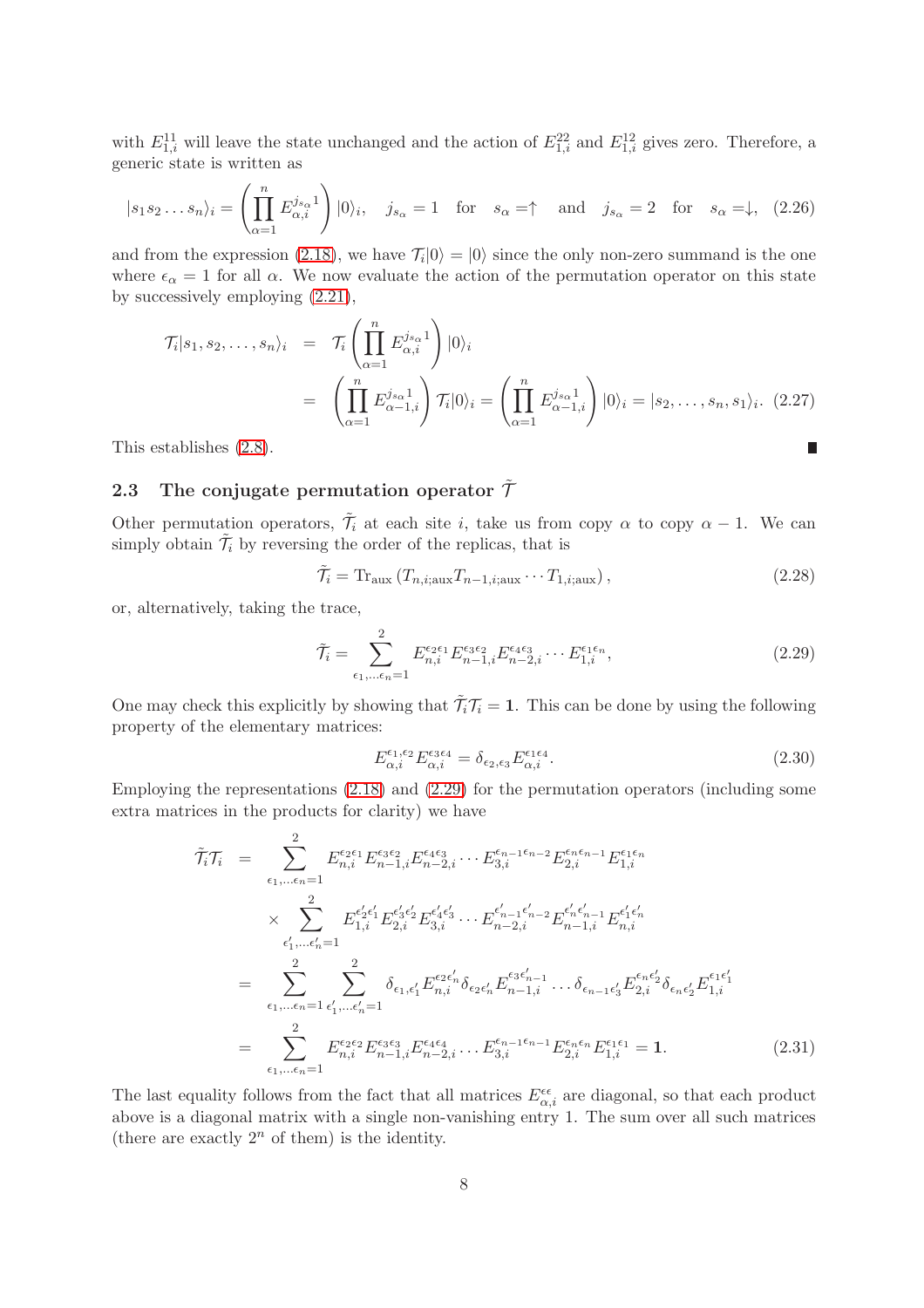#### 2.4 Replica permutation operators for higher spin chains

We can now generalize the results above to more general spin chains, with arbitrary spin representations living at each site of the chain. Indeed the exchange relations [\(2.21\)](#page-8-1) which we have just proven can be employed as a starting point for finding a realization of the permutation operator which is valid for higher spin chains. It can be shown that, assuming a dimension-d representation lives at site i of the quantum spin chain, the permutation operator  $\mathcal{T}_i$  can be expressed exactly as in [\(2.20\)](#page-7-0) with  $T_{\alpha,i;aux}$  given by

$$
T_{\alpha,i;\text{aux}} = \begin{pmatrix} E_{\alpha,i}^{11} & E_{\alpha,i}^{21} & \cdots & E_{\alpha,i}^{d1} \\ E_{\alpha,i}^{12} & E_{\alpha,i}^{22} & \cdots & E_{\alpha,i}^{d2} \\ \vdots & \vdots & \ddots & \vdots \\ E_{\alpha,i}^{1d} & E_{\alpha,i}^{2d} & \cdots & E_{\alpha,i}^{dd} \end{pmatrix}_{\text{aux}} . \tag{2.32}
$$

It is not too difficult to show that all properties established in the previous section for spin- $\frac{1}{2}$ also hold for the general case. We will not dwell on such proofs here as in the remainder of this paper we will concentrate on the spin- $\frac{1}{2}$  case.

#### 2.5 Local-unitary operators and twist fields

Since the operator  $\mathcal{T}_i$  is real, we immediately find, from  $(2.20)$  and  $(2.28)$ , that

$$
\tilde{\mathcal{T}}_i = \mathcal{T}_i^{\dagger}.
$$

Hence,  $\mathcal{T}_i$  is a unitary operator. It is of course the local element of the unitary operator associated with the cyclic replica permutation symmetry of the *n*-copy Hamiltonian

<span id="page-10-0"></span>
$$
H^{(n)} = \sum_{i=1}^{N} h_i^{(n)} = \sum_{i=1}^{N} \sum_{\alpha=1}^{n} h_{\alpha,i}
$$
 (2.33)

(where  $h_{\alpha,i}$ , for  $\alpha = 1, \ldots, n$  and  $i = 1, \ldots, N$ , acts as  $h_i$  on  $\otimes_{j=1}^N V_{\alpha,j}$ , and as the identity on  $\otimes_{j=1}^{N} V_{\alpha',j} \ \forall \alpha' \neq \alpha$ . More precisely, the unitary operator that is the product of  $\mathcal{T}_i$  over all sites *i*, i.e.  $\mathcal{T}_{\{1,\dots,N\}} = \prod_{i=1}^{N} \mathcal{T}_i$ , implements the cyclic replica permutation of the chain, and commutes with the *n*-copy Hamiltonian. A unitary operator that can be written as a product of single-site unitary operators is sometimes called a local-unitary operator.

In fact, the local-unitary operator  $\mathcal{T}_{\{1,\ldots,N\}}$  commutes also with the energy density,

$$
\left[\mathcal{T}_{\{1,\ldots,N\}},h_i^{(n)}\right] = 0.\tag{2.34}
$$

In general, it is expected that any unitary operator associated to an internal symmetry, i.e. that is local-unitary, commutes not only with the Hamiltonian, but also with the energy density. To such an internal symmetry, one may then associate *twist fields*; e.g. in the case of  $\mathcal{T}_i$ ,

$$
\mathrm{T}_i = \mathcal{T}_{\{i,i+1,\ldots,N\}} = \prod_{j=i}^N \mathcal{T}_i.
$$

A standard example is the twist field involved in the construction of fermion operators on the Ising spin chain. Quantum chain twist fields give rise to the usual QFT twist fields in the scaling limit. Twist fields have the property of being local "in the bulk": their commutators with the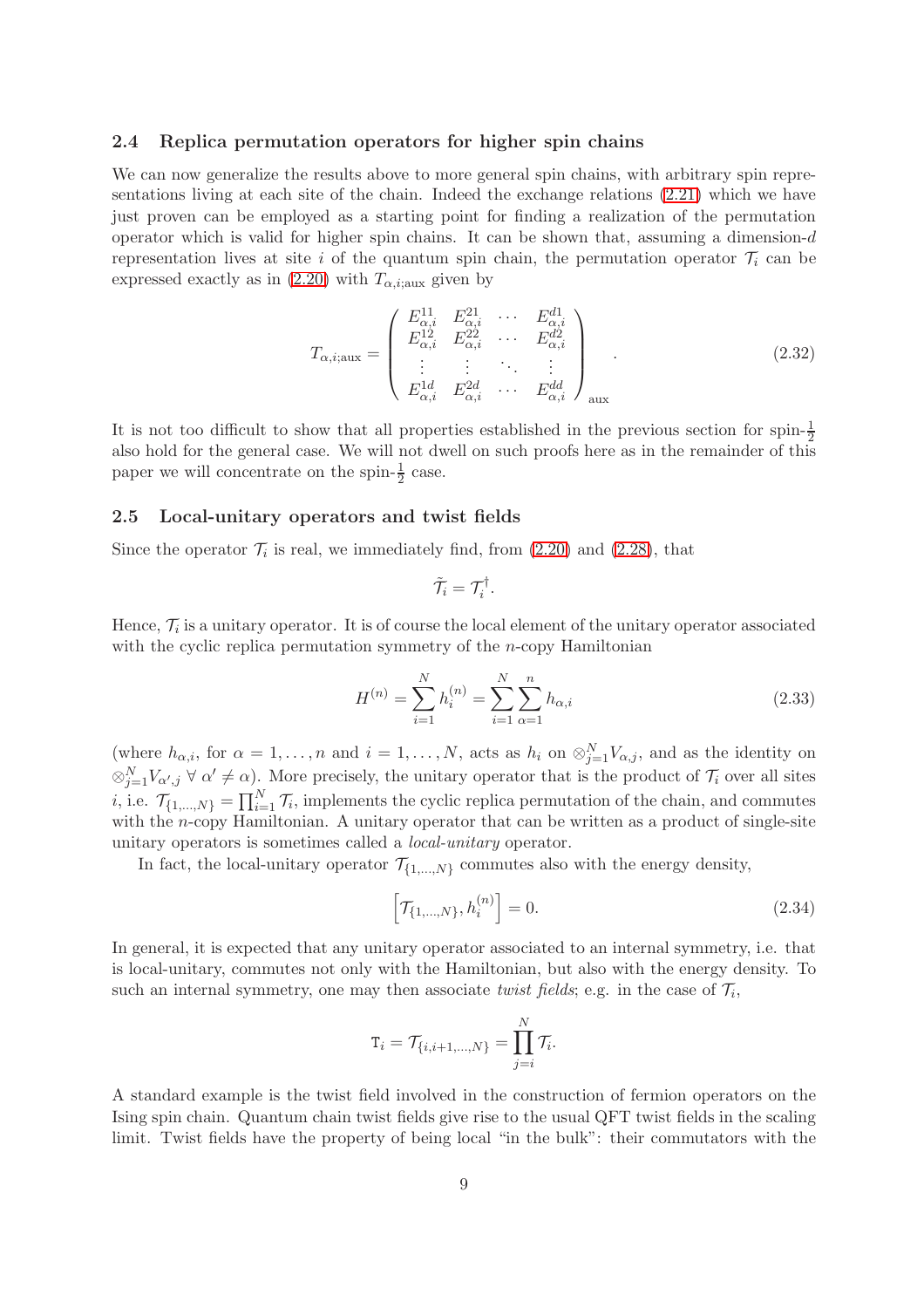energy density vanish for large enough separations (and away from the end of the chain  $N$ ), by virtue of their association with an internal symmetry transformation. In the case of the replica permutation symmetry:

<span id="page-11-2"></span>
$$
[\mathbf{T}_i, h_j^{(n)}] = 0 \quad \text{for } j \text{ far enough from } i \text{ and from } N. \tag{2.35}
$$

This has important implications in QFT, and is likely to have important implications as well in the context of integrable quantum spin chains. We will not investigate further here such implications.

Consider the permutation operators  $\mathcal{T}_i$  and their twist fields  $T_i$ . In the scaling limit, this of course gives rise to branch-point twist fields, associated with branch-point singularities on the surface where the QFT is defined. Like in QFT, the entanglement entropy (and likewise the  $Rényi entropy)$  of a region A of the quantum chain can be expressed via a correlation function of as many pairs of twist fields  $T_i$ ,  $T_i^{\dagger}$  $i<sub>i</sub>$  as there are connected sub-regions. For instance, for a single connected region  $A$  starting at site  $i$  and ending at site  $j$ , we have

$$
S_A^{\text{R\'{e}nyi}} = \frac{1}{1-n} \log \left( \frac{\langle \Psi | \text{T}_i \text{T}_j^{\dagger} | \Psi \rangle}{\langle \Psi | \Psi \rangle} \right).
$$

#### 2.6 Local-unitary invariance

One of the properties of the entanglement and Rényi entropies is that they are invariant under local-unitary transformations (transformation of the state by a local-unitary operator). The precursor of this invariance is of course that the replica permutation operators  $\mathcal{T}_A$  are invariant under tensor-powers of local-unitary transformations<sup>†</sup>,  $U^{\otimes n} \mathcal{T}_A(U^{\dagger})^{\otimes n} = \mathcal{T}_A$  for U a local-unitary operator on  $H$ . In general, we expect that if two quantum states have the same Rényi entropies, then they are related by a local-unitary transformation.

# 3 The XXZ Heisenberg spin- $\frac{1}{2}$  chain: main features

In order to illustrate the technique proposed, we now choose the XXZ Heisenberg spin- $\frac{1}{2}$  chain as a benchmark. It is one of the most studied quantum chains and includes other interesting theories as special cases. The XXZ Heisenberg spin- $\frac{1}{2}$  finite chain of length N is characterized by the Hamiltonian

<span id="page-11-1"></span>
$$
H_{\Delta} = \sum_{j=1}^{N} \left( \sigma_j^x \sigma_{j+1}^x + \sigma_j^y \sigma_{j+1}^y + \Delta(\sigma_j^z \sigma_{j+1}^z - 1) \right),
$$
 (3.36)

where  $\sigma_i^{x,y,z}$  are the Pauli matrices associated to site j of the chain and acting on the twoj dimensional space  $V_j \cong \mathbb{C}^2$ , a spin-1/2 module. We consider periodic boundary conditions  $\sigma_{N+1}^{x,y,z} \equiv \sigma_1^{x,y,z}$  $x,y,z$ , and for simplicity we restrict to N being even. The parameter  $\Delta$  is known as the anisotropy parameter and, depending on its value, the physical properties of the model can change dramatically. In this paper, we will be looking at the region  $-1 < \Delta \leq 1$ . In this region, the model is antiferromagnetic and preserves the z-component of the total spin: its ground state has total z-spin equal to zero. As  $N \to \infty$ , the model is massless: the gap between the unique ground state and the first excited state tends to 0. For  $\Delta = 1$  the model becomes what is

<span id="page-11-0"></span><sup>&</sup>lt;sup>‡</sup>The set of (products of) replica permutation operators associated with all permutation elements spans the space of local-unitarily invariant operators (but these operators are not all linearly independent).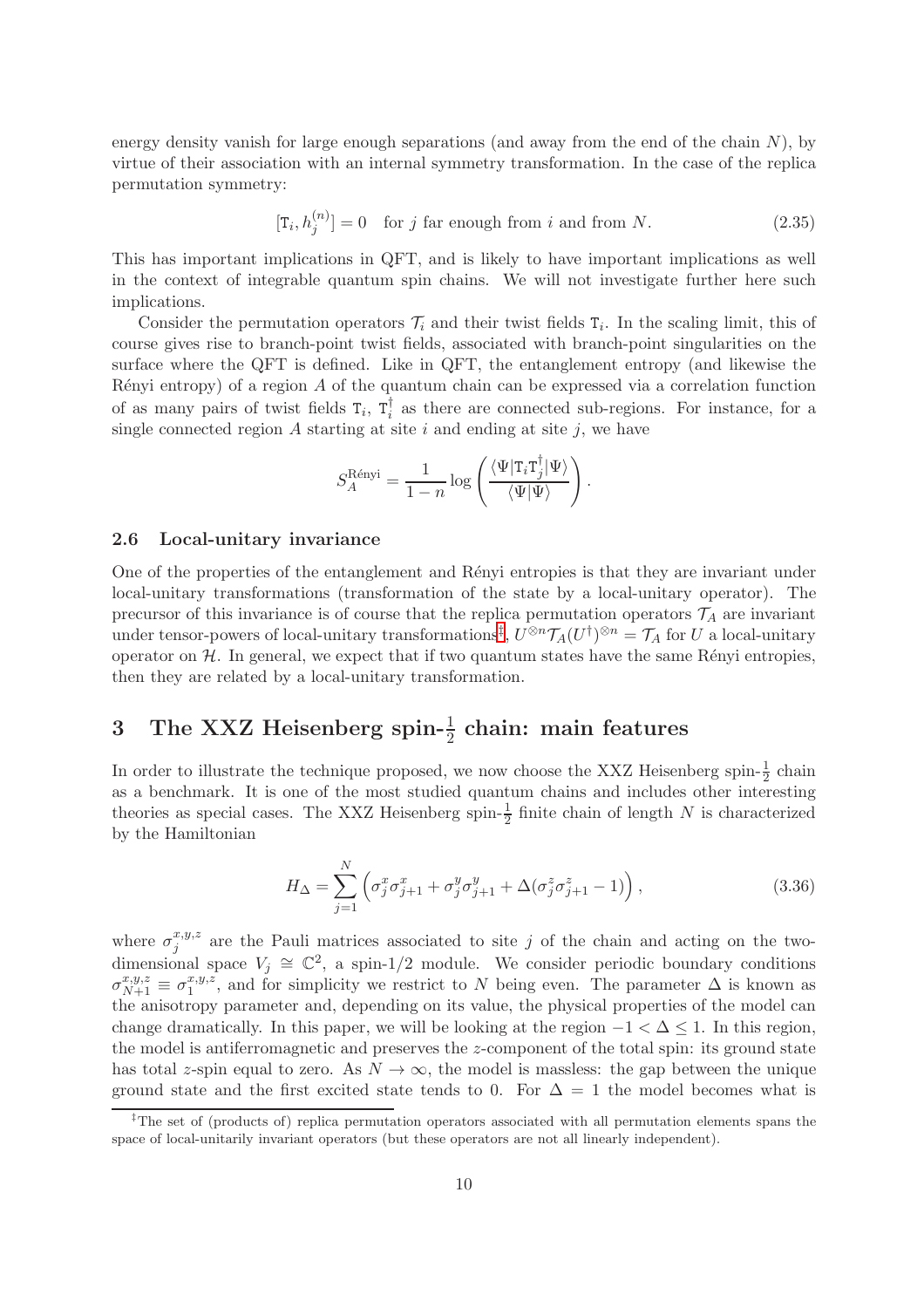known as the XXX model or Heisenberg spin chain, whereas for  $\Delta = 0$  it reduces to the XX model, which possesses a free fermion description. For  $\Delta = -1$ , the ground state of the model is very different. It is unitarily related to the ground state of the ferromagnetic Heisenberg spin chain, and is not unique. In all cases, the ground state is invariant under translations (cyclic permutations of the sites along the chain). The anisotropy parameter is commonly expressed in terms of another parameter  $\eta$  as

$$
\Delta = \cosh(\eta),\tag{3.37}
$$

with  $0 \leq \eta < \pi$ .

The characterization of the physical states, including the ground state, of this and many other integrable quantum spin models can be carried out very effectively by means of the algebraic Bethe ansatz approach [\[32,](#page-30-8) [30\]](#page-30-6). The details of the approach can be found in many places (a particularly good review can be found in [\[30\]](#page-30-6)) and we will not review those here. The entanglement entropy is a function of the correlation functions of the model. The evaluation of correlation functions has been performed in the literature by various methods: using the algebraic Bethe ansatz [\[33,](#page-30-9) [30,](#page-30-6) [34\]](#page-30-10) with the solution to the inverse scattering problem [\[31,](#page-30-7) [35,](#page-30-11) [36\]](#page-30-12), and through a computation of form factors [\[37,](#page-30-13) [38,](#page-30-14) [39\]](#page-30-15) in quantum spin chains of infinite length via q-deformed vertex operators.

We will denote by  $|\psi\rangle_{\Delta}$  the ground state of the Hamiltonian [\(3.36\)](#page-11-1). We will also use the notation  $E_i^{\epsilon\epsilon'}$  for the operator on H acting as the elementary matrix [\(2.13\)](#page-6-4) at site i and as the identity elsewhere. Instead of considering correlation functions of Pauli matrices, we will consider fundamental blocks, correlation functions of (i.e. quantum averages of products of) elementary matrices in the ground state  $|\psi\rangle_{\Delta}$ . We will use the following notation (with implicit dependence on  $\Delta$ ):

$$
\langle \prod_{i \in A} E_i^{\epsilon_i \epsilon'_i} \rangle := \frac{\Delta \langle \psi | \prod_{i \in A} E_i^{\epsilon_i, \epsilon'_i} | \psi \rangle_{\Delta}}{\Delta \langle \psi | \psi \rangle_{\Delta}}, \tag{3.38}
$$

where  $A \subset \{1, 2, \ldots, N\}$  is an index set.

We will denote by  $|\Psi\rangle$  (with implicit dependence on  $\Delta$ ) the vector in the replica model  $\mathcal{H}^{(n)}$ corresponding to the tensor product  $|\psi\rangle_{\Delta}^{\otimes n}$  of the ground state. This is of course the ground state of the *n*-copy Hamiltonian  $H^{(n)}$ . By factorisation, we have, for instance,

<span id="page-12-0"></span>
$$
\frac{\langle \Psi | E_{1,i}^{\epsilon_1 \epsilon'_1} E_{2,i}^{\epsilon_2 \epsilon'_2} \dots E_{n,i}^{\epsilon_n \epsilon'_n} | \Psi \rangle}{\langle \Psi | \Psi \rangle} = \prod_{\alpha=1}^n \langle E_i^{\epsilon_\alpha \epsilon'_\alpha} \rangle.
$$
\n(3.39)

We note that it is a simple matter to verify the general locality property [\(2.35\)](#page-11-2) of the twist fields  $T_i$  in the present case. With  $h_j = \sigma_j^x \sigma_{j+1}^x + \sigma_j^y$  $j^y \sigma_{j+1}^y + \Delta(\sigma_j^z \sigma_{j+1}^z - 1)$  and  $h_j^{(n)}$  $j^{(n)}$  defined as in [\(2.33\)](#page-10-0), we find

$$
[\mathbf{T}_i, h_j^{(n)}] = \delta_{i-1,j} \mathbf{T}_i \sum_{\alpha=1}^n \left( \sigma_{\alpha,i-1}^x (\sigma_{\alpha,i}^x - \sigma_{\alpha+1,i}^x) + \sigma_{\alpha,i-1}^y (\sigma_{\alpha,i}^y - \sigma_{\alpha+1,i}^y) + \Delta \sigma_{\alpha,i-1}^z (\sigma_{\alpha,i}^z - \sigma_{\alpha+1,i}^z) \right)
$$

for  $j \neq N$ .

#### 3.1 Entanglement entropy of one and two sites

We now perform simple computations of the entanglement entropy between one or two sites and the rest of the chain using the permutation operator technique. This illustrates how the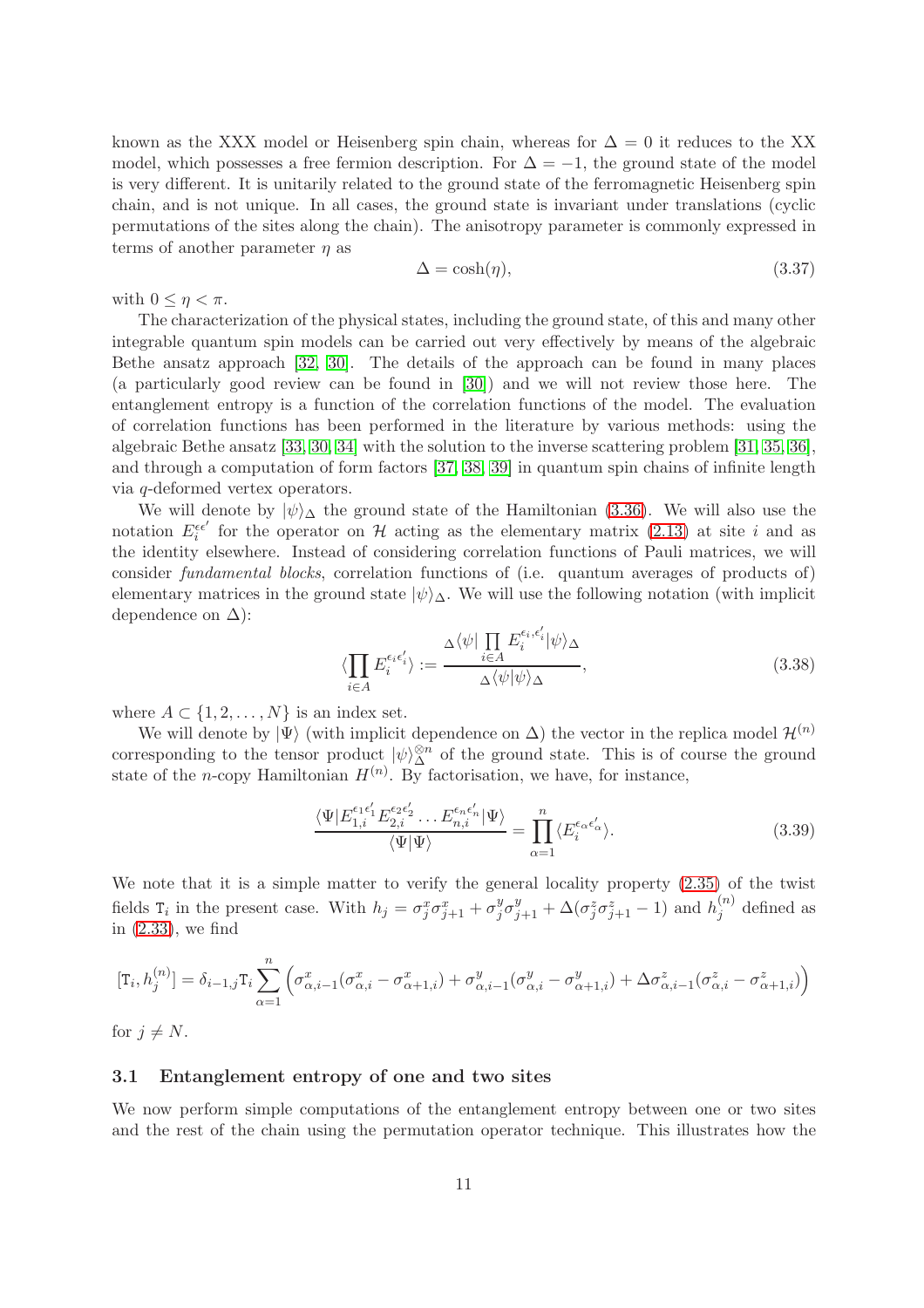technique directly gives the combinatorics for evaluating the trace of the reduced density matrix in terms of correlation functions (avoiding the explicit diagonalisation of the matrix).

The one-site computation can be thought of as a consistency check of our formalism, since the outcome is known a priori. This is because the ground state of the spin- $\frac{1}{2}$  XXZ chain is characterized by equal numbers of spins up and down. Hence if we pick one spin in the chain, its projection in the z-direction is entirely determined by the values of that projection for the remaining spins in the chain. In other words, the entanglement between one spin and the rest is maximal and it is well known that this maximum value is exactly  $log(2)$ .

The entropy that we want to compute is

$$
S_{\{i\}} = -\lim_{n \to 1} \frac{d}{dn} \left( \frac{\langle \Psi | \mathcal{T}_i | \Psi \rangle}{\langle \Psi | \Psi \rangle} \right). \tag{3.40}
$$

In order to evaluate this, we note that

<span id="page-13-0"></span>
$$
\langle E_i^{12} \rangle = \langle E_i^{21} \rangle = 0,\tag{3.41}
$$

and

<span id="page-13-1"></span>
$$
\langle E_i^{11} \rangle = \langle E_i^{22} \rangle = \frac{1}{2}.\tag{3.42}
$$

The first equality [\(3.41\)](#page-13-0) is due to the fact that the operators  $E_i^{12}$  and  $E_i^{21}$  have the effect of reversing the spin at site  $i$ , turning the quantum average above into the scalar product of the ground state with another orthogonal state. The second equality [\(3.42\)](#page-13-1) is due to the fact that the quantum averages involved represent the probability of finding the spin at site  $i$  up, and that of finding it down. These probabilities are exactly  $\frac{1}{2}$  due to the nature of the ground state.

Factorisation [\(3.39\)](#page-12-0) and the expression [\(2.18\)](#page-7-1) mean that we have to evaluate a sum of products of one-point functions. Because of [\(3.41\)](#page-13-0), the only non-vanishing contributions to the quantum average of  $\mathcal{T}_i$  will come from the two terms that involve only matrices  $E^{11}$  or  $E^{22}$ . That is:

$$
\frac{\langle \Psi | \mathcal{T}_i | \Psi \rangle}{\langle \Psi | \Psi \rangle} = \langle E_i^{11} \rangle^n + \langle E_i^{22} \rangle^n = 2^{1-n}.
$$
\n(3.43)

The entanglement entropy is therefore, as expected

$$
S_{\{i\}} = -\lim_{n \to 1} \frac{d}{dn} 2^{1-n} = \lim_{n \to 1} 2^{1-n} \log(2) = \log(2). \tag{3.44}
$$

We now consider the computation of the entanglement entropy of spins sitting at sites 1 and  $m + 1$  with respect to the rest of the chain:

$$
S_{\{1,m+1\}} = -\lim_{n \to 1} \frac{d}{dn} \left( \frac{\langle \Psi | \mathcal{T}_1 \mathcal{T}_{m+1} | \Psi \rangle}{\langle \Psi | \Psi \rangle} \right) \tag{3.45}
$$

(this is the same as  $S_{\{i,m+i\}}$  thanks to translation invariance).

Given the factorization property [\(3.39\)](#page-12-0), we know that  $S_{\{1,m+1\}}$  will be given in terms of two-point functions involving pairs of operators  $E_1^{\epsilon_1 \epsilon'_1} E_{m+1}^{\epsilon_2, \epsilon'_2}$ . However, as before, many of these correlation functions are vanishing. More precisely, they do so whenever an operator  $E^{12}$  or  $E^{21}$ appears in combination with  $E^{11}$  or  $E^{22}$ . There are only six non-vanishing two-point functions:

<span id="page-13-2"></span>
$$
\langle E_1^{11} E_{m+1}^{11} \rangle = \langle E_1^{22} E_{m+1}^{22} \rangle, \qquad \langle E_1^{11} E_{m+1}^{22} \rangle = \langle E_1^{22} E_{m+1}^{11} \rangle, \tag{3.46}
$$

and

<span id="page-13-3"></span>
$$
\langle E_1^{12} E_{m+1}^{21} \rangle = \langle E_1^{21} E_{m+1}^{12} \rangle, \tag{3.47}
$$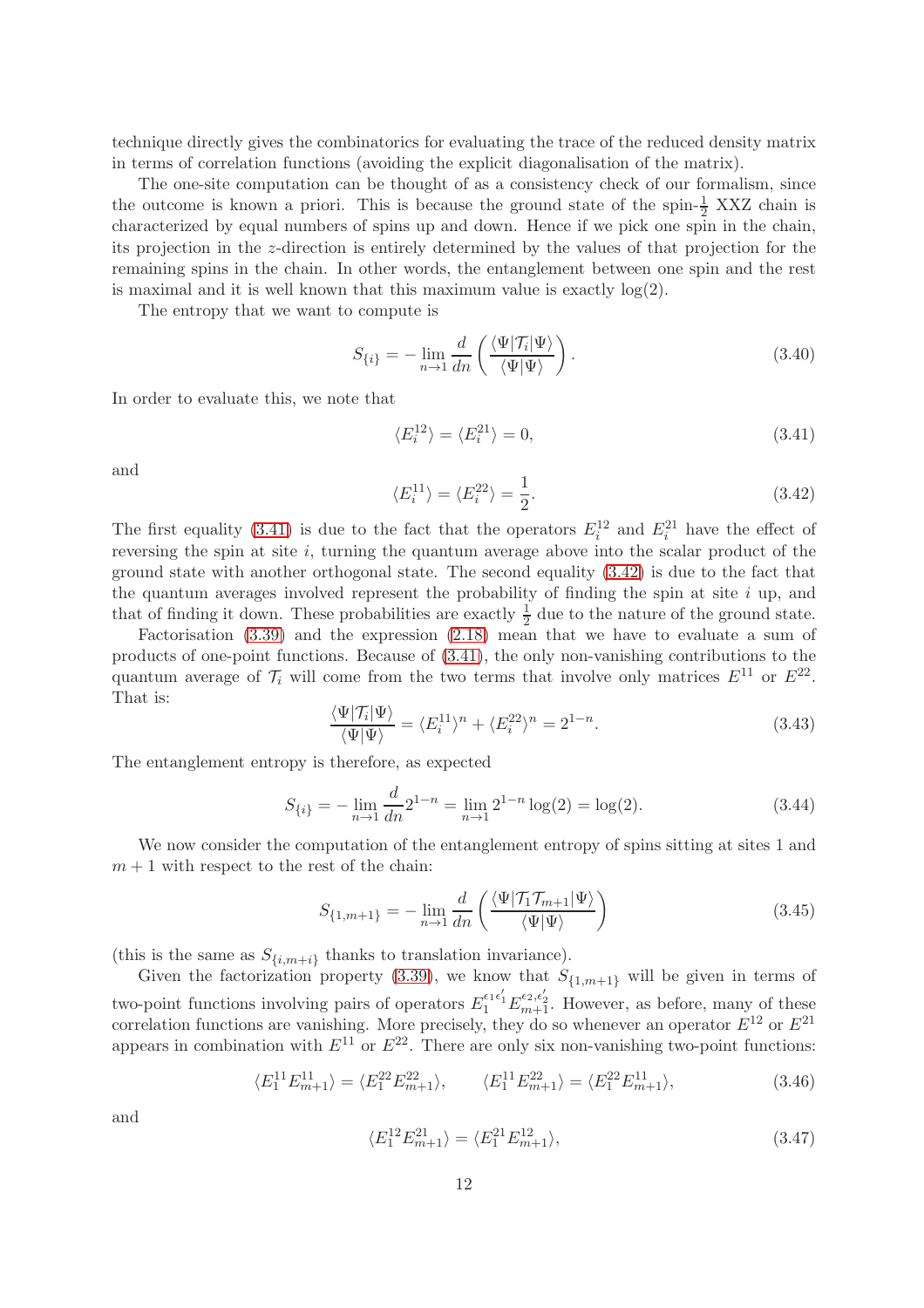where the equalities are again due to spin reversal symmetry. This means that although the operator  $\mathcal{T}_1 \mathcal{T}_{m+1}$  is a sum of  $4^n$  terms, each of which involving  $2n$  matrices  $E^{ij}$ , inside the correlation function most of these terms will give a vanishing contribution.

We may evaluate the correlation function by using Rules [2.1,](#page-6-3) recalling the structure mentioned there. Here, we may consider a square lattice of cylindrical topology, with 2 columns,  $n$ rows, and periodicity along the columns. Each cell is occupied by an elementary matrix: this represents a term in the product  $\mathcal{T}_1 \mathcal{T}_{m+1}$ . Rules [2.1](#page-6-3) imply that in order to determine a column, we only need to provide the positions of matrices  $E^{12}$  and  $E^{21}$ , with the condition of alternation, unless there are none. In the latter case, there are only two possibilities: whether the column is filled with  $E^{11}$ , or it is filled with  $E^{22}$ . On the other hand, the constraints about non-vanishing correlation functions imply that on a row, if a  $E^{12}$  is present then a  $E^{21}$  must also be present. This implies that in order to determine a term, we only need to determine the positions of matrices  $E^{12}$  and  $E^{21}$  along one column only – say the first column – unless there are none.

Suppose that along the first column there are s matrices  $E^{22}$ , and q pairs of matrices  $E^{12}$ and  $E^{21}$ . Then there are  $n - s - 2q$  matrices  $E^{11}$ . In the case where  $q = 0$ , by the discussion above not all values of s are available, and there are exactly four terms:

$$
\langle E^{11}_1 E^{11}_{m+1} \rangle^n + \langle E^{22}_1 E^{22}_{m+1} \rangle^n + \langle E^{11}_1 E^{22}_{m+1} \rangle^n + \langle E^{22}_1 E^{11}_{m+1} \rangle^n.
$$

For  $q > 0$ , all values q from 1 to  $\lfloor n/2 \rfloor$  (where  $\lfloor \cdot \rfloor$  means integer part) occur, and all values of s from 0 to  $n - 2q$  occur. By factorisation, every term characterised by such s and q gives rise to the same product of correlation functions:

$$
\langle E^{11}_1 E^{22}_{m+1} \rangle^{n-s-2q} \langle E^{22}_1 E^{11}_{m+1} \rangle^s \langle E^{12}_1 E^{21}_{m+1} \rangle^q \langle E^{21}_1 E^{12}_{m+1} \rangle^q.
$$

In order to count the number of such terms, consider two possibilities: whether the jump from n to 1 along the column breaks a string of (possibly a vanishing number of) matrices  $E^{22}$ , or it breaks a string of matrices  $E^{11}$ . In the first case, the number of terms is  $p_{q+1}(s)p_q(n-s-2q)$ , and in the second, it is  $p_{q+1}(n-s-2q)p_q(s)$ , where  $p_q(s)$  represents the number of partitions of s into a sum of q parts, with the number 0 is also included as a possible part. Hence, the number of such terms is

<span id="page-14-0"></span>
$$
C_n(s,q) = p_{q+1}(s)p_q(n-s-2q) + p_{q+1}(n-s-2q)p_q(s).
$$
\n(3.48)

A formula for  $p_q(s)$  can be easily obtained by noticing that the function  $(1-x)^{-n}$  is precisely the generating function of such coefficients, namely

$$
\frac{1}{(1-x)^q} = \sum_{s=0}^{\infty} p_q(s) x^s = \sum_{s=0}^{\infty} \binom{q+s-1}{q-1} x^s,
$$
\n(3.49)

where  $\begin{pmatrix} a \\ b \end{pmatrix}$ b  $=\frac{a!}{b!(a-b)!}$  is the binomial coefficient. We can easily show that the coefficient [\(3.48\)](#page-14-0) can be written as

$$
C_n(s,q) = \frac{n}{n-s-q} \left( \begin{array}{c} q+s-1 \\ q-1 \end{array} \right) \left( \begin{array}{c} n-s-q \\ q \end{array} \right). \tag{3.50}
$$

Employing this result and from the discussion above, we find that the correlation function that we want to compute is

$$
\frac{\langle \Psi | \mathcal{T}_1 \mathcal{T}_{m+1} | \Psi \rangle}{\langle \Psi | \Psi \rangle} = \sum_{q=1}^{\left[\frac{n}{2}\right]} \sum_{s=0}^{n-2q} C_n(q,s) \langle E_1^{11} E_{m+1}^{22} \rangle^{n-s-2q} \langle E_1^{22} E_{m+1}^{11} \rangle^s \langle E_1^{12} E_{m+1}^{21} \rangle^q \langle E_1^{21} E_{m+1}^{12} \rangle^q
$$
  
 
$$
+ \langle E_1^{11} E_{m+1}^{11} \rangle^n + \langle E_1^{22} E_{m+1}^{22} \rangle^n + \langle E_1^{11} E_{m+1}^{22} \rangle^n + \langle E_1^{22} E_{m+1}^{11} \rangle^n. \tag{3.51}
$$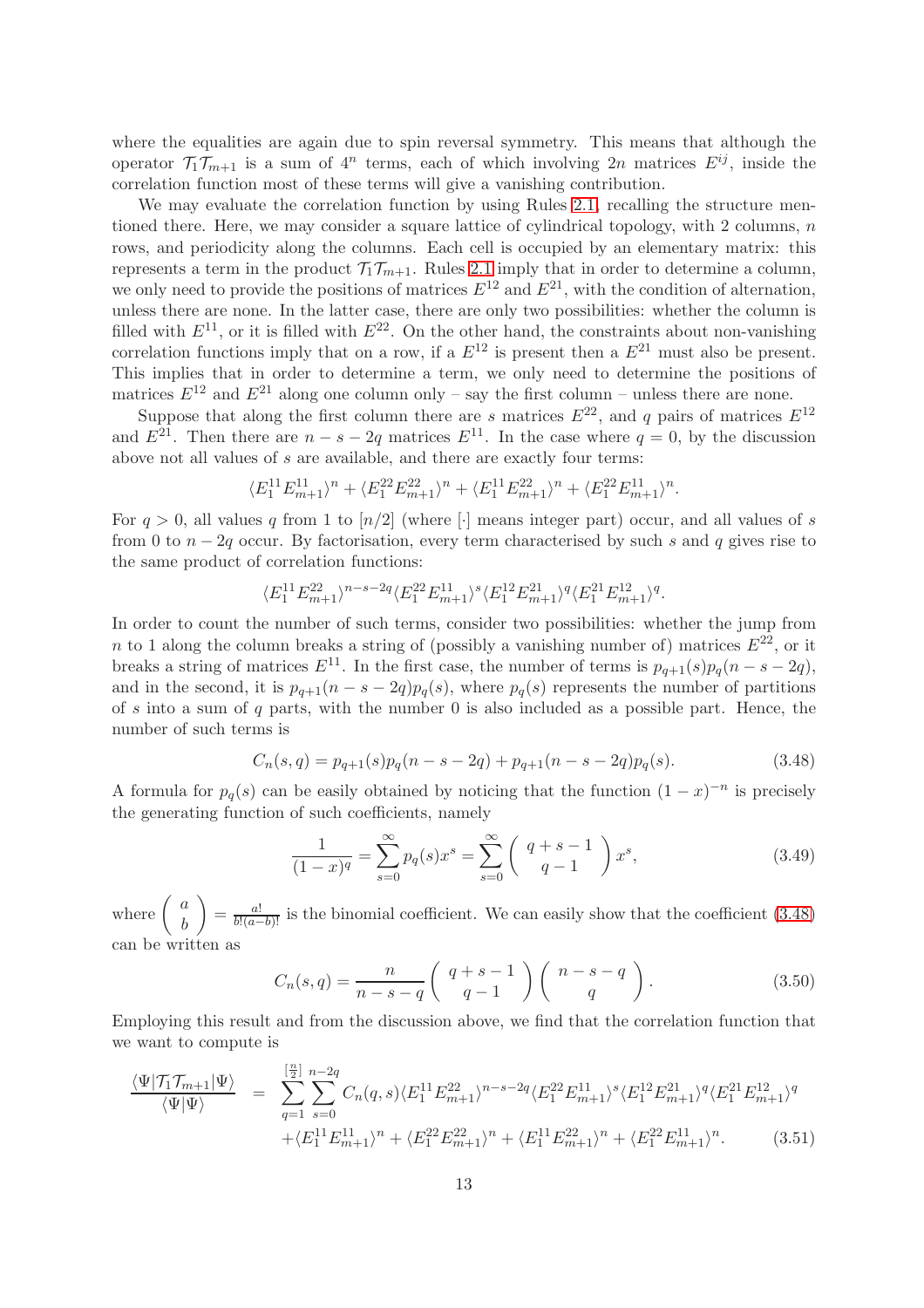The sum above is relatively complicated to compute. However, it simplifies greatly if we employ the equalities [\(3.46\)](#page-13-2)-[\(3.47\)](#page-13-3). We then obtain

$$
\frac{\langle \Psi | \mathcal{T}_1 \mathcal{T}_{m+1} | \Psi \rangle}{\langle \Psi | \Psi \rangle} = \sum_{q=1}^{\left[\frac{n}{2}\right]} \langle E_1^{11} E_{m+1}^{22} \rangle^{n-2q} \langle E_1^{12} E_{m+1}^{21} \rangle^{2q} \sum_{s=0}^{n-2q} C_n(q, s)
$$
  
+2\langle E\_1^{11} E\_{m+1}^{11} \rangle^n + 2\langle E\_1^{11} E\_{m+1}^{22} \rangle^n. (3.52)

It is now possible to carry out the sum. The sum in s yields simply

$$
\sum_{s=0}^{n-2q} C_n(q,s) = 2\left(\begin{array}{c} n \\ 2q \end{array}\right). \tag{3.53}
$$

Finally, the sum in  $q$  gives

$$
\begin{split} &2\sum_{q=1}^{\left[\frac{n}{2}\right]} \left(\begin{array}{c} n\\ 2q \end{array}\right) \langle E_1^{11}E_{m+1}^{22}\rangle^{n-2q}\langle E_1^{12}E_{m+1}^{21}\rangle^{2q}\\ &=-2\langle E_1^{11}E_{m+1}^{22}\rangle^{n}+\left(\langle E_1^{11}E_{m+1}^{22}\rangle+\langle E_1^{12}E_{m+1}^{21}\rangle\right)^n+\left(\langle E_1^{11}E_{m+1}^{22}\rangle-\langle E_1^{12}E_{m+1}^{21}\rangle\right)^n(3.54) \end{split}
$$

Therefore, the final expression for the two-point function of permutation operators is

<span id="page-15-0"></span>
$$
\frac{\langle \Psi | \mathcal{T}_1 \mathcal{T}_{m+1} | \Psi \rangle}{\langle \Psi | \Psi \rangle} = \left( \langle E_1^{11} E_{m+1}^{22} \rangle + \langle E_1^{12} E_{m+1}^{21} \rangle \right)^n + \left( \langle E_1^{11} E_{m+1}^{22} \rangle - \langle E_1^{12} E_{m+1}^{21} \rangle \right)^n + 2 \langle E_1^{11} E_{m+1}^{11} \rangle^n, \tag{3.55}
$$

and the entropy becomes

$$
S_{\{1,m+1\}} = -(\langle E_1^{11} E_{m+1}^{22} \rangle + \langle E_1^{12} E_{m+1}^{21} \rangle) \log \left[ \langle E_1^{11} E_{m+1}^{22} \rangle + \langle E_1^{12} E_{m+1}^{21} \rangle \right] - (\langle E_1^{11} E_{m+1}^{22} \rangle - \langle E_1^{12} E_{m+1}^{21} \rangle) \log \left[ \langle E_1^{11} E_{m+1}^{22} \rangle - \langle E_1^{12} E_{m+1}^{21} \rangle \right] - 2 \langle E_1^{11} E_{m+1}^{11} \rangle \log \langle E_1^{11} E_{m+1}^{11} \rangle.
$$
 (3.56)

Note that in [\(3.55\)](#page-15-0) we can immediately read-off the eigenvalues of the reduced density matrix (the three quantities that are taken to the power  $n$ ) and their degeneracies (the integer coefficients of these powers).

It is simple to rewrite this expression in terms of Pauli matrices. Employing the short-hand notation  $\langle \sigma_1^z \sigma_{m+1}^z \rangle = z(m)$  and  $\langle \sigma_1^+ \sigma_{m+1}^- \rangle = s(m)$ , we have

<span id="page-15-1"></span>
$$
S_{\{1,m+1\}} = -\frac{(1-z(m)+4s(m))}{4} \log\left[\frac{(1-z(m)+4s(m))}{4}\right] -\frac{(1-z(m)-4s(m))}{4} \log\left[\frac{(1-z(m)-4s(m))}{4}\right] -\frac{(1+z(m))}{2} \log\left[\frac{1+z(m)}{4}\right].
$$
\n(3.57)

From here let us specialise to the case of infinite length,  $N \to \infty$ . This makes sense because correlation functions of local operators have finite limits. Then, one feature of the expression above is that for  $m \to \infty$  the correlation functions  $s(m), z(m) \to 0$  by large-distance factorisation, and therefore the entropy at large distances saturates to its maximum value

$$
\lim_{m \to \infty} S_{\{1, m+1\}} = 2 \log(2),\tag{3.58}
$$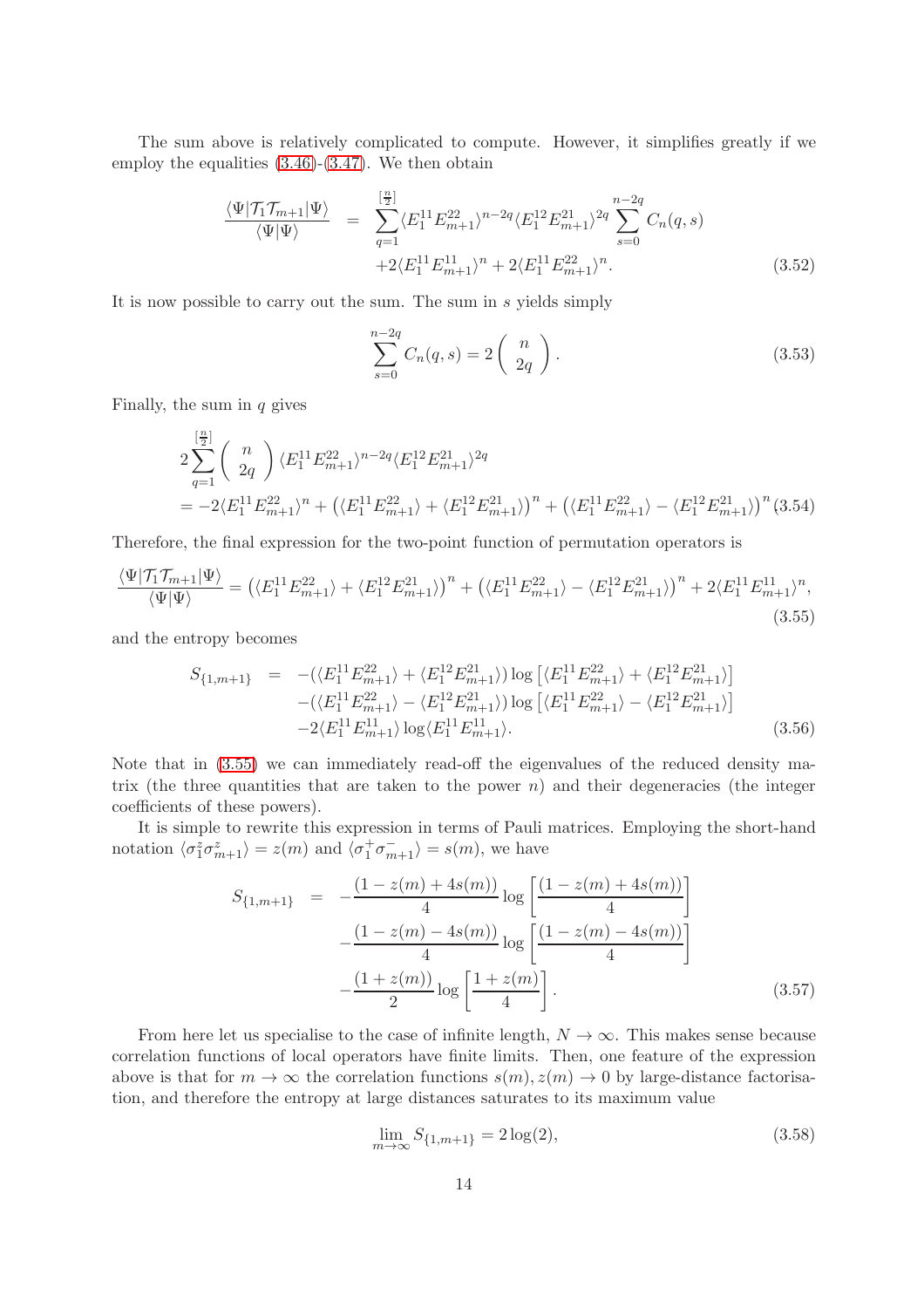which is exactly twice the entanglement entropy of a single spin computed above, as expected. One can now evaluate the entanglement entropy of two spins for a great variety of spin- $\frac{1}{2}$  models for which the correlation functions are known.

We will conclude this subsection by providing some numerical results for the entanglement entropy  $S_{\{1,m+1\}}$  at particular values of m and  $\Delta$ . Although the general expressions for the two-point functions involved in [\(3.57\)](#page-15-1) are given in general in terms of complicated multiple integral representations [\[39,](#page-30-15) [38,](#page-30-14) [37,](#page-30-13) [40\]](#page-30-16), those integrals have been done at least for small values of m and different values of the anisotropy parameter. Very useful tables listing explicit values of the two-point functions for many values of  $\Delta$  and  $m = 1, 2$  and 3 can be found in [\[41,](#page-30-17) [42\]](#page-31-0). Employing those results, it is possible to evaluate the entropy for various values of the anisotropy parameter as shown in Fig. [2\(](#page-16-0)a). In addition, the two-point functions of spin operators admit a simple form for special values of the anisotropy parameter. One such value is  $\Delta = 0$  or  $\eta = \frac{\pi}{2}$ 2 which is commonly known as the free Fermion point (see Fig. [2\(](#page-16-0)b)).



<span id="page-16-0"></span>Figure 2: (a) The entanglement entropy of two spins  $S_{\{1,m+1\}}$  in the XXZ chain for different values of the anisotropy parameter and  $m = 1, 2, 3$ . We observe how the entropy tends to grow with m until reaching the value  $2\log(2)$  for very large m. An exception to this is the case  $\eta = \pi$ . In this case the entropy takes the value  $\frac{3}{2} \log(2)$  irrespectively of m. This is due to the very special nature of this point, for which the two point function  $s(m)$  oscillates between the values  $\pm \frac{1}{4}$  $\frac{1}{4}$  as  $m \to \infty$  (rather than vanishing). The limit  $\eta \to \pi^-$  or  $\Delta \to -1^+$  will be discussed at length in Section [5.](#page-19-0) (b) The entanglement entropy of two spins  $S_{\{1,m+1\}}$  at the Free Fermion point, where the correlation functions (see e.g. [\[43\]](#page-31-1) for a derivation) are given by:  $\left[\frac{m}{2}\right]$ [  $m+1$ ]

$$
\langle \sigma_1^z \sigma_{m+1}^z \rangle = \frac{2((-1)^{m}-1)}{\pi^2 m^2} \text{ and } \langle \sigma_1^+ \sigma_{m+1}^- \rangle = \frac{(-1)^{m}}{2} \prod_{k=1}^{\lfloor \frac{n}{2} \rfloor} \frac{\Gamma(k)^2}{\Gamma(k-\frac{1}{2}) \Gamma(k+\frac{1}{2})} \prod_{k=1}^{\lfloor \frac{n}{2} \rfloor} \frac{\Gamma(k)^2}{\Gamma(k-\frac{1}{2}) \Gamma(k+\frac{1}{2})}.
$$

Finally, we note that the correction terms for the asymptotic behaviour of the entanglement entropy at large  $m$  and generic values of the anisotropy parameter can be obtained by employing the results of [\[44\]](#page-31-2). In this paper, the asymptotic behaviour of the two-point functions  $\langle \sigma_1^z \sigma_{m+1}^z \rangle$ and  $\langle \sigma_1^x \sigma_{m+1}^x \rangle$  was obtained using perturbed CFT techniques (the results of [\[44\]](#page-31-2) were even more general, as they considered time-dependent correlation functions).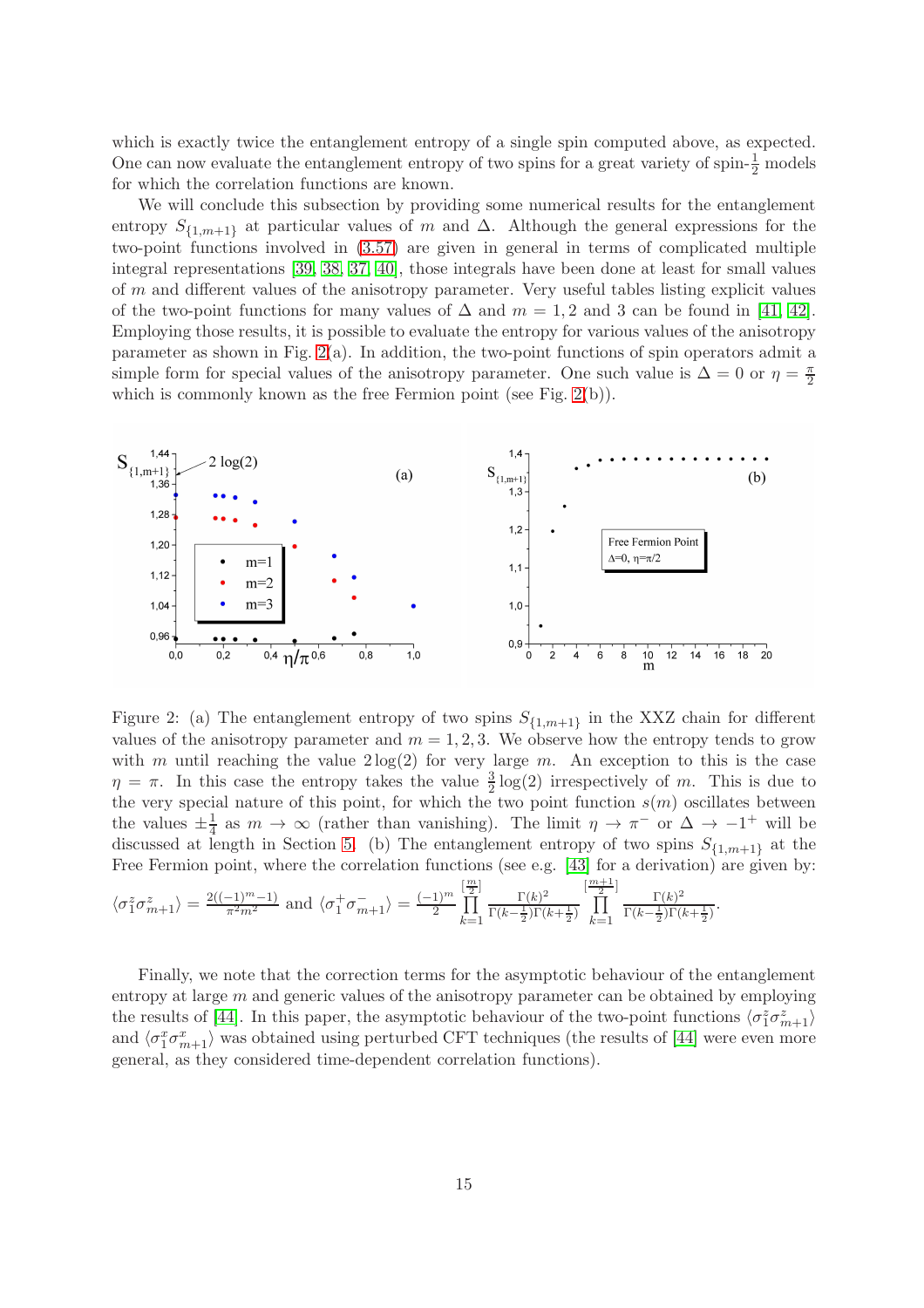Using

$$
A = \frac{1}{2(1 - \frac{\eta}{\pi})^2} \left( \frac{\Gamma\left(\frac{\eta}{2\pi - 2\eta}\right)}{2\sqrt{\pi}\Gamma\left(\frac{\pi}{2\pi - 2\eta}\right)} \right)^{\frac{\eta}{\pi}} \exp\left[-\int_0^\infty \frac{dt}{t} \left(\frac{\sinh(\frac{\eta}{\pi}t)}{\sinh t \cosh(1 - \frac{\eta}{\pi})t} - \frac{\eta}{\pi} e^{-2t}\right)\right], \quad (3.59)
$$

we obtain the following leading asymptotic expression for the entropy:

$$
S_{\{1,m+1\}} \sim 2\log(2) - \frac{16A^2}{m^{\frac{2n}{\pi}}} - \frac{512A^4}{8m^{\frac{4n}{\pi}}} + \mathcal{O}(m^{-\frac{6n}{\pi}}, m^{-\frac{n}{\pi} - \frac{4\pi}{\eta} + 4}, m^{-\frac{\pi}{\eta}}, m^{-2}),\tag{3.60}
$$

for  $\eta \in (0, \pi)$ .

### 4 Quantum states for chains of infinite length

Infinite-length chains can be described using Hilbert spaces. However, contrarily to the case of finite-length chains, the infinite-dimensional Hilbert spaces  $\mathcal{H}_{\Delta}$  occurring in the limit  $N \to \infty$ depend, in a sense, on the parameter  $\Delta$  characterising the Hamiltonian  $(3.36)^{\S}$ . More precisely,  $\mathcal{H}_{\Delta}$  is formed by the completion of the set of finite-energy eigenvectors of the Hamiltonian  $H_{\Delta}$ , and these are sets of very different vectors for different values of  $\Delta$ . In particular, the Hilbert spaces  $\mathcal{H}_{\Delta}$ ,  $\mathcal{H}_{\Delta'}$  are orthogonal for  $\Delta \neq \Delta'$ ; e.g. in the limit of infinite volume, the overlap  $\Delta\langle\psi|\psi\rangle\Delta'/\sqrt{\Delta\langle\psi|\psi\rangle\Delta\Delta'}\langle\psi|\psi\rangle\sqrt{\Delta'}$  between the two ground states tend to zero. Due to this, the description of infinite-length quantum chains via Hilbert spaces is not very well adapted to the study of quantum averages of localised observables. Indeed, the quantum average of an operator that factorises to the identity on all sites except finitely many is well defined on the Hilbert spaces  $\mathcal{H}_{\Delta}$  for any  $\Delta$  (in the range  $-1 < \Delta \leq 1$  considered), and smooth as a function of ∆. The Hilbert space description does not provide any natural topology in agreement with continuity in  $\Delta$ . The study of the limit  $\Delta \to -1^+$  requires a more adapted description.

For Hilbert spaces of finite dimension, knowing all quantum averages uniquely fix the quantum state. From this, one way of describing quantum states (pure or mixed) that is more convenient when considering the infinite-volume limit, is through linear functionals representing quantum averages. Let us consider the infinite set of vector spaces  $\{V_i : i \in \mathbb{Z}\}\$ : this is the set of sites of the chain as usual, except that the index can be both positive and negative (i.e. there is no boundary). For any finite block of sites  $A$ , let us consider the complex vector space  $\mathcal{E}_A$  of operators supported on A: the space  $\otimes_{i\in A} \text{End}(V_i)$  with action like the identity on all sites  $j \notin A$ . Let us further consider the complex vector space  $\mathcal{E} = \cup_A \mathcal{E}_A$  of finitely-supported operators; explicitly, these are the finite linear combinations of finite products of elementary matrices  $E_i^{\epsilon \epsilon'}$ .

**Definition 4.1** The space of quantum states on the infinite-length chain, which we will denote by F, is the space of all linear functionals  $\psi : \mathcal{E} \to \mathbb{C}$  that are real-linear:

$$
\psi(E)^* = \psi(E^{\dagger}) \quad (E \in \mathcal{E}) \tag{4.61}
$$

and normalised

$$
\psi(1) = 1.\tag{4.62}
$$

<span id="page-17-0"></span> $§$ Of course, as a Hilbert space, the space with an infinite countable basis is unique.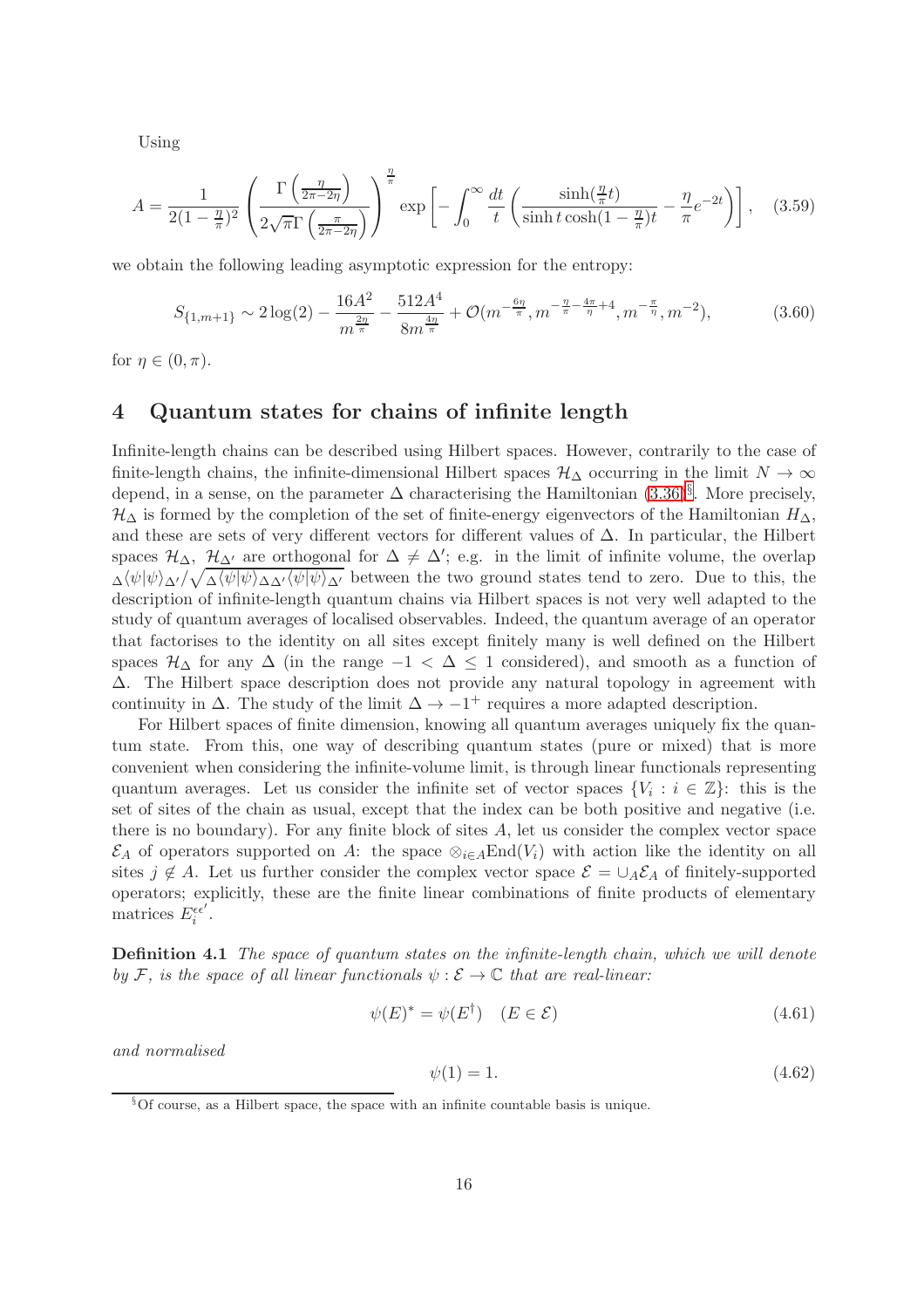The physical meaning of  $\psi(E)$ , for hermitian E, is simply the average of the observable E in the physical state represented by  $\psi$ .

For infinite length, this definition of a quantum state is extremely useful, because it puts in a common space the quantum states of any quantum chain with well-defined correlation functions: for instance, the XXZ chains for  $-1 < \Delta \leq 1$ . Indeed, to every ray  $\{a|\psi\} : a \in \mathbb{C}\}$  lying in the Hilbert space  $\mathcal{H}_{\Delta}$  for some  $\Delta$ , we associate a quantum state in F defined by

$$
\psi(E) := \frac{\langle \psi | E | \psi \rangle}{\langle \psi | \psi \rangle}, \quad E \in \mathcal{E}.
$$
\n(4.63)

This definition of the space of quantum states is also very natural from the viewpoint of the Rényi entropies  $S_A^{\rm R\'{e}nyi}$  $A_A^{\text{Rehyl}}(n)$  for integer n. Given a quantum state  $\psi \in \mathcal{F}$ , we can construct the linear functional  $\tilde{\Psi} := \psi^{\otimes n}$  on  $\mathcal{E}^{\otimes n}$ , and the Rényi entropy of  $\psi$  with respect to a finite set of sites A is expressed using our replica permutation operators:

<span id="page-18-1"></span>
$$
S_A^{\text{Rényi}}(n) = \frac{1}{1-n} \log \left( \Psi \left( \mathcal{T}_A \right) \right). \tag{4.64}
$$

Note that indeed, the permutation operator  $\mathcal{T}_A$  associated with a finite block of sites A is a finitely-supported operator. Naturally, since the density matrix  $\rho_A$  is completely determined by the fundamental blocks on the sites A, it can also be defined in the infinite-volume case. In particular, we have

$$
\operatorname{Tr}\left(\rho_A^n\right) = \Psi\left(\mathcal{T}_A\right). \tag{4.65}
$$

Recall the concept of local-unitary transformations introduced in section [2.](#page-4-1) This concept can naturally be included into the infinite-length setting. Given disjoint blocks of sites  $A_k$ ,  $k = -\infty, \ldots, \infty$ , a block-defined transformation is a doubly-infinite sequence  $U = (U_k : k \in \mathbb{Z})$ of elements  $U_k \in \mathcal{E}_{A_k}$  that are invertible,  $U_k^{-1}$  $\mathcal{L}_k^{-1} \exists \forall k$ . To any such U we can associate an adjoint action on  $\mathcal{E}$ , given by Ad  $U(E) := \prod_k U_k^{-1} E U_k$ ,  $E \in \mathcal{E}$ . The product is finite, hence this is a welldefined action. This gives rise to an action on quantum states, defined by  $U \cdot \psi = \psi \circ \text{Ad } U$  for any  $\psi \in \mathcal{F}$ . A local-unitary transformation is a block-defined transformation, where  $A_k = \{k\}$ all  $U_k$  are unitary. It stays true in the infinite-length setting that  $\mathcal{T}_A$  is local-unitarily invariant.

In order to discuss convergence of quantum states in  $F$ , we define a topology (in fact, a geometry), via compact convergence of fundamental blocks. This topology in fact works (and will be used) more generally for linear functionals without the normalisation condition  $(\psi(1) = 1)$ . This is inspired by the usual compact convergence topology in function theory. Consider a sequence of functions on F parametrised by an integer  $k \geq 0$ , defined by

$$
d_k(\psi_1,\psi_2):=\sqrt{\sum_{\{\epsilon_i,\epsilon'_i: i=-k,...,k\}}\left|\psi_1\left(\prod_{i=-k}^k E_i^{\epsilon_i\epsilon'_i}\right)-\psi_2\left(\prod_{i=-k}^k E_i^{\epsilon_i\epsilon'_i}\right)\right|^2} \quad (\psi_1,\;\psi_2\;\in\mathcal{F}).
$$

This is a natural definition, because it is invariant under a change of orthonormal basis in the space of linear operators on the subchain of  $2k + 1$  sites centered at 0 (with the inner product given by  $(E, E') = \text{Tr}(E^{\dagger}E')$ . Consider then the distance function

<span id="page-18-0"></span>
$$
d(\psi_1, \psi_2) := \sum_{k=0}^{\infty} \frac{2^{-k} d_k(\psi_1, \psi_2)}{1 + d_k(\psi_1, \psi_2)}.
$$
\n(4.66)

**Definition 4.2** The compact convergence topology on the space of quantum states  $\mathcal F$  is that of open balls induced from the distance function [\(4.66\)](#page-18-0).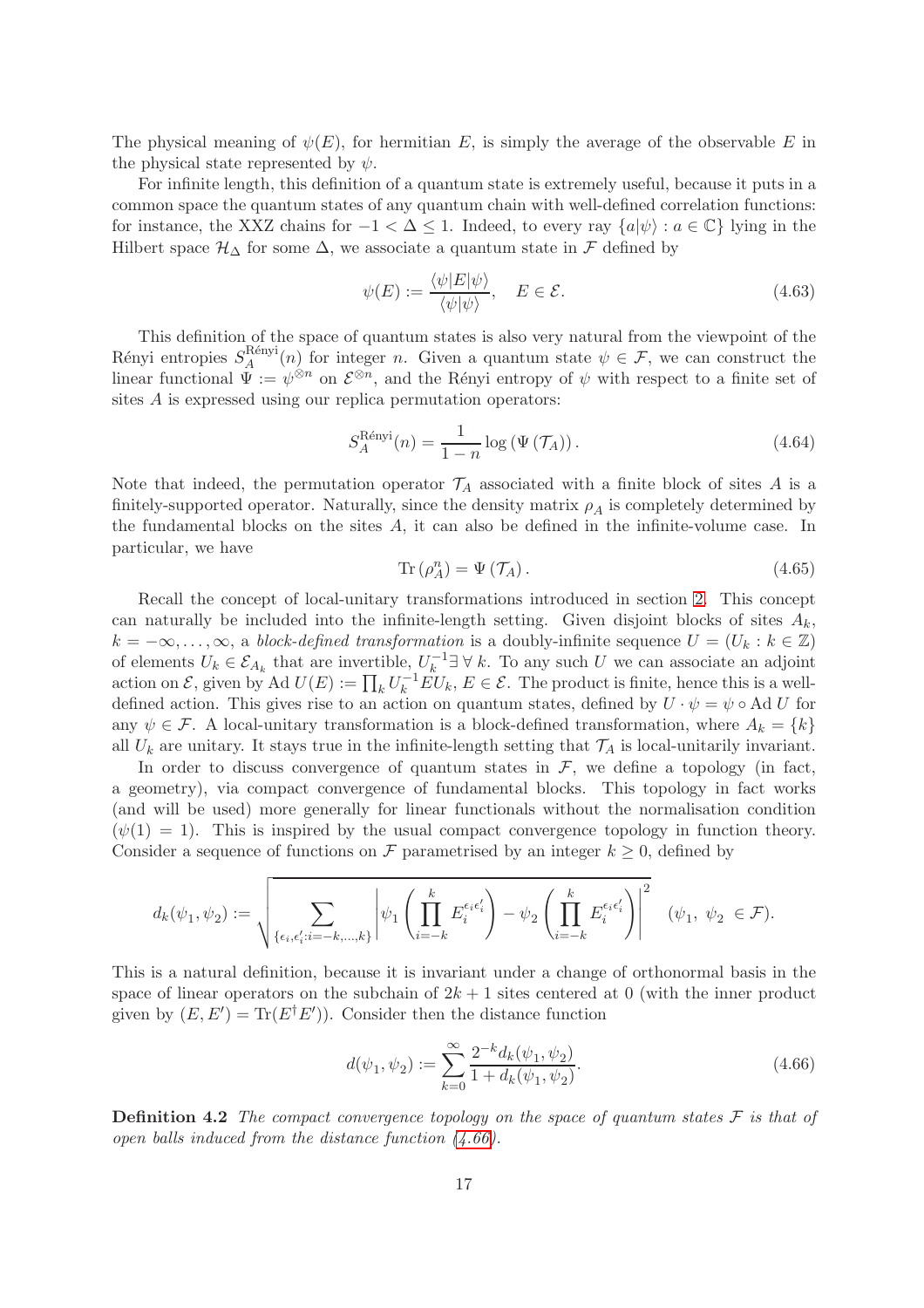This topology is the most convenient when considering finitely-supported observables. Indeed, by the usual arguments of compact convergence, one can see that every Cauchy sequence  $(\psi_i \in \mathcal{F} : j = 1, 2, \ldots)$  gives rise, for any finitely-supported operator E, to a Cauchy sequence  $(\psi_j(E) : j = 1, 2, \ldots)$ . In other words, the limit of a Cauchy sequence in  $\mathcal F$  is in  $\mathcal F$ : the space of quantum states is complete. Moreover, again by standard arguments of compact convergence, if, for a sequence  $(\psi_j \in \mathcal{F} : j = 1, 2, \ldots)$ , all fundamental blocks  $\psi_j\left(\prod_{i=m_1}^{m_2} E_i^{\epsilon_i \epsilon'_i} \right)$  converge as  $j \to \infty$ , then the sequence converges, and the limit is a quantum state whose action on elementary matrices agrees with the limit of the fundamental blocks. That is, this is the topology that associate convergence of quantum states to convergence of averages of all finitely-extended observables.

We remark that this topology also allows us to describe the infinite-length limit of quantum chains. Indeed, to any sequence of vectors  $|\psi\rangle^{(k)}$  in the space spanned by the sites from  $-k$  to k, for  $k = 1, 2, 3, 4, \ldots$ , we can associate a sequence  $\psi_k$  of elements in F, by  $\psi_k(E) = \frac{(k)}{\langle \psi | E | \psi \rangle}$ <sup>(k)</sup> if  $E \in \mathcal{E}_{\{-k,\ldots,k\}}$ , and  $\psi_k(E) = 0$  otherwise. If  $|\psi\rangle^{(k)}$  describe ground states, and if the infinitevolume limit of the chain exists, then this sequence converges, hence define a state  $\lim_{k\to\infty}\psi_k \in$ F. The same procedure can be applied for any sequence of linear functionals on spaces  $\mathcal{E}_{A_k}$  with growing  $A_k$  such that  $\lim_{k\to\infty} A_k = \mathbb{Z}$ . Let us also note that in this context, there is no a priori clear distinction between pure states and mixed states in infinite volume. Indeed, for any density matrix  $\rho$  on a finite number of sites, it is always possible to construct a pure state on twice as many sites, such that the reduced density matrix equals  $\rho$ . Hence, to a sequence of density matrices leading to a converging sequence of quantum states, we can associate a sequence of vectors giving rise to the same limit quantum state (and vice versa).

# <span id="page-19-0"></span>5 The limit  $\Delta \rightarrow -1^+$

We now wish to study the state occurring in the limit  $\Delta \rightarrow -1^+$  of the infinite-length XXZ model in compact convergence topology. Using the calculation Rules [2.1,](#page-6-3) as well as exact results for fundamental blocks of the XXZ models found in the literature, we provide a full description of the reduced density matrix associated to any finite subset of sites. Our main result is that the reduced density matrix associated with a number  $m$  of sites (no matter what their positions are) has only  $m + 1$  non-vanishing eigenvalues which are given by

<span id="page-19-2"></span>
$$
\lambda_k = \frac{1}{2^m} \left( \begin{array}{c} m \\ k \end{array} \right) \qquad \text{with} \qquad k = 0, \dots, m. \tag{5.67}
$$

Therefore, for m odd each eigenvalue is twice degenerate, whereas for m even all eigenvalues but one are twice degenerate.

## 5.1 The XXZ quantum state in the limit  $\Delta \rightarrow -1^+$

From the explicit formulas obtained in [\[39,](#page-30-15) [38,](#page-30-14) [37,](#page-30-13) [40\]](#page-30-16), it follows that the limit  $\Delta \to -1^+$  of the fundamental blocks associated with the ground state of the Hamiltonian [\(3.36\)](#page-11-1) exists and is finite. More precisely, specializing the multiple integral formulae obtained in [\[39,](#page-30-15) [38,](#page-30-14) [37,](#page-30-13) [40\]](#page-30-16), we find that in the limit  $\Delta \rightarrow -1^+$ , the non-vanishing fundamental blocks associated to an index set  $A = \{j_1, j_2, \dots, j_m\}$  (with  $j_k \neq j_{k'}$  for  $k \neq k'$ ) reduce to

<span id="page-19-1"></span>
$$
\lim_{\Delta \to -1^+} \langle E_{j_1}^{\epsilon_1 \epsilon_1'} E_{j_2}^{\epsilon_2 \epsilon_2'} \cdots E_{j_m}^{\epsilon_m \epsilon_m'} \rangle = \frac{1}{2^m} \prod_{j \in B} (-1)^j,
$$
\n(5.68)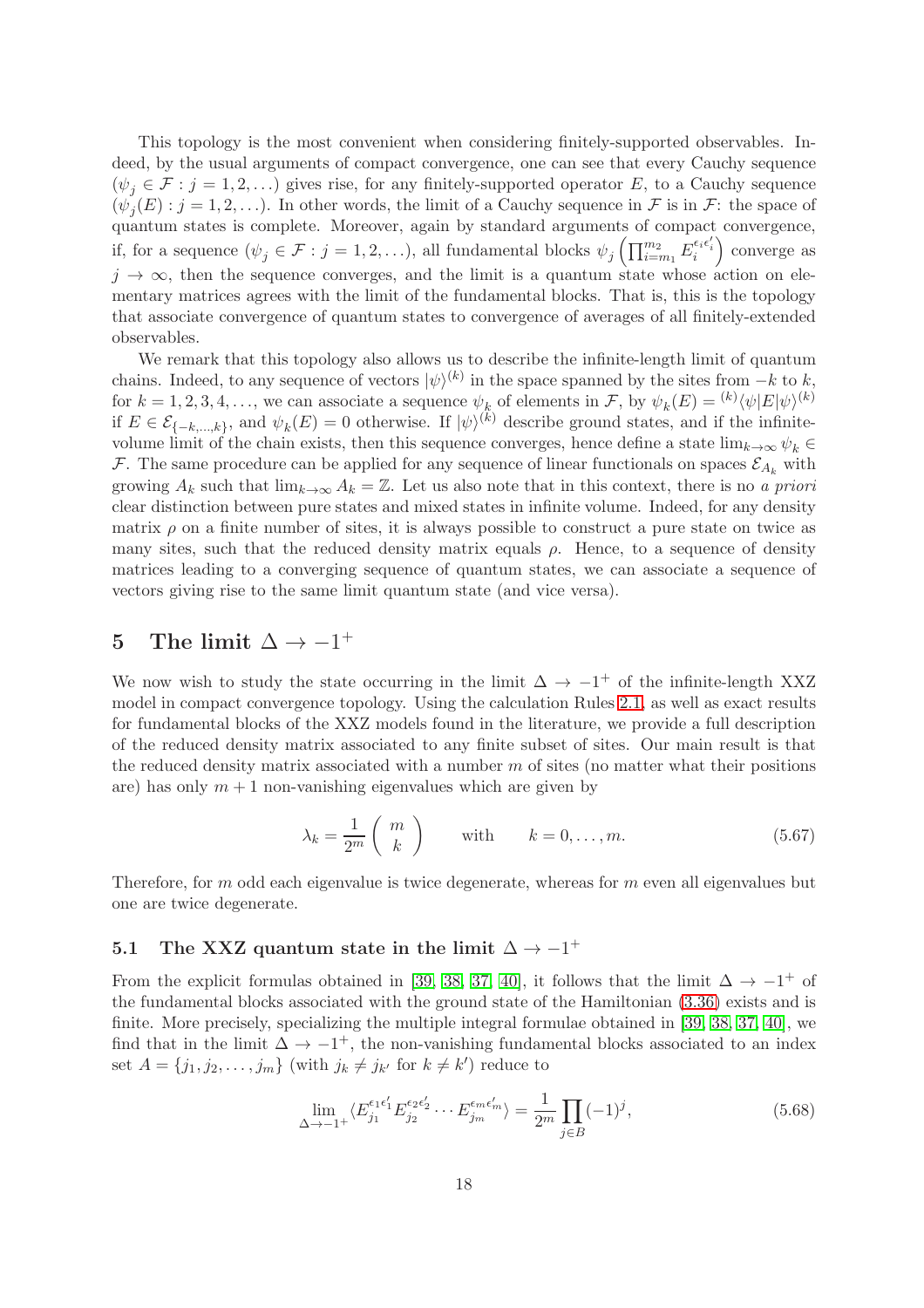where B is the subset of sites at which either an operator  $E^{12}$  or an operator  $E^{21}$  sits:

$$
B = \{j_k : \epsilon_k \neq \epsilon'_k\} \subset A.
$$

Note that the indices  $j_1, \ldots, j_m$  in formula [\(5.68\)](#page-19-1) are not necessarily consecutive, contrarily to the formula for fundamental blocks in [\[37,](#page-30-13) [36\]](#page-30-12). It is simple to check that [\(5.68\)](#page-19-1) is consistent with the relation  $\mathbf{1} = E_j^{11} + E_j^{22}$ .

Let us consider the ground state  $|\psi\rangle_{\Delta}$  of the Hamiltonian  $H_{\Delta}$ . For  $\Delta \in (-1, 1]$ , the corresponding quantum states  $\psi_{\Delta}$  all lie in F. Moreover, by formula [\(5.68\)](#page-19-1), all fundamental blocks converge in the limit where  $\Delta$  tends to −1 from above. Hence, the limit lim<sub> $\Delta \rightarrow -1^+ \psi \wedge$ </sub> exists and is a quantum state of the infinite-volume chain. We will denote this limit by

$$
\psi_{-} := \lim_{\Delta \to -1^{+}} \psi_{\Delta} \in \mathcal{F}.
$$
\n(5.69)

This quantum state is completely characterised by formula [\(5.68\)](#page-19-1):

<span id="page-20-0"></span>
$$
\psi_{-}\left(E_{j_1}^{\epsilon_1 \epsilon'_1} E_{j_2}^{\epsilon_2 \epsilon'_2} \cdots E_{j_m}^{\epsilon_m \epsilon'_m}\right) = \begin{cases} \frac{1}{2^m} \prod_{j \in B} (-1)^j & \text{equal numbers of } E^{12} \text{ and } E^{21} \\ 0 & \text{otherwise.} \end{cases}
$$
(5.70)

We would now like to study this state by computing its Rényi and von Neumann entanglement entropies. As is clear from [\(5.70\)](#page-20-0), a very special feature of this state is that its correlation functions are extremely simple. Hence, we will be able to find analytic expressions for the Rényi entropies and deduce the exact eigenvalues and degeneracies of the reduced density matrices; these are inaccessible for generic values of  $\Delta$ .

#### 5.2 Rényi and von Neumann entanglement entropies of the state  $\psi$

The Rényi entropy  $(1.3)$  can be evaluated using the replica permutation operators via  $(4.64)$ . The present subsection provides a proof of the following proposition, which is in agreement with the first point stated at the beginning of this section, equation [\(5.67\)](#page-19-2).

**Proposition 1** Consider the state  $\psi$ <sub>-</sub>, obtained in the limit  $\Delta \rightarrow -1^+$  of the ground state  $\psi_{\Lambda}$  in the compact convergence topology. Its Rényi and von Neumann entanglement entropies associated with any set of m sites are given by

<span id="page-20-4"></span><span id="page-20-2"></span>
$$
S_A^{\text{Rényi}}(n) = -\frac{nm\log 2}{1-n} + \frac{1}{1-n}\log\left(\sum_{k=0}^m \binom{m}{k}^n\right) \tag{5.71}
$$

and

<span id="page-20-3"></span>
$$
S_A = m \log 2 - \frac{1}{2^m} \sum_{k=0}^m {m \choose k} \log {m \choose k}.
$$
 (5.72)

The large-m asymptotics of these quantities are given by

<span id="page-20-1"></span>
$$
S_A^{\text{Rényi}}(n) = \frac{1}{2}\log\left(\frac{\pi m}{2}\right) + \frac{\log(n)}{2(n-1)} + O\left(m^{-1}\right), \quad S_A = \frac{1}{2}\log\left(\frac{\pi m}{2}\right) + \frac{1}{2} + O\left(m^{-1}\right). \tag{5.73}
$$

The leading term in the asymptotics of the Rényi entropy is therefore independent of n.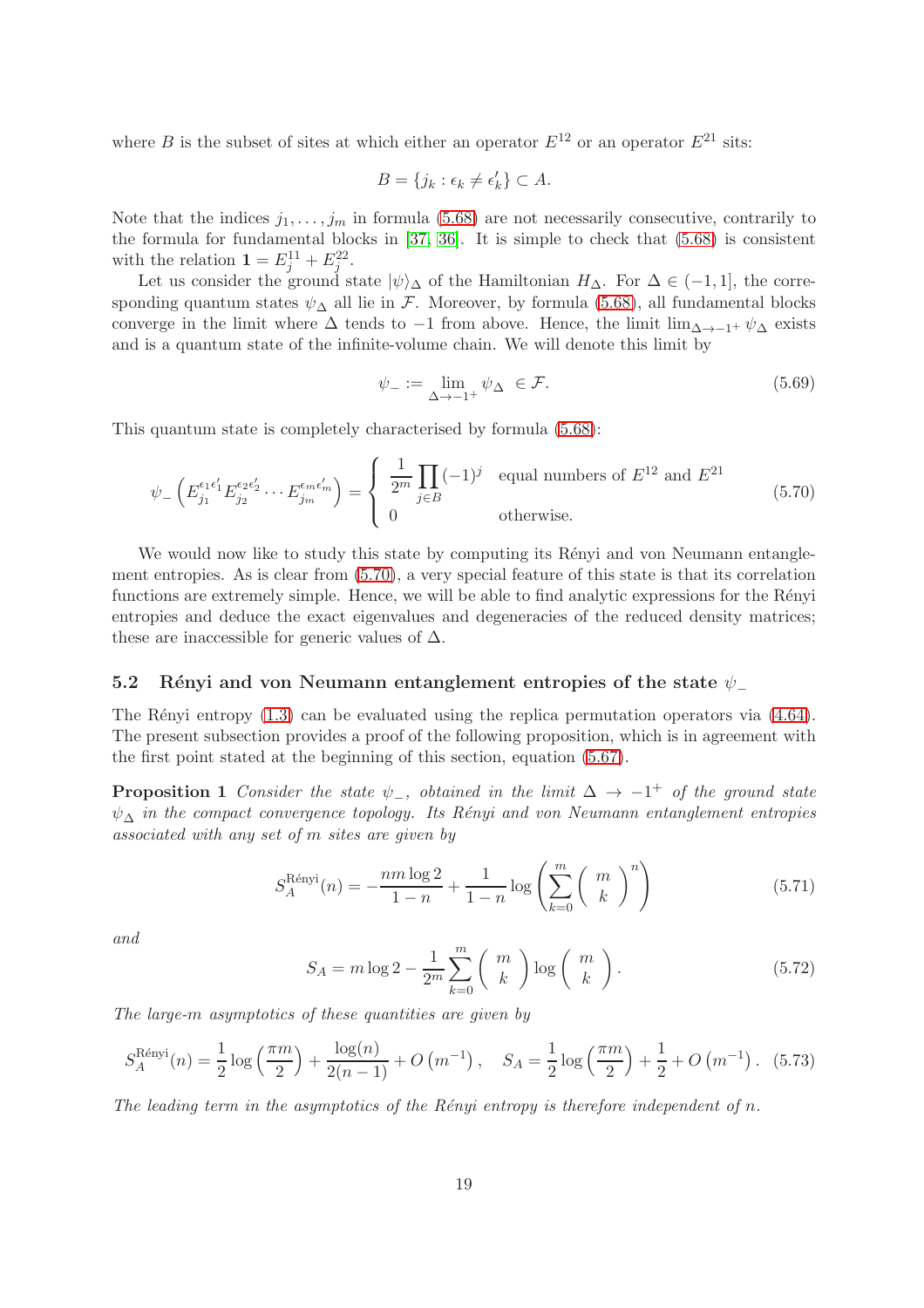Let us start with the simplest non-trivial case  $n = 2$ . The specialisation of [\(2.18\)](#page-7-1) to  $n = 2$ immediately gives the formula

<span id="page-21-0"></span>
$$
\text{Tr}\left(\rho_A^2\right) = \sum_{\epsilon'_i, \epsilon_i = 1}^2 \psi_- \left( E_{j_1}^{\epsilon_1 \epsilon'_1} E_{j_2}^{\epsilon_2 \epsilon'_2} \cdots E_{j_m}^{\epsilon_m \epsilon'_m} \right) \psi_- \left( E_{j_1}^{\epsilon'_1 \epsilon_1} E_{j_2}^{\epsilon'_2 \epsilon_2} \cdots E_{j_m}^{\epsilon'_m \epsilon_m} \right). \tag{5.74}
$$

Notice that many of the correlation functions in this sum are vanishing: a fundamental block is non-zero if and only if it involves equal numbers of matrices  $E^{12}$  and  $E^{21}$ .

Given the structure of the product [\(5.74\)](#page-21-0) it is easy to see that the products of  $(-1)^j$  in [\(5.68\)](#page-19-1) will not play a role, as matrices  $E^{12}$  and  $E^{21}$  appear at exactly the same sites in both correlation functions, so that all phase factors cancel out. Therefore, the sum [\(5.74\)](#page-21-0) reduces to

$$
\text{Tr}\left(\rho_A^2\right) = \frac{\text{number of non-vanishing m-site fundamental blocks}}{2^{2m}}.\tag{5.75}
$$

The number of non-vanishing m-site blocks can be easily obtained by simple combinatoric arguments. A generic non-vanishing fundamental block will have s operators  $E^{11}$ , q pairs of operators  $E^{12}$  and  $E^{21}$ , and  $m - s - 2q$  operators  $E^{22}$  at the remaining sites. The total number of such blocks is simply

$$
\frac{m!}{s!(q!)^2(m-s-2q)!},\tag{5.76}
$$

therefore

$$
\operatorname{Tr}\left(\rho_A^2\right) = \frac{1}{2^{2m}} \sum_{q=0}^{\left[\frac{m}{2}\right]} \sum_{s=0}^{m-2q} \frac{m!}{s!(q!)^2(m-s-2q)!} = \frac{\Gamma\left(\frac{1}{2}+m\right)}{\sqrt{\pi}\Gamma\left(1+m\right)}.\tag{5.77}
$$

The Rényi entropy  $(1.3)$  is given by

$$
S_m^{\text{Rényi}}(2) = -\log\left(\frac{\Gamma\left(\frac{1}{2} + m\right)}{\sqrt{\pi}\Gamma\left(1 + m\right)}\right),\tag{5.78}
$$

and, for m large behaves asymptotically as

<span id="page-21-1"></span>
$$
S_m^{\text{Rényi}}(2) = \frac{1}{2}\log(\pi m) + O(m^{-1}).\tag{5.79}
$$

The calculation can be extended to higher values of  $n$ . The Rényi entropy for generic  $n$ will be obtained form a sum over an n-fold product of  $m$ -site fundamental blocks. A feature of Rules [2.1](#page-6-3) is that for every site, there must be as many matrices  $E^{12}$  as there are matrices  $E^{21}$ distributed amongst the *n* copies. Hence, as in the  $n = 2$  case, the  $(-1)^j$  factors in [\(5.68\)](#page-19-1) all cancel out when multiplying the n fundamental blocks together, because any possible factor  $-1$ will always be present an even number of times. This means that once more, the computation reduces to combinatorially working out the number of non-vanishing products of fundamental blocks that occur.

A simplification to this combinatorial calculation is obtained from two general consequences of Rules [2.1.](#page-6-3) First, once a choice of elementary matrices has been made for the first  $n-1$ fundamental blocks, the choice for the  $n<sup>th</sup>$  one exists and is unique. This is because the rules say if, on any given site, we have the elementary matrices  $E^{\epsilon+\epsilon_+'}$  at copy  $\alpha+1$  and  $E^{\epsilon-\epsilon_-'}$  at copy  $\alpha - 1$ , then the elementary matrix at copy  $\alpha$  is fixed to be  $E^{\epsilon_+' \epsilon_-}$ . Second, if the first  $n-1$ fundamental blocks are non-vanishing and satisfy the rules, then the unique choice of the last block also is non-vanishing. This is because there is the same number of matrices  $E^{12}$  as there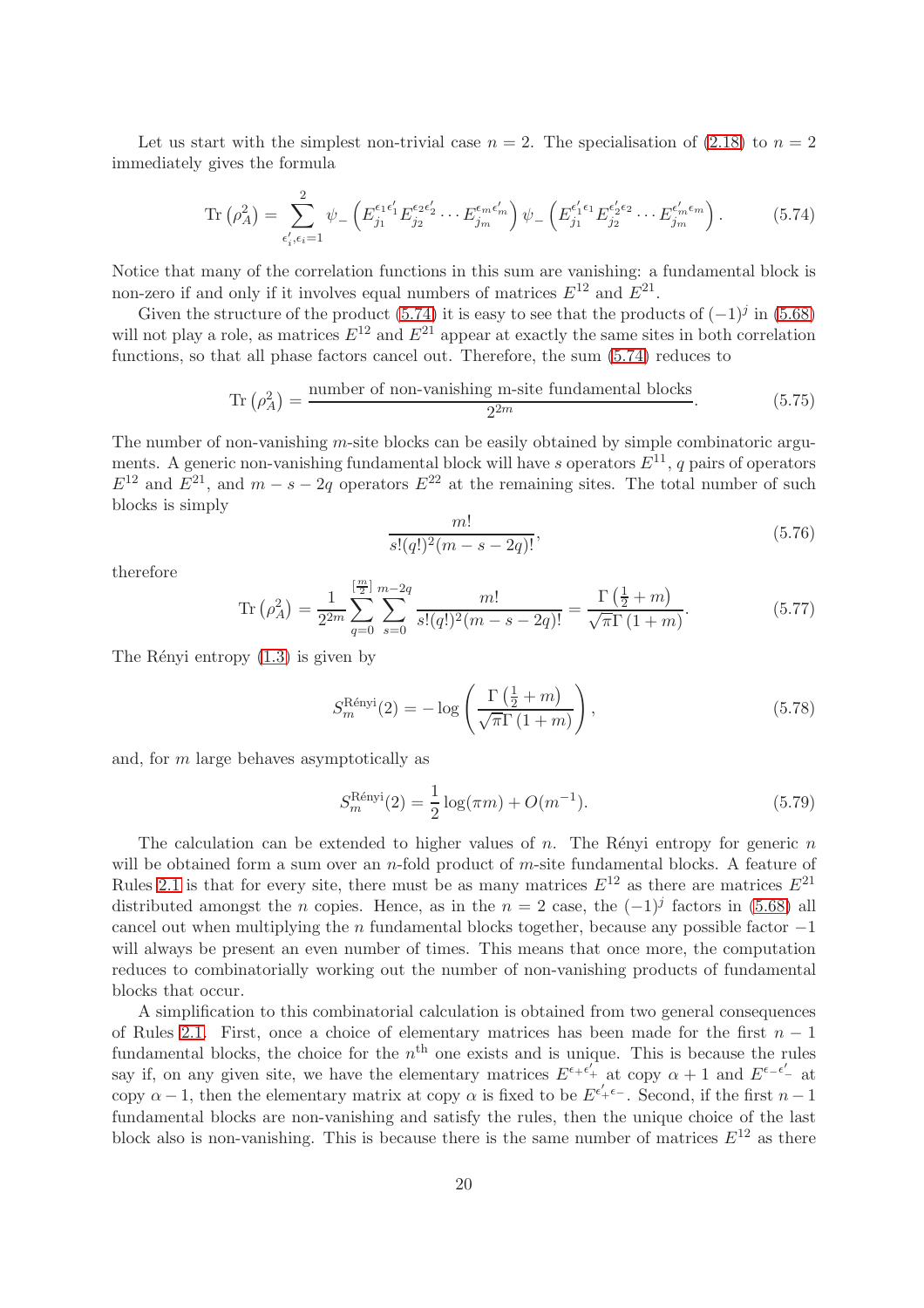is of  $E^{21}$  in total in the first  $n-1$  blocks (since this is true in every block). Since at every site there can only be, in the  $n-1$  first copies, an equal number of  $E^{12}$  and  $E^{21}$  or a surplus by one of either  $E^{12}$  or  $E^{21}$ , then the number of sites where there is a surplus of  $E^{12}$  must be the same as that where there is a surplus of  $E^{21}$ . Hence, Rules [2.1](#page-6-3) imply that on the last block, there will be the same numbers of  $E^{12}$  and  $E^{21}$ . Therefore, putting these three observations together, in order to count the number of non-vanishing products of  $n$  fundamental blocks occurring, we only need to count the number of choices of elementary matrices for the first  $n-1$  fundamental blocks that make these blocks non-vanishing and that satisfy Rules [2.1.](#page-6-3)

Let us now analyse the case  $n = 3$ , where the quantity  $\text{Tr}(\rho_A^3)$  is given by a sum over triple products of m-site fundamental blocks. We can depict Rules [2.1](#page-6-3) through diagrams such as

| 1st fundamental block | $E_j^{11}$ | $E_j^{12}$ |            |            |              |              |              |              |
|-----------------------|------------|------------|------------|------------|--------------|--------------|--------------|--------------|
| 2nd fundamental block | $E_j^{11}$ | or         | $E_j^{21}$ | $\angle$   | $\angle$     |              |              |              |
| 3rd fundamental block | $E_j^{11}$ | or         | $E_j^{21}$ | $\angle$   | $\downarrow$ | $\downarrow$ | $\downarrow$ | $\downarrow$ |
| 3rd fundamental block | $E_j^{11}$ | or         | $E_j^{12}$ | $E_j^{21}$ | or           | $E_j^{22}$   |              |              |

and similarly for  $E_j^{22}$  and  $E_j^{21}$  by exchanging super-indices 1, 2 everywhere.

Let us consider the first fundamental block. Let it contain s matrices  $E^{11}$ , q pairs of matrices  $E^{12}, E^{21}$ , and  $m - s - 2q$  matrices  $E^{22}$ . Each such fundamental block can appear in conjunction with various choices of the second fundamental block. According to the rules above, every matrix  $E^{11}$  or  $E^{12}$  in the first can be followed by a matrix  $E^{11}$  or  $E^{21}$  in the second. Similarly, every matrix  $E^{22}$  or  $E^{21}$  in the first can be followed by a matrix  $E^{22}$  or  $E^{12}$  in the second. The number of second fundamental blocks containing a pairs of matrices  $E^{12}$  and  $E^{21}$  is given by

<span id="page-22-1"></span>
$$
\left(\begin{array}{c} s+q \\ a \end{array}\right)\left(\begin{array}{c} m-s-q \\ a \end{array}\right). \tag{5.80}
$$

Summing over all possible values of a gives

<span id="page-22-2"></span>
$$
\sum_{a=0}^{\min(s+q,m-s-q)} \binom{s+q}{a} \binom{m-s-q}{a} = \binom{m}{s+q}.
$$
 (5.81)

Therefore, the total number of distinct triple products leads to

<span id="page-22-0"></span>
$$
\text{Tr}\left(\rho_A^3\right) = \frac{1}{2^{3m}} \sum_{q=0}^{\left[\frac{m}{2}\right]} \sum_{s=0}^{m-2q} \frac{m!}{s!(q!)^2(m-s-2q)!} \left(\begin{array}{c} m \\ s+q \end{array}\right)
$$
  
= 
$$
\frac{\Gamma\left(\frac{1}{2}+m\right)}{2^m \sqrt{\pi} \Gamma\left(1+m\right)} {}_3F_2 \left(\left\{\frac{1}{2}-m, -m, -\frac{m}{2}\right\}, \left\{1, \frac{1}{2}-m\right\}; 1\right).
$$
 (5.82)

The leading asymptotic behaviour of the Renyi entropy can be extracted by exploiting the fact that for large m

$$
{}_{3}F_{2}\left(\left\{\frac{1}{2}-m, -m, -\frac{m}{2}\right\}, \left\{1, \frac{1}{2}-m\right\}; 1\right) \sim {}_{3}F_{2}\left(\left\{-m, -m, -\frac{m}{2}\right\}, \left\{1, -m\right\}; 1\right)
$$

$$
= {}_{2}F_{1}\left(\left\{-\frac{m}{2}, -\frac{m}{2}\right\}, \left\{1\right\}; 1\right) = \frac{m!}{\Gamma\left(1 + \frac{m}{2}\right)^{2}}.
$$
(5.83)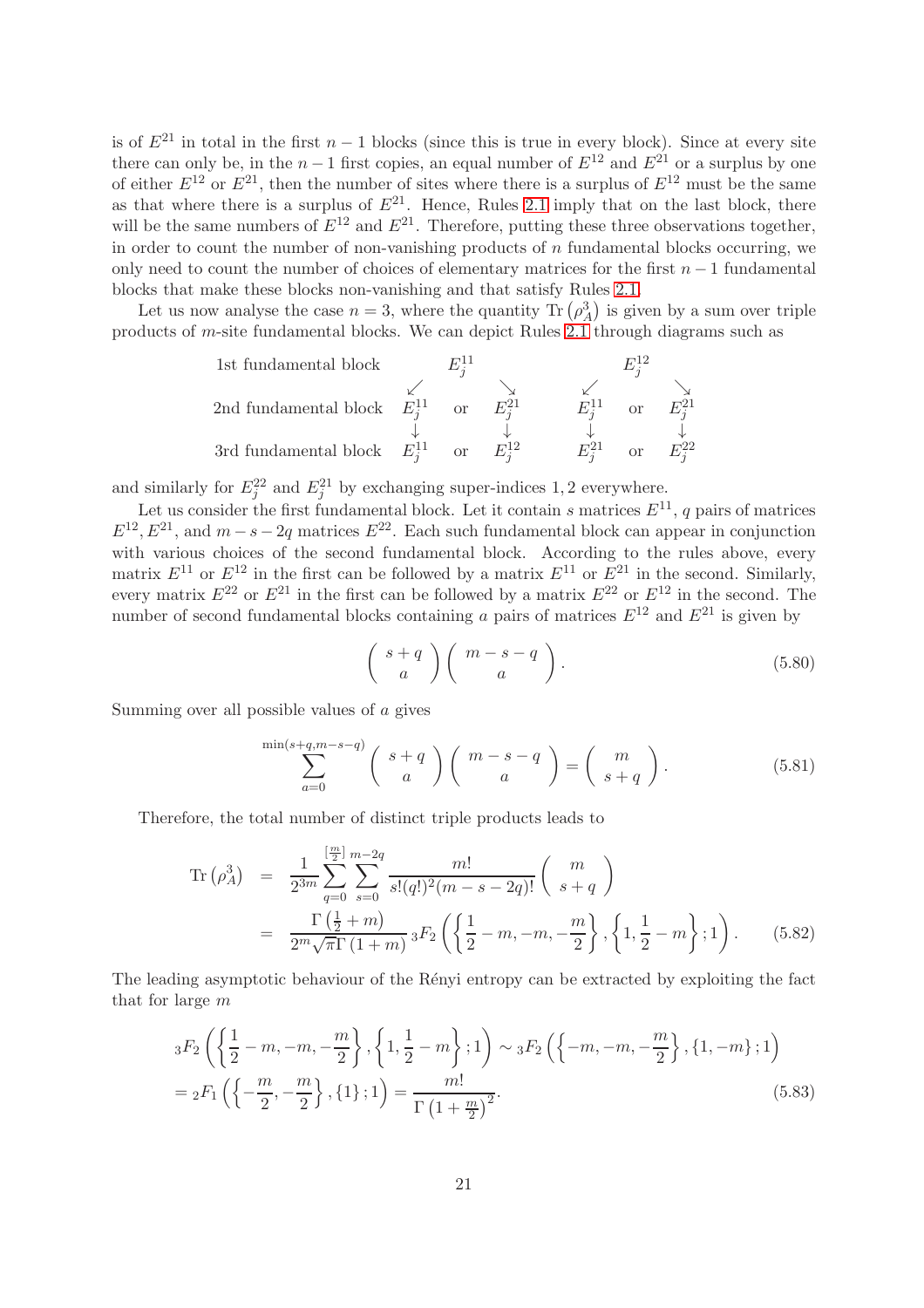Substituting this into [\(5.82\)](#page-22-0) and employing Stirling's approximation for the Gamma functions we obtain,

$$
S_m^{\text{Reinyi}}(3) = \frac{1}{2}\log(\frac{\pi m}{2}) + O(1, m^{-1}).\tag{5.84}
$$

Unfortunately, the approximation above is too crude and does not allow to extract the correct constant  $1/4 \log(3)$  as predicted by  $(5.73)$ . This is the same leading behaviour as in  $(5.79)$  which is incompatible with the CFT prediction according to which the coefficient of  $log(m)$  should be a function of n.

It is possible to extend the previous combinatorial arguments to higher (generic) values of n. Again, from Rules [2.1,](#page-6-3) we know that it is from the set of matrices  $E^{11}$  and  $E^{21}$  in the fundamental block of copy  $\alpha$  that emerge all matrices  $E^{11}$  and  $E^{12}$  in the copy  $\alpha + 1$ . The same is true if all super-indices 1,2 are exchanged. Let us consider the  $\alpha^{\text{th}}$  fundamental block, for  $\alpha = 1, 2, \ldots, n-1$ . Let it contain  $s_{\alpha}$  matrices  $E^{11}$ ,  $q_{\alpha}$  pairs of matrices  $E^{12}$ ,  $E^{21}$ , and  $m-s_{\alpha}-2q_{\alpha}$ matrices  $E^{22}$  (with  $s := s_1$  and  $q := s_1$ ). Since  $q_{\alpha+1}$  matrices  $E^{21}$  are chosen from the  $s_{\alpha} + q_{\alpha}$ matrices  $E^{11}$  and  $E^{12}$ , the rest must be all matrices  $E^{11}$ , so we must have

$$
s_{\alpha+1} = s_{\alpha} + q_{\alpha} - q_{\alpha+1}.\tag{5.85}
$$

Hence, we find

$$
s_{\alpha+1} + q_{\alpha+1} = s_{\alpha} + q_{\alpha} \Rightarrow s_{\alpha} + q_{\alpha} = s + q \,\forall \,\alpha. \tag{5.86}
$$

Therefore, from expression [\(5.80\)](#page-22-1), the number of fundamental blocks at copy  $\alpha$  is given by

$$
\left(\begin{array}{c} s+q \\ q_{\alpha} \end{array}\right) \left(\begin{array}{c} m-s-q \\ q_{\alpha} \end{array}\right). \tag{5.87}
$$

Summing over all possible values of  $q_\alpha$  for  $\alpha = 2, \ldots, n-1$  and using formula [\(5.81\)](#page-22-2) gives

<span id="page-23-0"></span>
$$
\operatorname{Tr}\left(\rho_A^n\right) = \frac{1}{2^{nm}} \sum_{q=0}^{\left[\frac{m}{2}\right]} \sum_{s=0}^{m-2q} \frac{m!}{s!(q!)^2(m-s-2q)!} \left(\begin{array}{c} m\\ s+q \end{array}\right)^{n-2}.
$$
 (5.88)

From the definition [\(1.3\)](#page-2-2) it is clear that the formula above should give exactly the sum over all n-powers of the eigenvalues of the density matrix associated to the state  $\psi^-$ . However, this is not obvious from [\(5.88\)](#page-23-0) in its present form. In order to make this structure clearer it is useful to rewrite [\(5.88\)](#page-23-0) in a slightly different way. We will introduce the new variable  $k = s + q$  and write the binomial coefficient to the power  $n-2$  as a product of powers n and  $-2$ . The sum becomes,

$$
\operatorname{Tr}\left(\rho_A^n\right) = \frac{1}{2^{nm}} \sum_{q=0}^{\left[\frac{m}{2}\right]} \sum_{k=q}^{m-q} \frac{(k!(m-k)!)^2}{(k-q)!(q!)^2(m-k-q)!m!} \left(\begin{array}{c} m\\ k \end{array}\right)^n.
$$
 (5.89)

Exchanging the two sums we find the equivalent expression:

<span id="page-23-1"></span>
$$
\text{Tr}\left(\rho_A^n\right) = \frac{1}{2^{nm}} \sum_{k=0}^m \sum_{q=0}^{m-k} \frac{(k!(m-k)!)^2}{(k-q)!(q!)^2(m-k-q)!m!} \left(\begin{array}{c} m \\ k \end{array}\right)^n = \frac{1}{2^{nm}} \sum_{k=0}^m \left(\begin{array}{c} m \\ k \end{array}\right)^n, \qquad (5.90)
$$

where the last equality follows from the remarkable identity

$$
\sum_{q=0}^{m-k} \frac{(k!(m-k)!)^2}{(k-q)!(q!)^2(m-k-q)!m!} = 1.
$$
\n(5.91)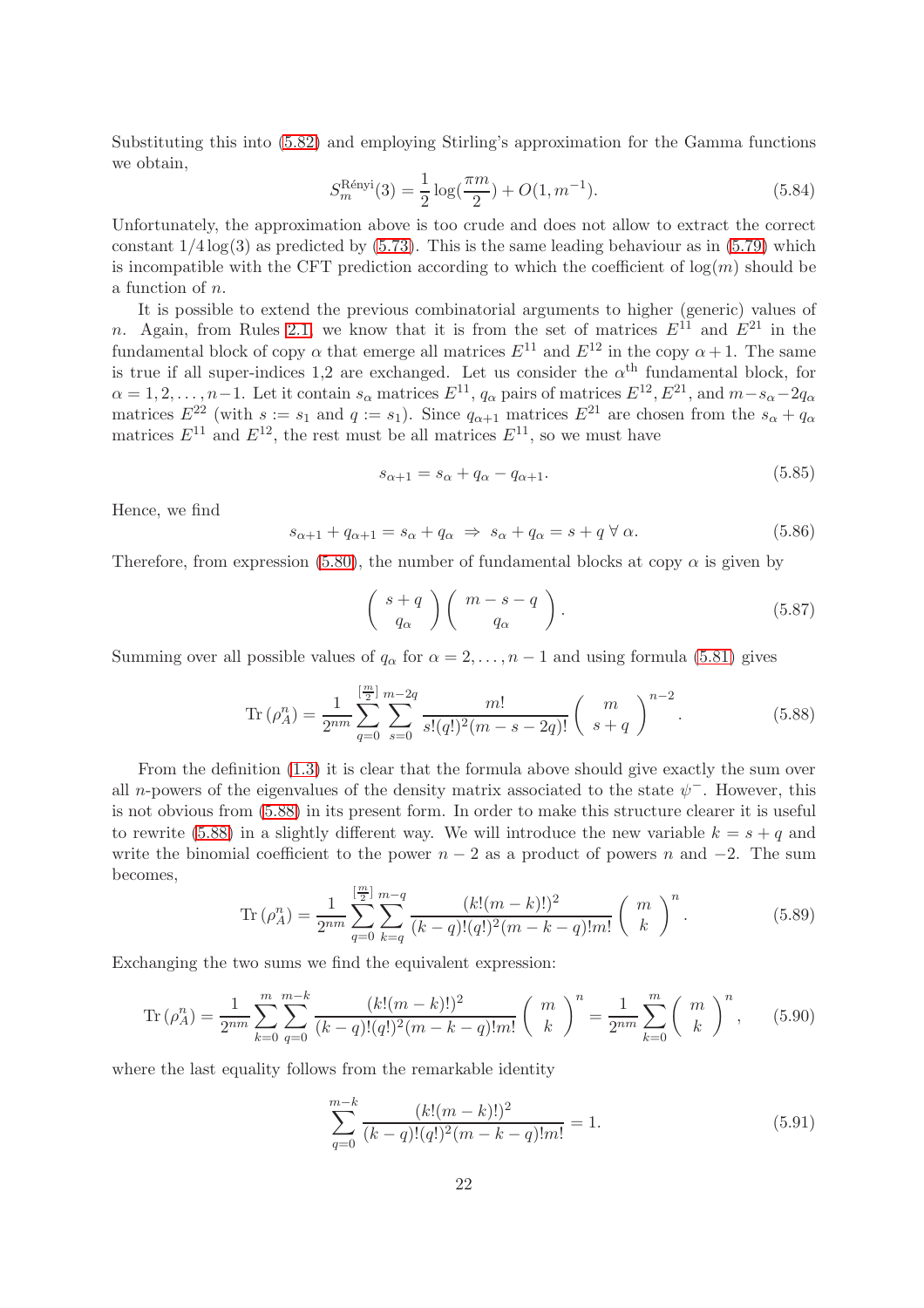The result [\(5.90\)](#page-23-1) clearly identifies the non-vanishing eigenvalues of the density matrix as [\(5.67\)](#page-19-2) and provides a much simpler expression for the von Neumann and Rényi entropies, given by [\(5.71\)](#page-20-2) and [\(5.72\)](#page-20-3).

Even though we have not been able to carry out the sums explicitly, it is possible to extract the leading behaviour of  $(5.71)$  and  $(5.72)$  for large m. First, we transform the last sum in  $(5.90)$ into a multiple integral using a generating function procedure:

$$
\text{Tr}\left(\rho_A^n\right) = \frac{1}{2^{mn}} \frac{1}{(2\pi i)^{n-1}} \oint_0^n \prod_{j=1}^{n-1} \frac{dx_j}{x_j} \prod_{j=1}^{n-1} (1+x_j)^m \left(1 + \prod_{j=1}^{n-1} x_j^{-1}\right)^m
$$
\n
$$
= \frac{1}{(2\pi)^{n-1}} \int_{-\pi}^{\pi} \prod_{j=1}^{n-1} d\theta_j \prod_{j=1}^{n-1} \cos^m \left(\frac{\theta_j}{2}\right) \cos^m \left(\sum_{j=1}^{n-1} \frac{\theta_j}{2}\right). \tag{5.92}
$$

Then, we evaluate the large- $m$  asymptotic using a saddle-point analysis. The main contribution to the integral at large-m will be obtained when the integrand is evaluated at  $\theta_i \sim 0$  for all j. The leading asymptotics is evaluated by using  $cos(\theta/2) = e^{-\theta^2/2 + O(\theta^4)}$ .

$$
\text{Tr}\left(\rho_A^n\right) \sim \frac{1}{(2\pi)^{n-1}} \int_{-\infty}^{\infty} \prod_{j=1}^{n-1} d\theta_j \, \exp\left[-\frac{m}{8} \left(\sum_{j=1}^{n-1} \theta_j^2 + \left(\sum_{j=1}^{n-1} \theta_j\right)^2\right)\right] \qquad (5.93)
$$
\n
$$
= \frac{1}{(2\pi)^{n-1}} \int_{-\infty}^{\infty} \prod_{j=1}^{n-1} d\theta_j \, \exp\left[-\frac{m}{8} \left(n\theta_1^2 + \sum_{j=2}^{n-1} \theta_j^2\right)\right] \qquad (5.94)
$$

Corrections coming from the  $O(\theta^4)$  terms in the exponential give rise to a factor  $1 + O(m^{-1})$ .

#### 5.3 Discussion

In order to discuss the results of Proposition [1,](#page-20-4) we construct the state  $\psi_{-}$  in a different way. Let  $\mathbb{P}_z$  be the operation, on the space of finitely-supported operators, that projects onto those keeping the z component of the spin:

$$
\mathbb{P}_{z}: \qquad \mathcal{E} \rightarrow \mathcal{E} \quad \text{(linearly)}\n\prod_{j \in A} E_{j}^{\epsilon_{j}, \epsilon'_{j}} \rightarrow \delta_{0, \sum_{j \in A} (\epsilon_{j} - \epsilon'_{j})} \prod_{j \in A} E_{j}^{\epsilon_{j}, \epsilon'_{j}}.
$$
\n(5.95)

Further, let  $U$  be the following local-unitary operator:

$$
U = \prod_{j \in 2\mathbb{Z}+1} \sigma_j^z,\tag{5.96}
$$

and let  $\psi_{\hat{e}_x}$  be the following quantum state:

<span id="page-24-0"></span>
$$
\psi_{\hat{e}_x} = \bigotimes_{j \in \mathbb{Z}} \psi_{\hat{e}_x; j},\tag{5.97}
$$

where  $\psi_{\hat{e}_x;j}: \mathcal{E}_{\{j\}} \to \mathbb{C}$  is the average, on site j, obtained from the vector  $|\psi_{\hat{e}_x}\rangle_j := (|\uparrow\rangle_j + |\downarrow\rangle_j)$  $\langle j \rangle / \sqrt{2}$  representing a spin pointing in the positive x direction (this is the eigenvector of  $\sigma_j^x$ )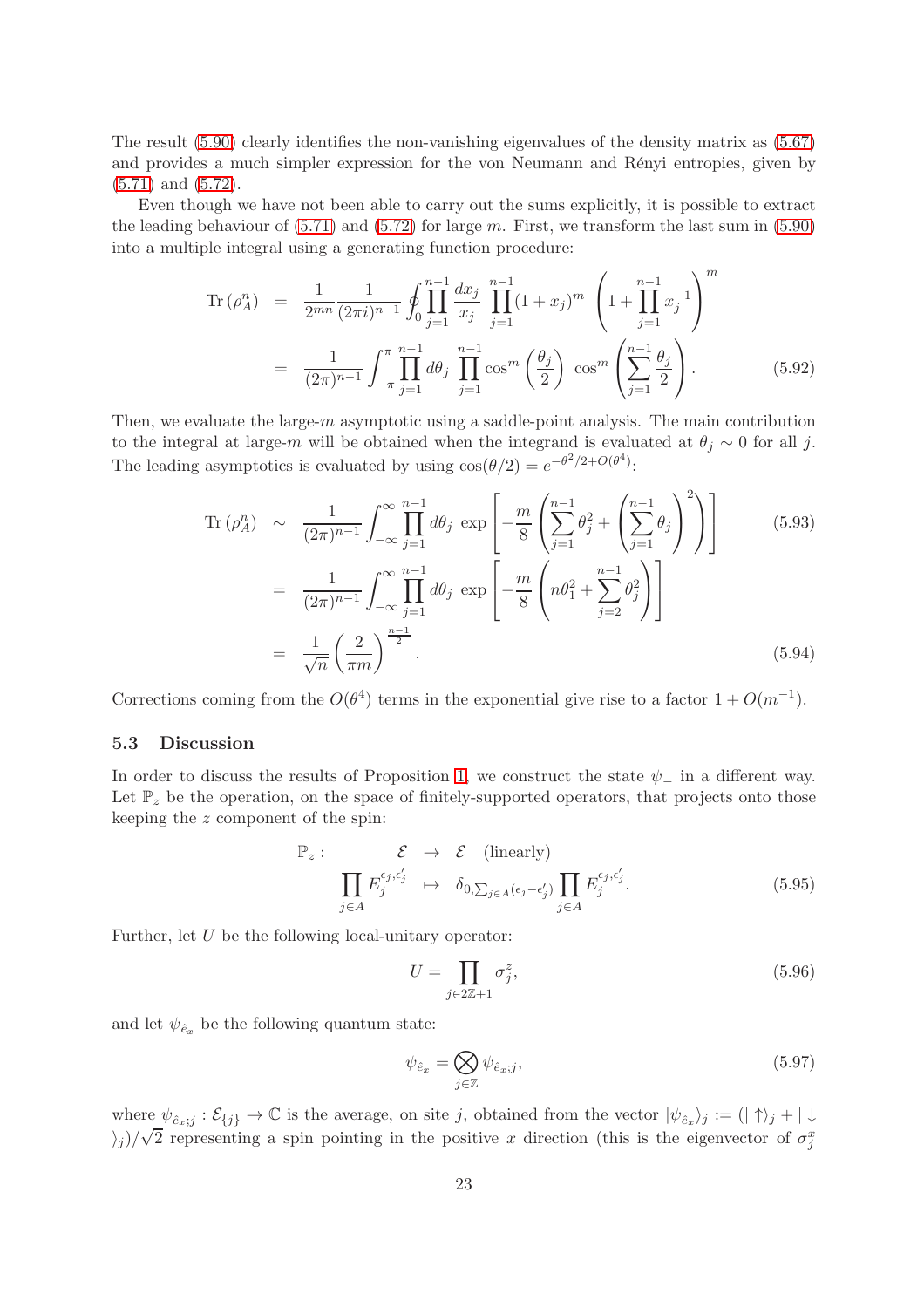with eigenvalue 1). Note that the right-hand side of [\(5.97\)](#page-24-0) is a converging doubly-infinite tensor product in the compact convergence topology. Then, it is a simple matter to see that

<span id="page-25-0"></span>
$$
\psi_{-} = U \cdot \psi_{\hat{e}_x} \mathbb{P}_z. \tag{5.98}
$$

Indeed, from [\(5.97\)](#page-24-0) we notice that  $\psi_{\hat{e}_x;j}$   $\left(E_j^{\epsilon,\epsilon'}\right)$  $\left( \sum_{j}^{\epsilon,\epsilon'} \right) = 1/2$  for all  $\epsilon,\epsilon'$ . Using that Ad  $U\left( E_j^{\epsilon,\epsilon'} \right)$  $\binom{\epsilon,\epsilon'}{j} =$  $(-1)^j E_j^{\epsilon,\epsilon'}$  $\frac{\partial}{\partial \epsilon} \epsilon'$  for  $\epsilon \neq \epsilon'$ , and that Ad  $U\left( E_j^{\epsilon,\epsilon'}\right)$  $\left(\begin{smallmatrix} \epsilon,\epsilon'\ j \end{smallmatrix}\right) = E_j^{\epsilon,\epsilon'}$  $\epsilon_j^{\epsilon,\epsilon'}$  for  $\epsilon = \epsilon'$ , we immediately find that the righthand side of  $(5.98)$  reproduces formula  $(5.70)$ . Note that in  $(5.98)$ , the order of the operations U and  $\mathbb{P}_z$  is irrelevant, since they commute (i.e. [Ad U,  $\mathbb{P}_z$ ] = 0).

The form [\(5.98\)](#page-25-0) of the state  $\psi$ <sub>-</sub> points to the following construction. For each  $k = 0, 1, 2, \ldots$ , consider the Hilbert space  $\otimes_{i=-k}^{k} V_i$ , and the vectors where all spins point in the positive x direction:  $|\psi_{\hat{e}_x}\rangle^{(2k+1)} := \prod_{i=-k}^k |\psi_{\hat{e}_x}\rangle_i$ . Of course, these vectors can be written as linear combinations of vectors with spins pointing in z directions (here, we use the standard values  $\pm 1/2 \equiv \uparrow, \downarrow$  for the spin variables  $s_i$ , instead of the numbers 1, 2 respectively):

$$
|\psi_{\hat{e}_x}\rangle^{(2k+1)} = \frac{1}{(\sqrt{2})^{2k+1}} \sum_{\{s_i = \pm \frac{1}{2} : i = -k, ..., k\}} \bigotimes_{i = -k}^k |s_i\rangle_i.
$$

Now consider the Hilbert space  $\otimes_{i=-k}^{k} V_i \otimes V_{env}$  with  $V_{env} \cong \mathbb{C}^{2k+2}$ . The space  $V_{env}$  can be though of as a spin- $(k+1/2)$  module, with orthonormal basis vectors  $|S\rangle_{\text{env}}, S \in \{-k-1/2, \ldots, k+1/2\}$ of spins  $S/2$ . Take the vectors  $|\psi_k\rangle$  as follows:

<span id="page-25-1"></span>
$$
|\psi_k\rangle = \frac{1}{(\sqrt{2})^{2k+1}} \sum_{\{s_i = \pm \frac{1}{2} : i = -k, ..., k\}} \bigotimes_{i = -k}^k |s_i\rangle_i \otimes \left| - \sum_{i = -k}^k s_i \right\rangle_{\text{env}}.
$$
 (5.99)

Essentially, we have adjoined to every vector in the sum an additional degree of freedom with a spin exactly opposite to the total spin of the original chain (the sites from  $-k$  to k), in such a way that all vectors have total spin 0 (in the z direction). In the sub-sum of vectors where the original chain has a given total spin, the adjoined vector just factorises out, so that when calculating averages, the resulting sub-sum of matrix elements is unchanged. Hence, the average in  $|\psi_k\rangle$  of any product  $\prod_{j=-k}^k E_j^{\epsilon_j,\epsilon_j'}$  that preserve the total spin of the original chain is exactly equal to the average in  $|\psi_{\hat{e}_x}\rangle^{(2k+1)}$ . However, the average of such elementary matrices in  $|\psi_k\rangle$  is zero if they do not preserve the total spin.

As usual, from  $|\psi_k\rangle$  we can form a linear functional  $\psi_k$  on  $\mathcal{E}_{\{-k,\dots,k\}}$ . By the discussion above, we have

$$
\psi_k \left( \prod_{j=-k}^k E_j^{\epsilon_j, \epsilon'_j} \right) = \begin{cases} (2k+1) \langle \psi_{\hat{e}_x} | \prod_{j=-k}^k E_j^{\epsilon_j, \epsilon'_j} | \psi_{\hat{e}_x} \rangle^{(2k+1)} & \text{total } z \text{ component preserved} \\ 0 & \text{otherwise.} \end{cases}
$$

We may now take the limit

<span id="page-25-2"></span>
$$
\psi_{\infty} := \lim_{k \to \infty} \psi_k. \tag{5.100}
$$

Since the averages in the states  $|\psi_{\hat{e}_x}\rangle^{(2k+1)}$  are stable as k increases, and since the linear functionals act on increasing subsets of the chain whose limit is the whole chain, we find that the limit exists in the compact convergence topology. We have  $\psi_{\infty} = \psi_{\hat{e}_x} \ \mathbb{P}_z$ , hence

<span id="page-25-3"></span>
$$
\psi_{-} = U \cdot \psi_{\infty}.\tag{5.101}
$$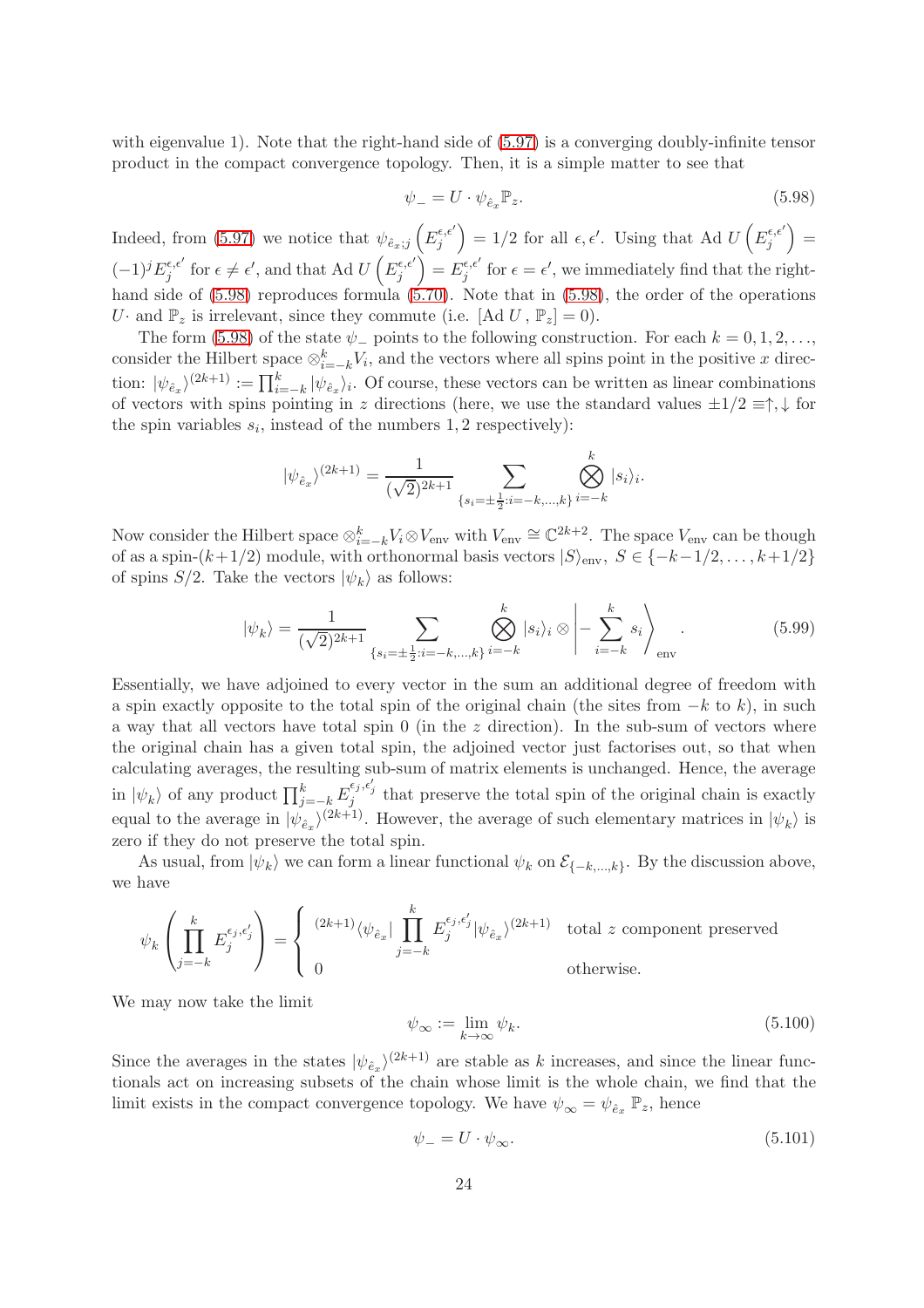The state  $\psi_{\hat{e}_x}$  is factorisable, hence has entanglement entropy equal to 0. The higher entanglement entropy of  $(5.98)$  (in particular, the diverging behaviour at large m) comes from the interplay between this factorised state where spins point in  $x$  directions, and the condition of having a total z-component equal to 0.

Construction [\(5.99\)](#page-25-1), [\(5.100\)](#page-25-2), [\(5.101\)](#page-25-3) gives some insight into this interplay. It makes it clear that the extra entanglement entropy generated by the presence of the operator  $\mathbb{P}_z$ , i.e. by the condition of preserving the z-component, is due to an extra entanglement with the additional degree of freedom  $V_{env}$ . This degree of freedom can be interpreted as an "environment", which couples with the "system", the sites from  $-k$  to k, via the z-component of the total spin. The system can be seen as a random collection of spins up and down, all configurations having equal probabilities. Such a state has zero entanglement entropy with respect to any subsystem. However, the coupling generates entanglement between the system and the environment, which is picked up when measuring the entanglement between a subsystem and the rest. Since the environment is infinite-dimensional in the infinite-k limit, its capacity for entanglement is infinite, hence as the number of sites m of the subsystem increases, the entanglement entropy increases. On the other hand, since the environment does not couple to each individual spin separately, the entanglement entropy increases at a rate that is less than linear in  $m$ . The number of blocks of system states that couple to separate environment states is the number of possible values of the z-component of the total spin. For m sites, this is  $m + 1$ , hence we can indeed expect a logarithmic behaviour in  $m$  for the entanglement entropy at large  $m$ . Since the blocks have different sizes, they have different probabilities of occurring, hence we may indeed expect  $b \log m$ for some  $b < 1$ . In fact, the size of a block with total z-spin equal to  $k - m/2$ , for k between 0 and m, is simply the binomial coefficient  $\begin{pmatrix} m \\ h \end{pmatrix}$ . This explains the eigenvalues of the reduced

k density matrix, from which we derived the  $(1/2)$  log m behaviour.

Besides explaining the features of the entanglement entropy of the state  $\psi_{-}$ , this construction also gives an insight into the way the ground state  $\psi_{\Delta}$  of the XXZ model tends to  $\psi_{-}$  as  $\Delta \to -1^+$ . First, note that  $U \cdot \psi_{\hat{e}_x}$  is a ground state of the XXZ model at  $\Delta = -1$ , because (as is well known) the Hamiltonian of this model is simply obtained from a U transform of the Hamiltonian of the ferromagnetic XXX model – the ground state energy of the latter is highly degenerate, and  $\psi_{\hat{e}_x}$  is a possible ground state. We expect that as  $\Delta \to -1^+$ , there is an increasing characteristic length  $\xi$  such that: 1) on scales much below  $\xi$ , sites are essentially randomly up and down (in the z-direction), with appropriate coefficients so that they locally reproduce the ground state  $U \cdot \psi_{\hat{e}_x}$  of the XXZ model at  $\Delta = -1$ ; and 2) on scales above  $\xi$ , the total spin is more likely to be zero, as it should be for the XXZ model for  $-1 < \Delta \leq 1$ . As  $\Delta \to -1^+$ , the "inner" sites, on any finite scales, are described by the state  $U \cdot \psi_{\hat{e}_x}$ , and the "outer" sites, beyond  $\xi \to \infty$ , are collectively described by the single degree of freedom  $V_{env}$ , whose entanglement with the inner sites, necessary to keep the total spin to zero, projects onto spin-preserving operators.

An immediate feature of large-m scaling of the Rényi entropy of the state  $\psi_{-}$  is that it is in disagreement with the predictions coming from conformal invariance of critical points. For instance, for a region  $A$  of  $m$  consecutive sites, CFT predicts

$$
S_A^{\text{Rényi}}(n) \stackrel{CFT}{=} \frac{c}{6}(1+n^{-1})\log m + O(1)
$$

where c is the central charge. This is different from  $(5.73)$ , which is independent of n. Yet, the scaling [\(5.73\)](#page-20-1) is logarithmic, hence there is a similar type of scale invariance (or covariance): a region twice bigger sees its entanglement entropy added by half a "unit",  $1/2 \log(2)$ . The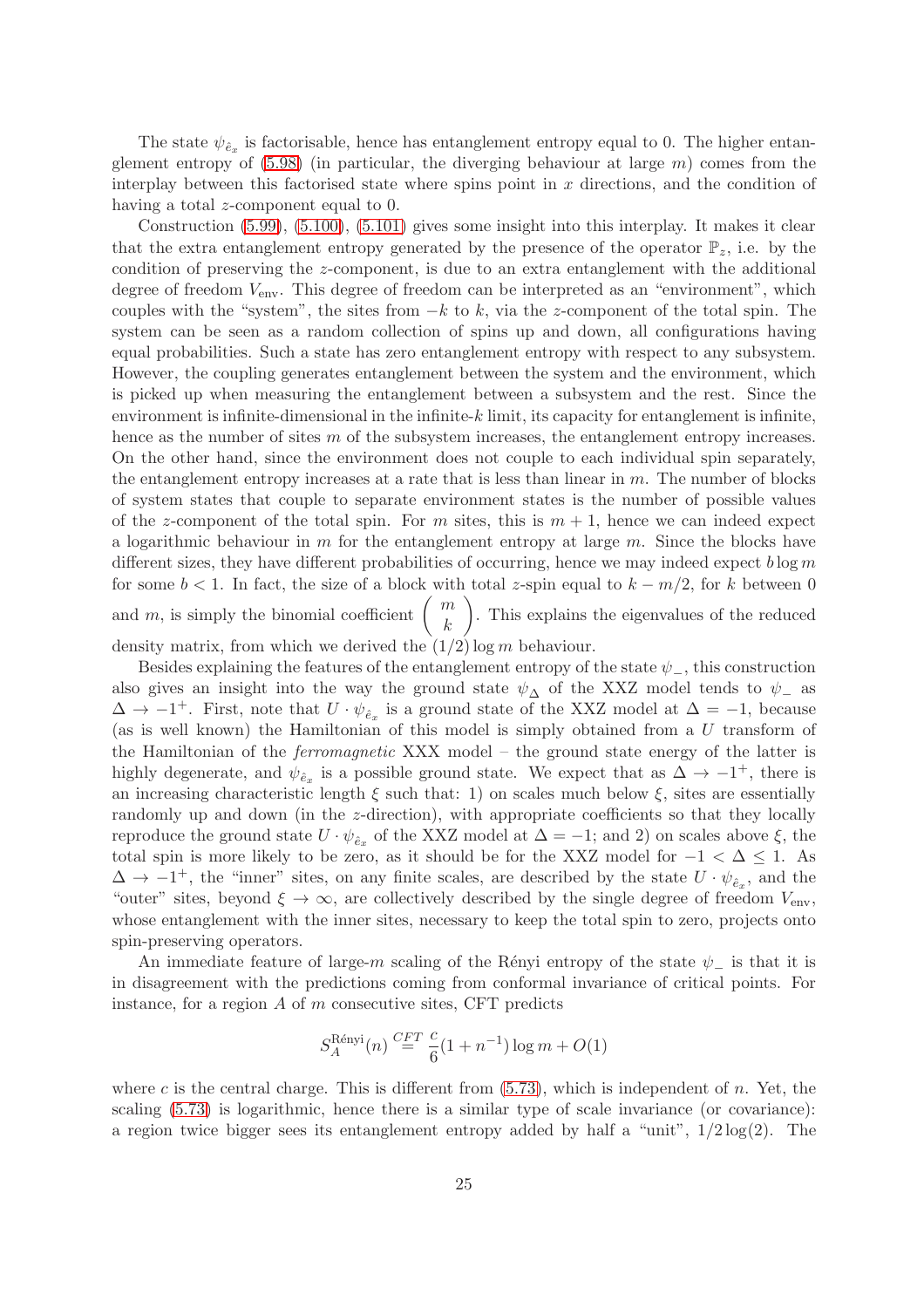scale  $\xi$  should give rise to a new universal function interpolating between this non-conformal scale-invariant behaviour, and the conformal scaling. That is, it should be possible to define a new scaling limit, looking at the entanglement entropy for a region of length  $m$  that scales like  $m = \alpha \xi$  while the limit  $\Delta \to -1^+$  is taken. The result is likely to be  $f(\alpha) \log m$ , for a function  $f(\alpha)$  interpolating between  $f(0) = 1/2$  and the coefficient predicted by CFT, e.g.  $f(\infty) = c/3$ for the von Neumann entanglement entropy of a connected region, with the central charge  $c = 1$ .

Another important feature of the entanglement entropy of the state  $\psi_{-}$  is that it does not depend on the actual positions of the sites of the region  $A$ . As will be clear from our future work [\[29\]](#page-30-5), this is a feature of any ground state of the XXZ model at  $\Delta = -1$ . It turns out that the state  $\psi_{-}$  is just one of these ground states. The field theory interpretation is that the twist field has dimension 0 (corresponding to a central charge 0), but that there is an entanglement entropy contribution coming from the degeneracy.

## 6 Conclusions and outlook

In this paper we have described in detail a new approach to the computation of the bi-partite entanglement entropy of quantum spin chain models. Our approach employs the "replica trick" widely used in the CFT context [\[15,](#page-29-9) [16\]](#page-29-10) and also, more recently, for integrable QFTs [\[24\]](#page-30-0). This approach consists of considering a "replica" version of the theory for which one wants to compute the entropy, that is, a new theory consisting of n non-interacting copies of the original model. It turns out that computations of the entropy are often more feasible in the replica model than in the original seemingly simpler theory. The reason for this is the existence of new symmetries of the replica model which enable extra fields (in the QFT case) or extra local operators (in the quantum spin chain case) to exist in the *n*-copy model. These fields (operators) are related to the symmetry of the replica theory under cyclic permutations of the n-copies.

For integrable QFTs the fields referred to above were introduced in [\[24\]](#page-30-0) and named branch point twist fields. It was shown that the entanglement entropy can be expressed in terms of their two-point functions which lead to various computation of the entropy which have been summarized in the review [\[28\]](#page-30-4).

In this paper we have identified the basic operators in terms of which the spin chain equivalent of the QFT twist field can be expressed: they are local cyclic replica permutation operators. Each operator  $\mathcal{T}_i$  acts on one site of the chain i by cyclicly permuting the spins of the n-copies at that particular site. Ground state correlation functions of products of such operators over different sites of the chain play the same role as two (or higher)-point functions of branch point twist fields in QFT.

We have described a representation of the replica permutation operators for quantum spin chains of general spin in terms of fundamental  $2 \times 2$  matrices  $E_{\alpha,i}^{\epsilon\epsilon'}$  acting at site *i*, copy  $\alpha$  of the chain and proved that such representation does reproduce the cyclic permutation action on quantum states described above. We have also shown that the permutation operators satisfy exchange relations with respect to other local operators of the chain, in much the same way as the twist field in QFT. In fact, as in QFT, these exchange relations can be used as starting point for the construction of the permutation operator in quantum spin chains.

We have demonstrated the working of our approach by evaluating the bi-partite entanglement entropy of one and two spins in an infinitely long spin- $\frac{1}{2}$  quantum spin chain characterized by an antiferromagnetic ground state. We find that the computation of the entropy is recast into combinatorial problems, which become less tractable as the number of spins is increased. It will be very interesting to address this problem in the future and to establish whether or not our approach may be useful for the study of the entanglement entropy of large subsystems.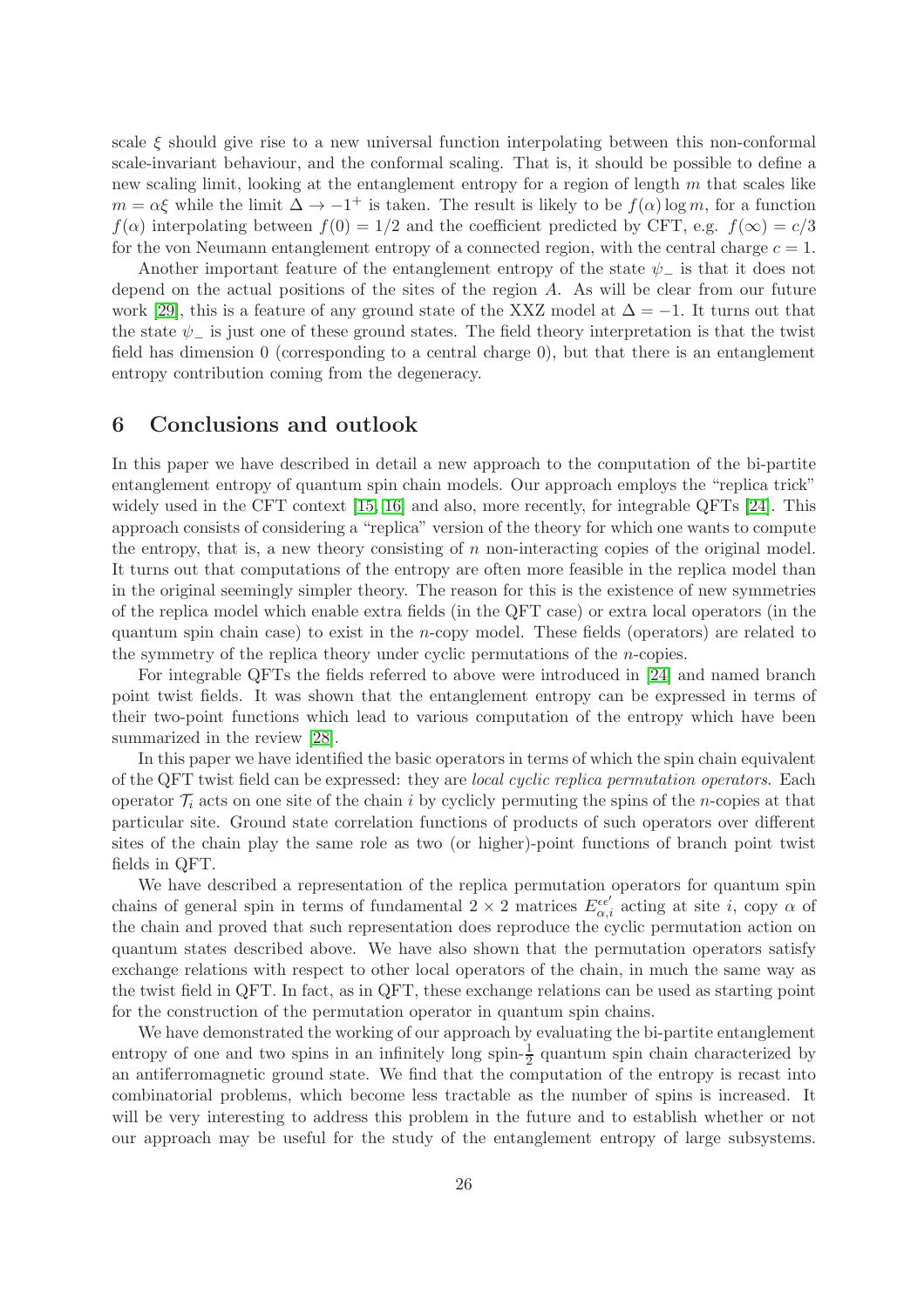From our approach it is clear that the larger the subsystem the more operators will be involved in the correlation functions which enter the expressions of the entropy, so that advancement in the understanding of the large-distance behaviour of such correlation functions (see [\[45\]](#page-31-3) for recent progress) goes hand in hand with the success of our approach to evaluate the large size asymptotics of the entropy.

Despite the difficulties emphasized above we have been able to identify a particular quantum state for which both the von Neumann and Rényi entropies are non-trivial but can still be explicitly computed for any subsystem size and any values of n. This quantum state, which we denoted by  $\psi$ <sub>−</sub>, is defined by its correlation functions which are obtained as the  $\Delta \to -1^+$  limit of those of the spin- $\frac{1}{2}$  XXZ quantum spin chain in the antiferromagnetic regime [\[39,](#page-30-15) [38,](#page-30-14) [37,](#page-30-13) [40\]](#page-30-16). Our analysis has allowed us to identify all the eigenvalues of the density matrix associated to this quantum state and to find the exact large subsystem asymptotics of both the von Neumann and Rényi entropies. In both cases the leading term scales with the logarithm of the size of the subsystem as for critical systems. However the coefficient of this logarithmic term is independent of n for the R´enyi entropy in direct contrast with the well-known dependence found for CFTs.

It is tempting to speculate that this logarithmic but non-conformal behaviour may be somehow related to the unusual behaviour at  $\Delta = -1$  encountered in [\[5\]](#page-29-0). In this recent work it is argued that such unusual features are characteristic of essential singularities. We must however stress that the quantity evaluated in [\[5\]](#page-29-0) and in the present work are rather different in nature, as well as the characterization of the quantum state of the chain, so that the unusual features observed in both cases are not a priori related in an obvious way. Yet, it is possible that the description that we gave of how the ground state approaches the  $\Delta = -1$  point from the region  $\Delta > -1$  may be of use in understanding the results of [\[5\]](#page-29-0). For instance, it may be that the characteristic length  $\xi$  could be replaced by the correlation length in describing the approach of the point  $\Delta = -1$  in [\[5\]](#page-29-0). The analysis of the limit  $\Delta \to -1$ , and the results of [5], naturally beg the question as to the entanglement entropies of the infinitely-many ground states of the XXZ model at  $\Delta = -1$ . As we said, it turns out that the state  $\psi_{-}$  is just one of these ground states, although a very particular one, highly entangled. Likewise, it is possible to construct a ground state for every possible finite asymptotic value of the entanglement entropy and it may be that behaviours observed in [\[5\]](#page-29-0) result from approaching these various ground states. We will come back to the study of the entanglement entropies of  $\Delta = -1$  ground states in a later work [\[29\]](#page-30-5).

Acknowledgments: We are grateful to Robert Weston and Jean-Michel Maillet for useful correspondence at an early stage of this work. We are also indebted to Francesco Ravanini for interesting discussions on entanglement entropy during his recent visit to City University London and King's College London.

## <span id="page-28-0"></span>References

- [1] C. H. Bennett, H. J. Bernstein, S. Popescu, and B. Schumacher, Concentrating partial entanglement by local operations, Phys. Rev. A53, 2046–2052 (1996).
- <span id="page-28-2"></span><span id="page-28-1"></span>[2] A. Rényi, Probability Theory, North-Holland, (1970).
- [3] R. A. Weston, The entanglement entropy of solvable lattice models, J. Stat. Mech. 0603 (2006) L002.
- <span id="page-28-3"></span>[4] E. Ercolessi, S. Evangelisti, and F. Ravanini, Exact entanglement entropy of the XYZ model and its sine- Gordon limit, Phys. Lett. A374, 2101–2105 (2010).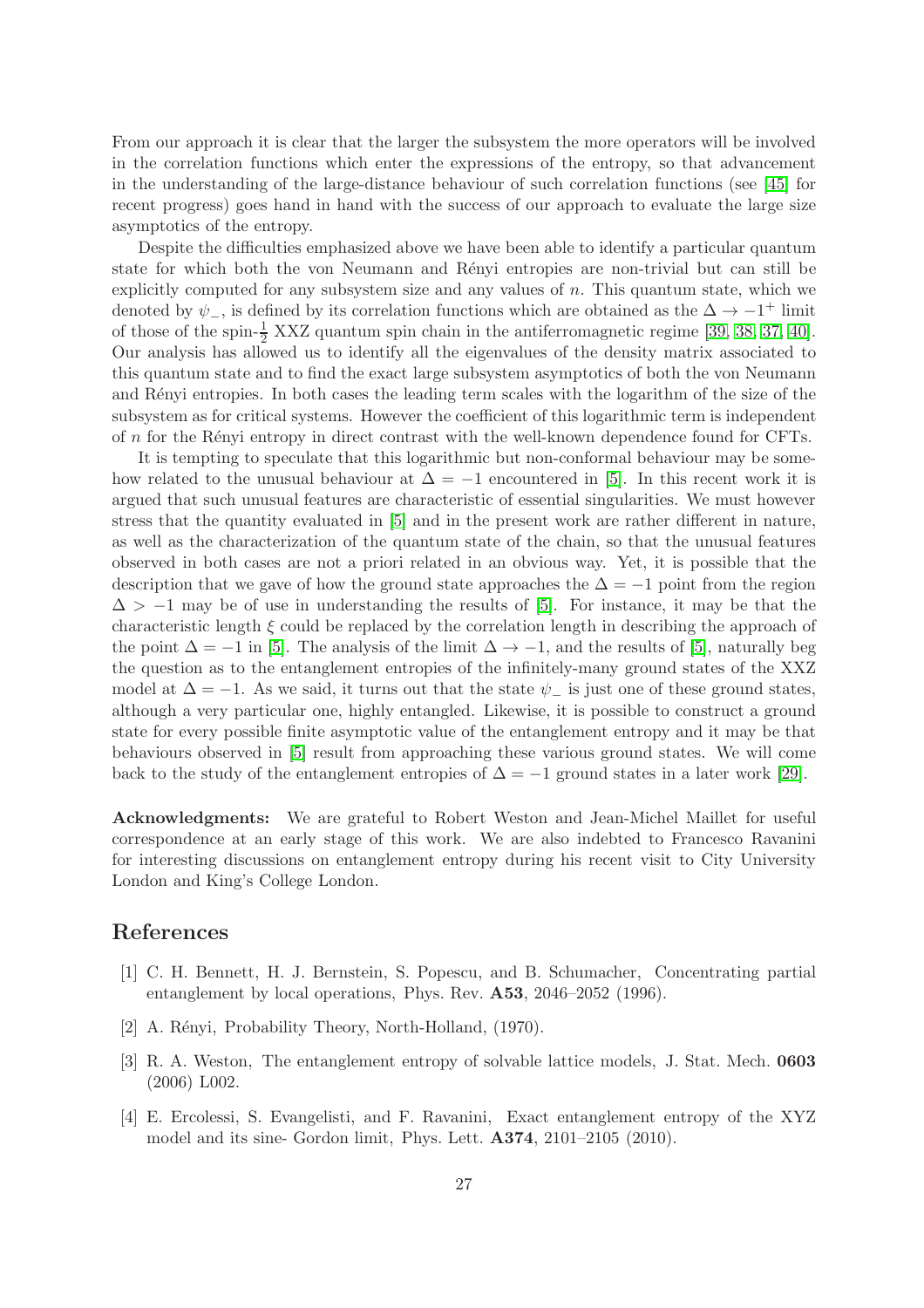- <span id="page-29-18"></span><span id="page-29-0"></span>[5] E. Ercolessi, S. Evangelisti, F. Franchini, and F. Ravanini, Unusual singular behavior of the entanglement entropy in one dimension, [arXiv:1008.3892](http://arxiv.org/abs/1008.3892) (2010).
- <span id="page-29-1"></span>[6] L. Banchi, F. Colomo and P. Verruchi, When finite-size corrections vanish: The  $S=1/2$ XXZ model and the Razumov-Stroganov state, Phys. Rev. A 80 022341 (2009).
- <span id="page-29-2"></span>[7] G. Vidal, J. I. Latorre, E. Rico, and A. Kitaev, Entanglement in quantum critical phenomena, Phys. Rev. Lett. 90, 227902 (2003).
- <span id="page-29-3"></span>[8] J. I. Latorre, E. Rico, and G. Vidal, Ground state entanglement in quantum spin chains, Quant. Inf. Comput. 4, 48–92 (2004).
- <span id="page-29-4"></span>[9] J. I. Latorre, C. A. Lutken, E. Rico, and G. Vidal, Fine grained entanglement loss along renormalization group flows, Phys. Rev. A71, 034301 (2005).
- <span id="page-29-5"></span>[10] B.-Q. Jin and V. Korepin, Quantum spin chain, Toeplitz determinants and Fisher-Hartwig conjecture, J. Stat. Phys. 116, 79–95 (2004).
- [11] N. Lambert, C. Emary, and T. Brandes, Entanglement and the phase transition in singlemode superradiance, Phys. Rev. Lett. 92, 073602 (2004).
- <span id="page-29-6"></span>[12] J. P. Keating and F. Mezzadri, Entanglement in quantum spin chains, symmetry classes of random matrices, and conformal field theory, Phys. Rev. Lett. 94, 050501 (2005).
- <span id="page-29-8"></span><span id="page-29-7"></span>[13] C. G. Callan Jr and F. Wilczek, On geometric entropy, Phys. Lett. **B333**, 55–61 (1994).
- [14] C. Holzhey, F. Larsen, and F. Wilczek, Geometric and renormalized entropy in conformal field theory, Nucl. Phys. B424, 443–467 (1994).
- <span id="page-29-9"></span>[15] P. Calabrese and J. L. Cardy, Entanglement entropy and quantum field theory, J. Stat. Mech. 0406 (2004) P002.
- <span id="page-29-10"></span>[16] P. Calabrese and J. L. Cardy, Evolution of entanglement entropy in one-dimensional Systems, J. Stat. Mech. 0504 (2005) P010.
- <span id="page-29-12"></span><span id="page-29-11"></span>[17] M. Caraglio and F. Gliozzi, Entanglement Entropy and Twist Fields, JHEP 11 076 (2008).
- [18] H. Casini and M. Huerta, Reduced density matrix and internal dynamics for multicomponent regions, Class. Quan. Grav. 26 185005 (2009).
- <span id="page-29-13"></span>[19] H. Casini and M. Huerta, Remarks on the entanglement entropy for disconnected regions, JHEP 03 048 (2009).
- <span id="page-29-14"></span>[20] P. Calabrese, J. Cardy, and E. Tonni, Entanglement entropy of two disjoint intervals in conformal field theory, J. Stat. Mech. (2009) P11001.
- <span id="page-29-15"></span>[21] P. Calabrese, J. Cardy, and E. Tonni, Entanglement entropy of two disjoint intervals in conformal field theory II, J. Stat. Mech. (2011) P01021.
- <span id="page-29-16"></span>[22] M. Fagotti and P. Calabrese, Entanglement entropy of two disjoint blocks in XY chains, J. Stat. Mech. (2010) P04016.
- <span id="page-29-17"></span>[23] V. Alba, L. Tagliacozzo, and P. Calabrese, Entanglement entropy of two disjoint blocks in critical Ising models, Phys. Rev. B81, 060411(R) (2010).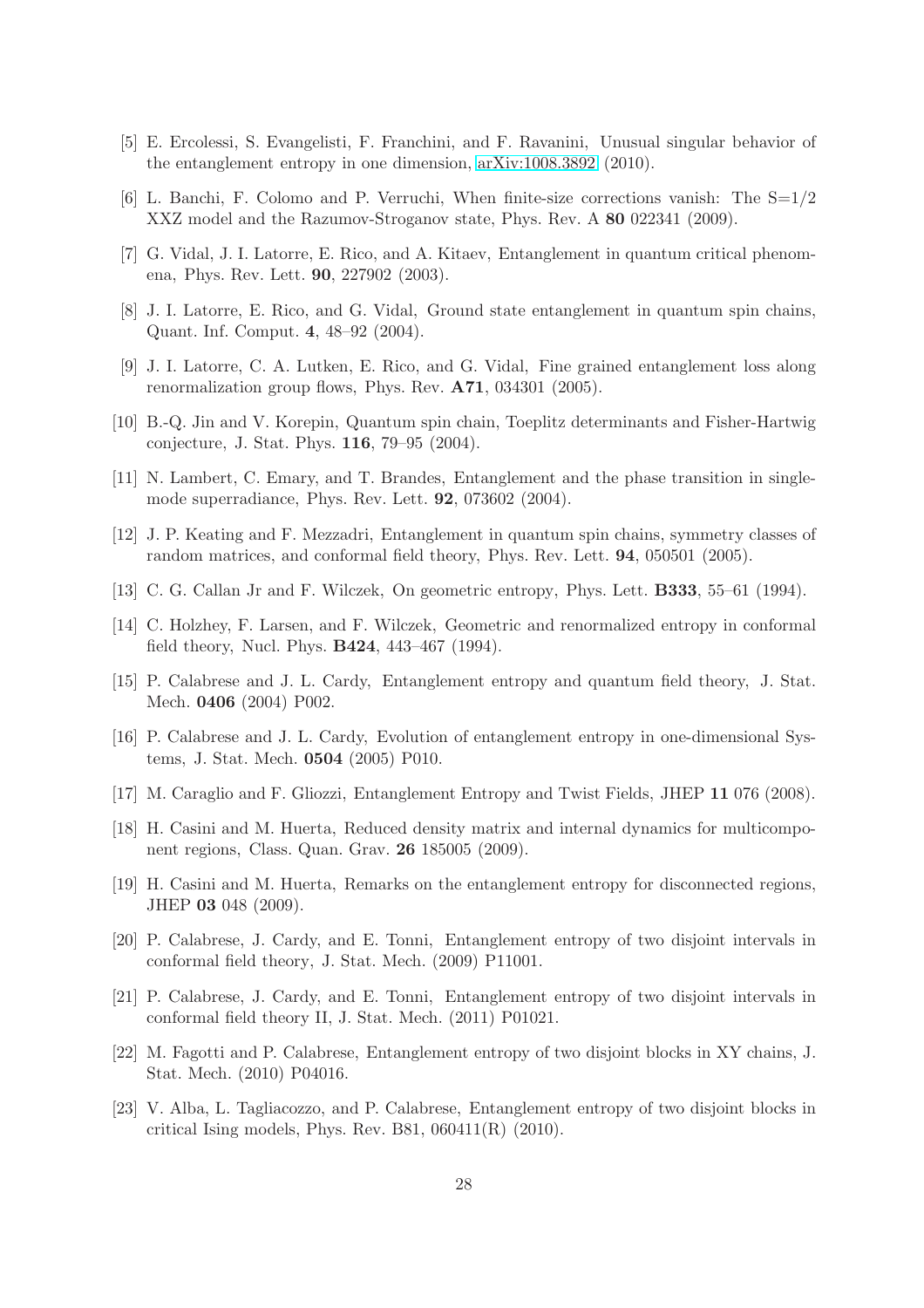- <span id="page-30-0"></span>[24] J. L. Cardy, O. A. Castro-Alvaredo, and B. Doyon, Form factors of branch-point twist fields in quantum integrable models and entanglement entropy, J. Stat. Phys. 130, 129–168 (2008).
- <span id="page-30-2"></span><span id="page-30-1"></span>[25] O. A. Castro-Alvaredo and B. Doyon, Bi-partite entanglement entropy in integrable models with backscattering, J. Phys. A41, 275203 (2008).
- <span id="page-30-3"></span>[26] B. Doyon, Bi-partite entanglement entropy in massive two-dimensional quantum field theory, Phys. Rev. Lett. 102, 031602 (2009).
- <span id="page-30-4"></span>[27] O. A. Castro-Alvaredo and B. Doyon, Bi-partite entanglement entropy in massive QFT with a boundary: the Ising model, J. Stat. Phys.  $134$ ,  $105-145$   $(2009)$ .
- <span id="page-30-5"></span>[28] O. A. Castro-Alvaredo and B. Doyon, Bi-partite entanglement entropy in massive 1+1 dimensional quantum field theories, J. Phys. A42, 504006 (2009).
- <span id="page-30-6"></span>[29] O. Castro-Alvaredo and B. Doyon, Entanglement entropy of the XXZ chain at  $\Delta = -1$ , in preparation.
- <span id="page-30-7"></span>[30] L. D. Faddeev, How Algebraic Bethe Ansatz works for integrable models, Presented at Les Houches 1995, 149–219 (1996).
- <span id="page-30-8"></span>[31] J.-M. Maillet and V. Terras, On the quantum inverse scattering problem, Nucl. Phys. B575, 627–644 (2000).
- <span id="page-30-9"></span>[32] L. D. Faddeev, E. K. Sklyanin, and L. A. Takhtajan, The Quantum Inverse Problem Method. 1, Theor. Math. Phys. 40, 688–706 (1980).
- [33] L. D. Faddeev, E. Sklyanin, and L. Takhtajan, Quantum inverse scattering method I, Theor. Math. Phys. 40, 194–220 (1979).
- <span id="page-30-11"></span><span id="page-30-10"></span>[34] V. Korepin, N. Bogoliugov, and A. Izergin, Quantum inverse scattering method and correlation functions, Cambridge University Press, Cambridge (1993).
- [35] N. Kitanine, J.-M. Maillet, and V. Terras, Form Factors of the XXZ Heisenberg spin-1/2 finite chain, Nucl. Phys. B554, 647–678 (1999).
- <span id="page-30-12"></span>[36] N. Kitanine, J.-M. Maillet, and V. Terras, Correlation functions of the XXZ Heisemberg spin- $1/2$  chain in a magnetic field, Nucl. Phys. **B567**, 554–582 (2000).
- <span id="page-30-13"></span>[37] M. Jimbo and T. Miwa, Quantum KZ equation with  $|Q| = 1$  and correlation functions of the XXZ model in the gapless regime, J. Phys. A29, 2923–2958 (1996).
- <span id="page-30-14"></span>[38] M. Jimbo and T. Miwa, Algebraic Analysis of Solvable Lattice Models, American Math. Soc., Providence, RI (1995).
- <span id="page-30-15"></span>[39] M. Jimbo, K. Miki, T. Miwa, and A. Nakayashiki, Correlation functions of the XXZ model for  $\Delta < -1$ , Phys. Lett. **A168**, 256–263 (1992).
- <span id="page-30-16"></span>[40] N. Kitanine, J.-M. Maillet, N. A. Slavnov, and V. Terras, On the spin-spin correlation functions of the XXZ spin- $1/2$  infinite chain, J. Phys.  $\mathbf{A38}$ , 7441–7460 (2005).
- <span id="page-30-17"></span>[41] G. Kato, M. Shiroishi, M. Takahashi, and K. Sakai, Next Nearest-Neighbor Correlation Functions of the Spin- 1/2 XXZ Chain at Critical Region, J. Phys. A36, L337–L344 (2003).